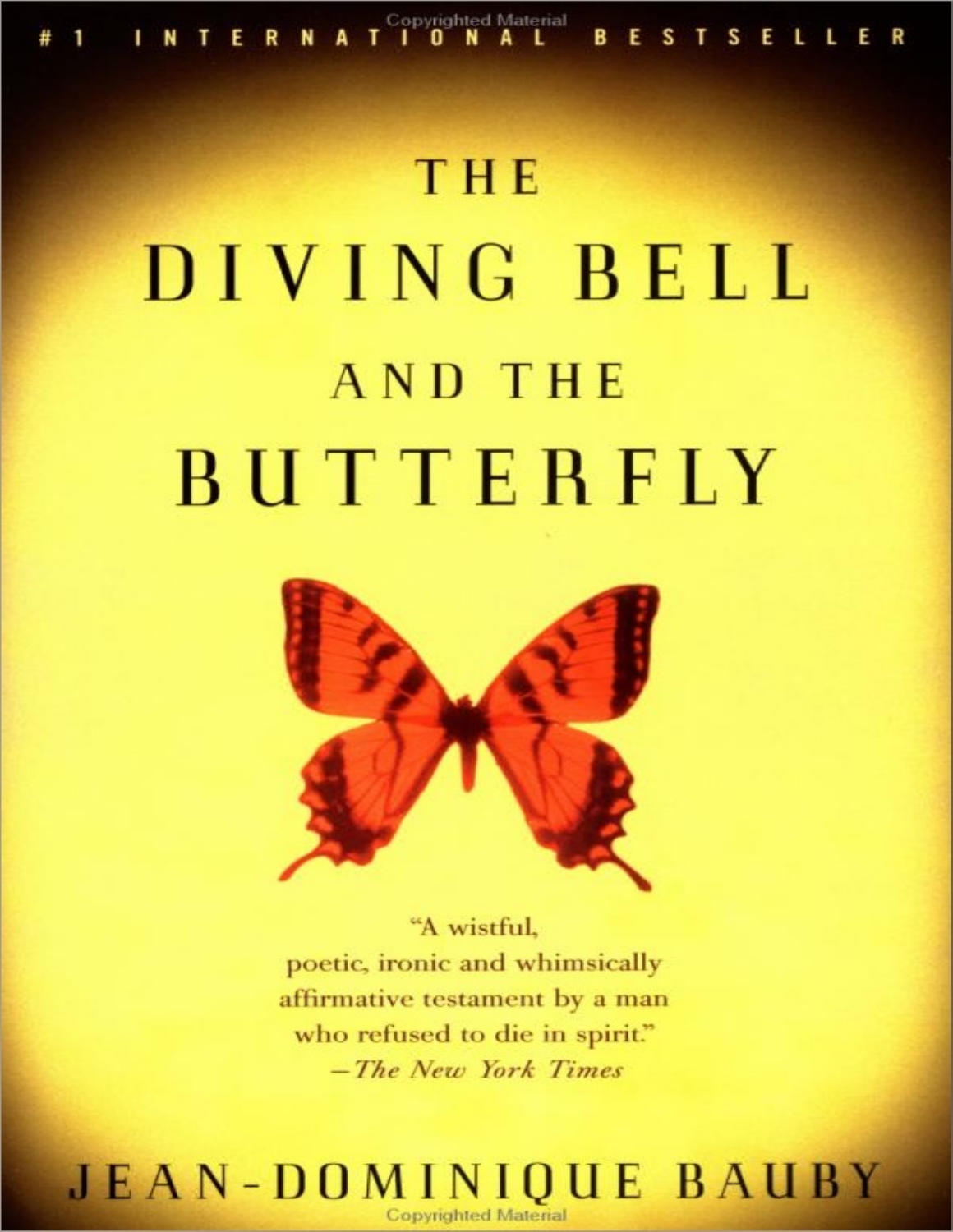## **"The Diving Bell and the Butterfly" by Jean-Dominique Bauby**

**Jean-Dominique Bauby**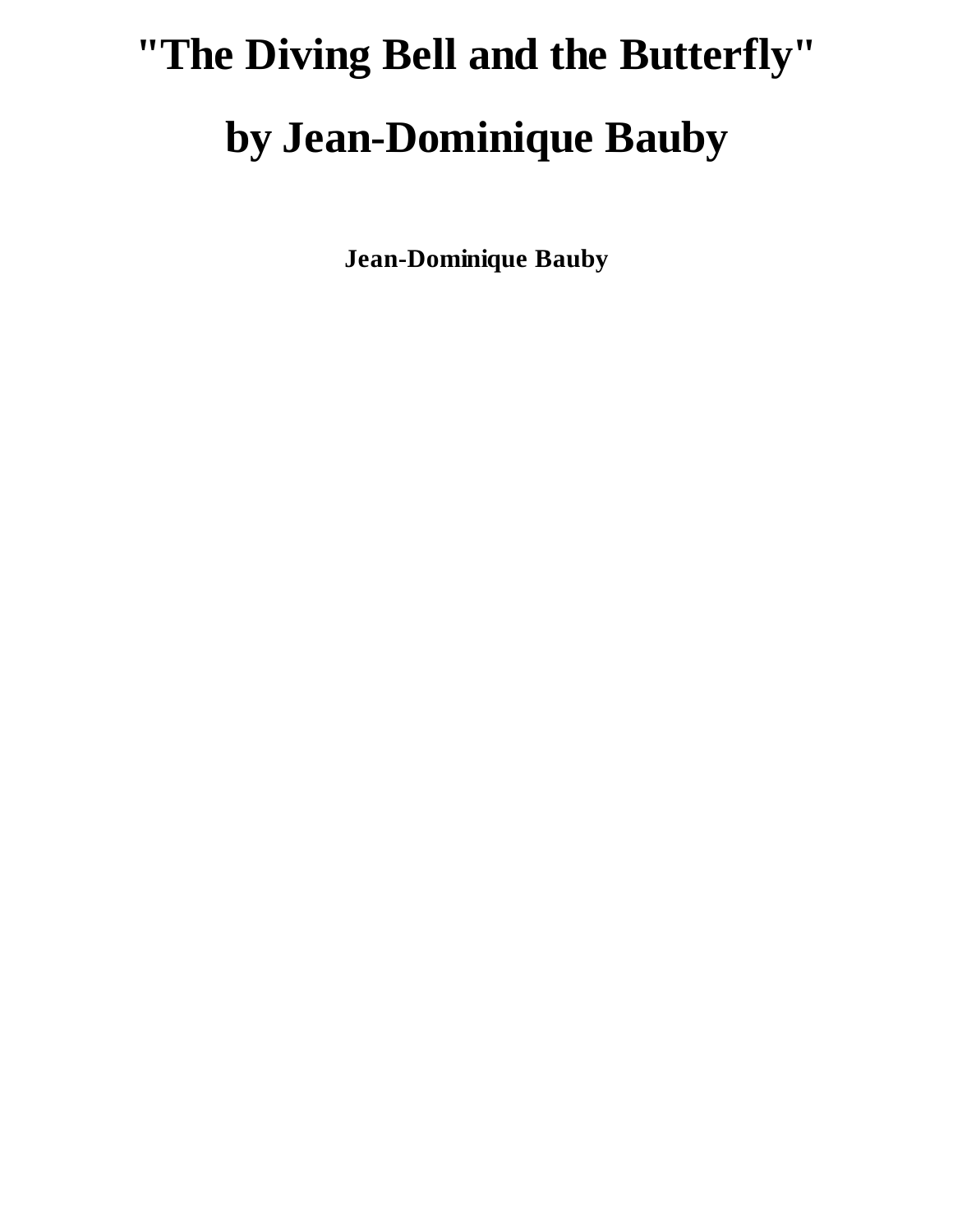The editor-in-chief of French Elle, Jean-Dominique Bauby suffered a stroke that resulted in locked-in syndrome when he *was 43 years old. He died just two days after the French publication of his book.*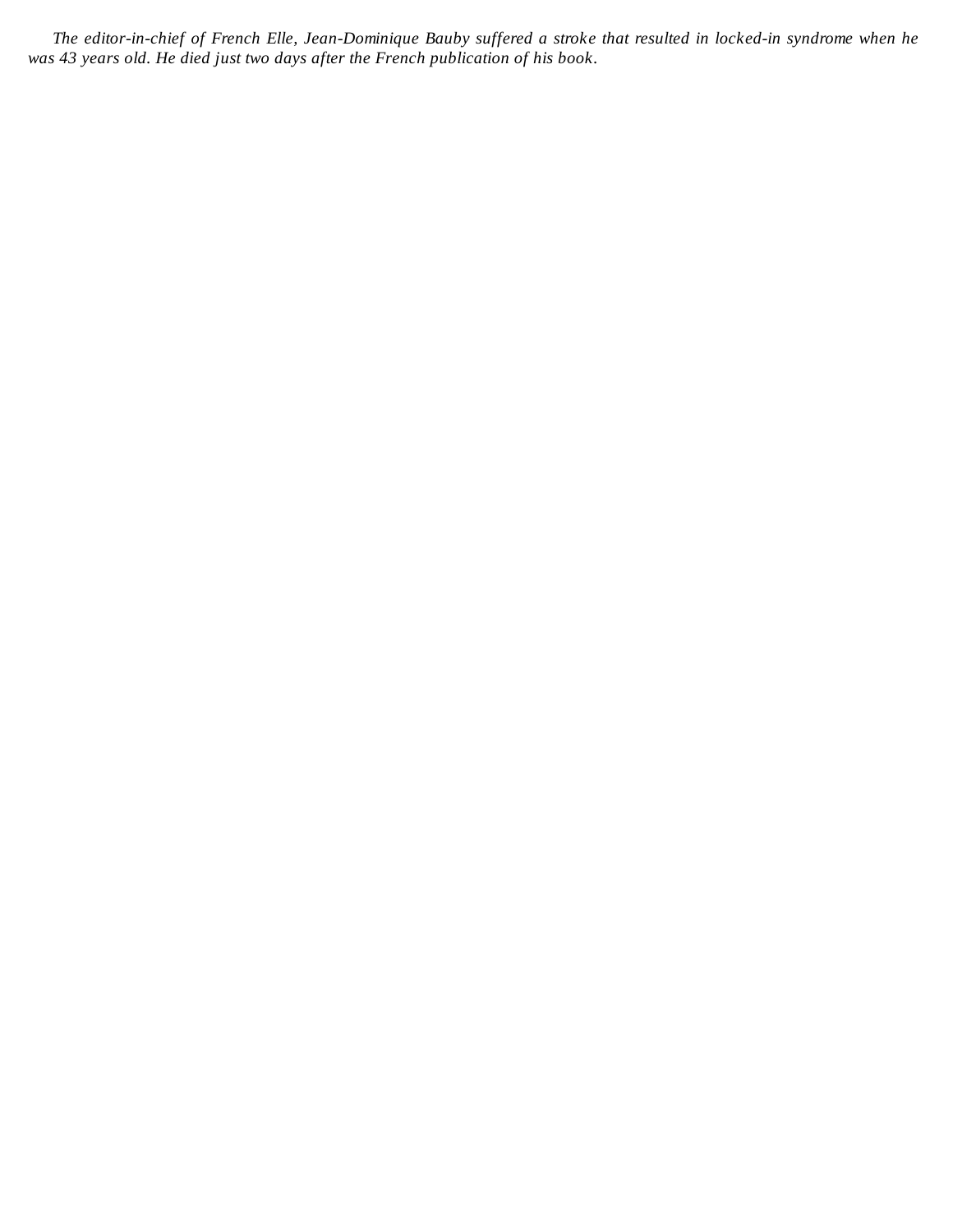*For my children, Théophile and Céleste…*

*And my deepest gratitude to Claude Mendibil, whose all-important contribution to these pages will become clear as my story unfolds*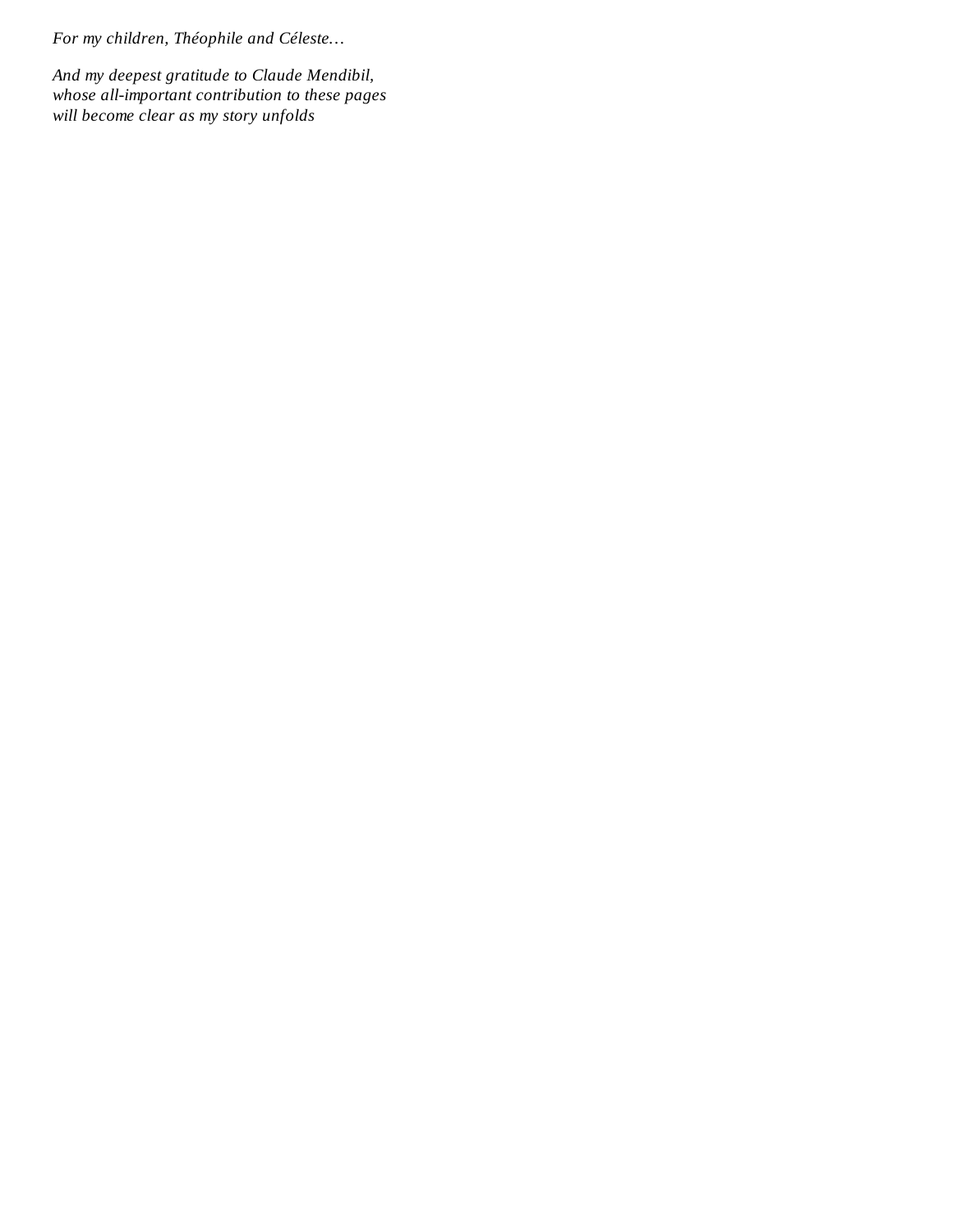## **Acclaim forJean-Dominique Bauby's**

**"The Diving Bell and the Butterfly"**

"The sentences soar, unburdened by self-pity or despair, and the progression of short, lyrical chapters begin to resemble *the beating of wings."*

*— The New Yorker*

"An admirable testament to the unkillable self, to the spirit that insists on itself so vehemently that it ultimately transcends *and escapes the prison of the body."*

*— Francine Prose, Newsday*

*"The most remarkable memoir of our time—perhaps of any time."*

*— Cynthia Ozick*

"Shattering eloquence.... The real glory here is Bauby himself, whose spirit asserts itself again and again in the words that *survive him."*

*— Miami Herald*

"To read this most extraordinary of narratives is to discover the luminosity within a courageous man's mind.... *Incomparable."*

*— Sherwin B. Nuland, M.D.*

*"Mesmerizing."*

*— Newsweek*

"Read this book and fall back in love with life.... The prose...is as light as the sprightliest humor, as pungent as the scent of *cooking apricots, as vigorous as the step of a young man setting out on a first date."*

*— Edmund White*

.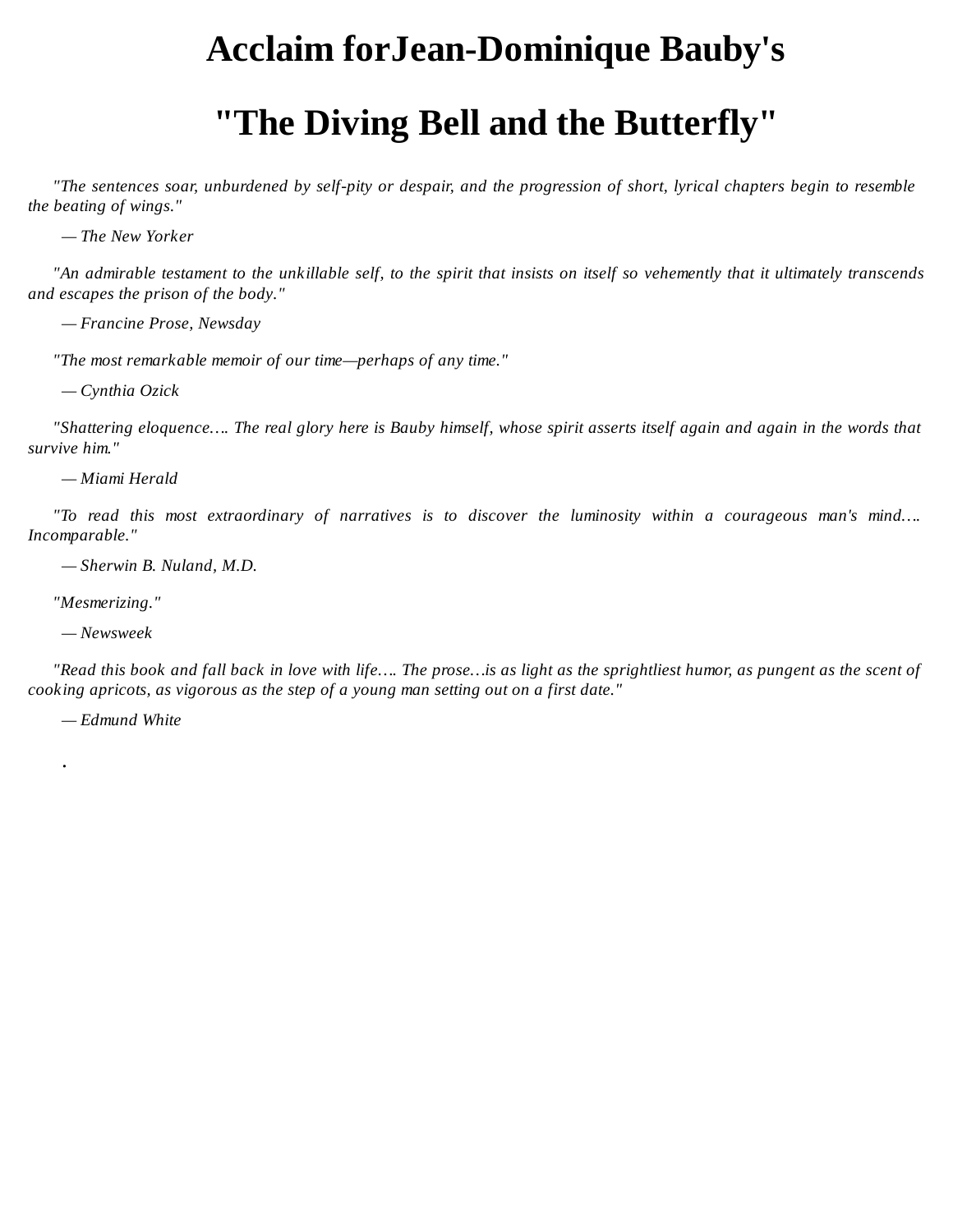#### **About the Author**

The editor-in-chief of French *Elle*, Jean-Dominique Bauby suffered a stroke that resulted in locked-in syndrome when he was 43 years old. He died just two days after the French publication of his book.

#### The

Diving Bell and the Butterfly

A Memoir of Life in Death

Jean-Dominique Bauby

Translated from the French by Jeremy Leggatt

Vintage International Vintage Books A Division of Random House, Inc. New York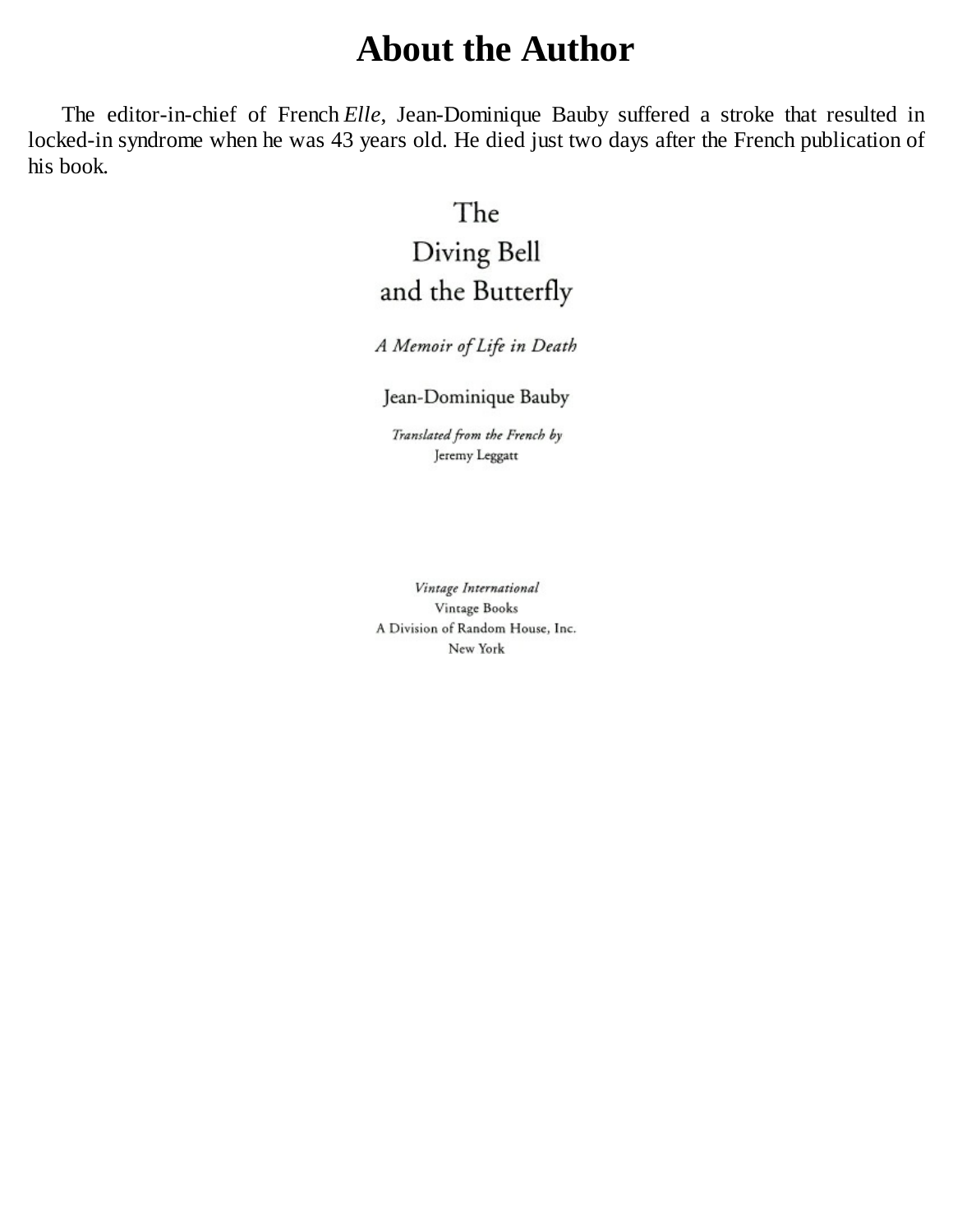#### FIRST VINTAGE INTERNATIONAL EDITION, JULY 1998

#### Copyright © 1997 by Éditions Robert Laffont, S.A., Paris

All rights reserved under International and Pan-American Copyright Conventions. Published in the United States by Vintage Books, a division of Random House, Inc., New York. Originally published in France as Le Scaphandre et le Papillon by Éditions Robert Laffont, S.A., Paris, in 1997.

This translation first published in hardcover in the United States by Alfred A. Knopf, Inc., New York, in 1997.

Grateful acknowledgment is made to EMI Music Publishing for permission to reprint excerpts from "A Day in the Life" by John Lennon and Paul McCartney, copyright @ 1967, copyright renewed 1995 by Sony/ATV Songs LLC. Administered by EMI Blackwood Music Inc. (BMI). All rights reserved. International copyright secured. Used by permission.

> Vintage ISBN: 0-375-70121-4 LC 97-71922

Author photograph © Jean-Loup Sieff

Random House Web address: www.randomhouse.com

For more information on locked-in-syndrome: A.L.I.S. (Association of the locked-in-syndrome) http://www.club-internet.fr/alis e-mail: alis@club-internet.fr 38 Boulevard Jean Jaures 92100 Boulogne France

> Printed in the United States of America 20 19 18 17 16 15 14 13

> > Copyrighted Material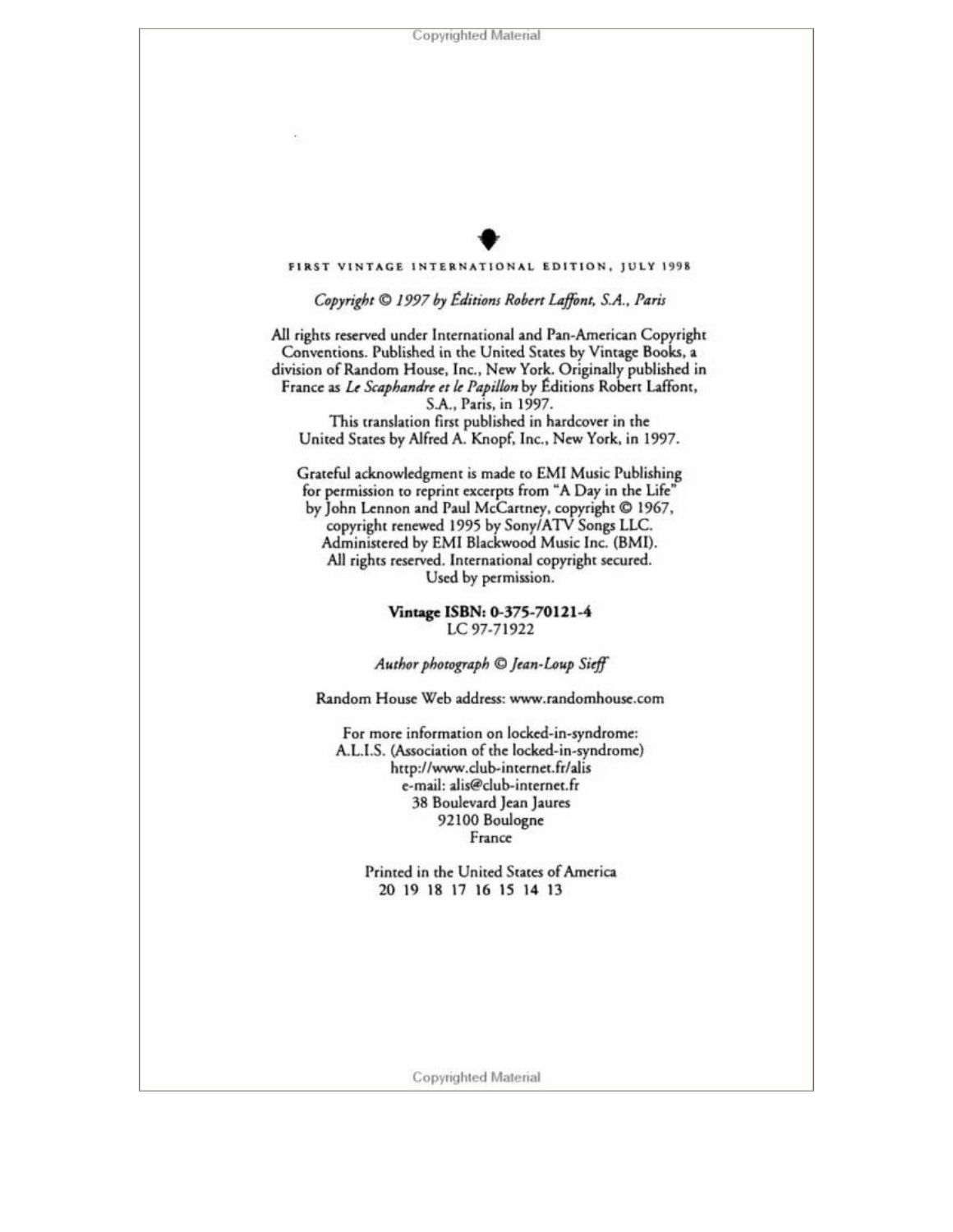#### MEMOIR/INSPIRATION Construction

#### A NEW YORK TIMES NOTABLE BOOK OF THE YEAR

ne of the great books of the century... You read [it] at one go, so gripping is this voyage to the inner heart and mind." - Financial Times

In December 1995, Jean-Dominique Bauby, the forty-three-year-old editor of French Elle, suffered a massive stroke that left him completely and permanently paralyzed, a victim of "locked-in syndrome." Where once he had been renowned for his gregariousness and wit, Bauby now found himself imprisoned in an inert body, able to communicate only by blinking his left eye. The miracle is that in doing so he was able to compose this stunningly eloquent memoir, which was published two days before Bauby's death in 1996 and went on to become a number-one bestseller across Europe.

The second miracle is that The Diving Bell and the Butterfly is less a record of affliction than it is a celebration of the liberating power of consciousness. In a voice that is by turns wistful and mischievous, angry and sardonic, Bauby tells us what it is like to spend a day with his children; to imagine lying in bed beside his lover; to conjure up the flavor of delectable meals even as he is fed by tube. Most of all, this triumphant book allows us to follow the flight of an indomitable spirit and to share its exultation at its own survival.

"A book of surpassing beauty, a testament to the freedom and vitality and delight of the human mind." -Oliver Sacks



#### TRANSLATED BY JEREMY LEGGATT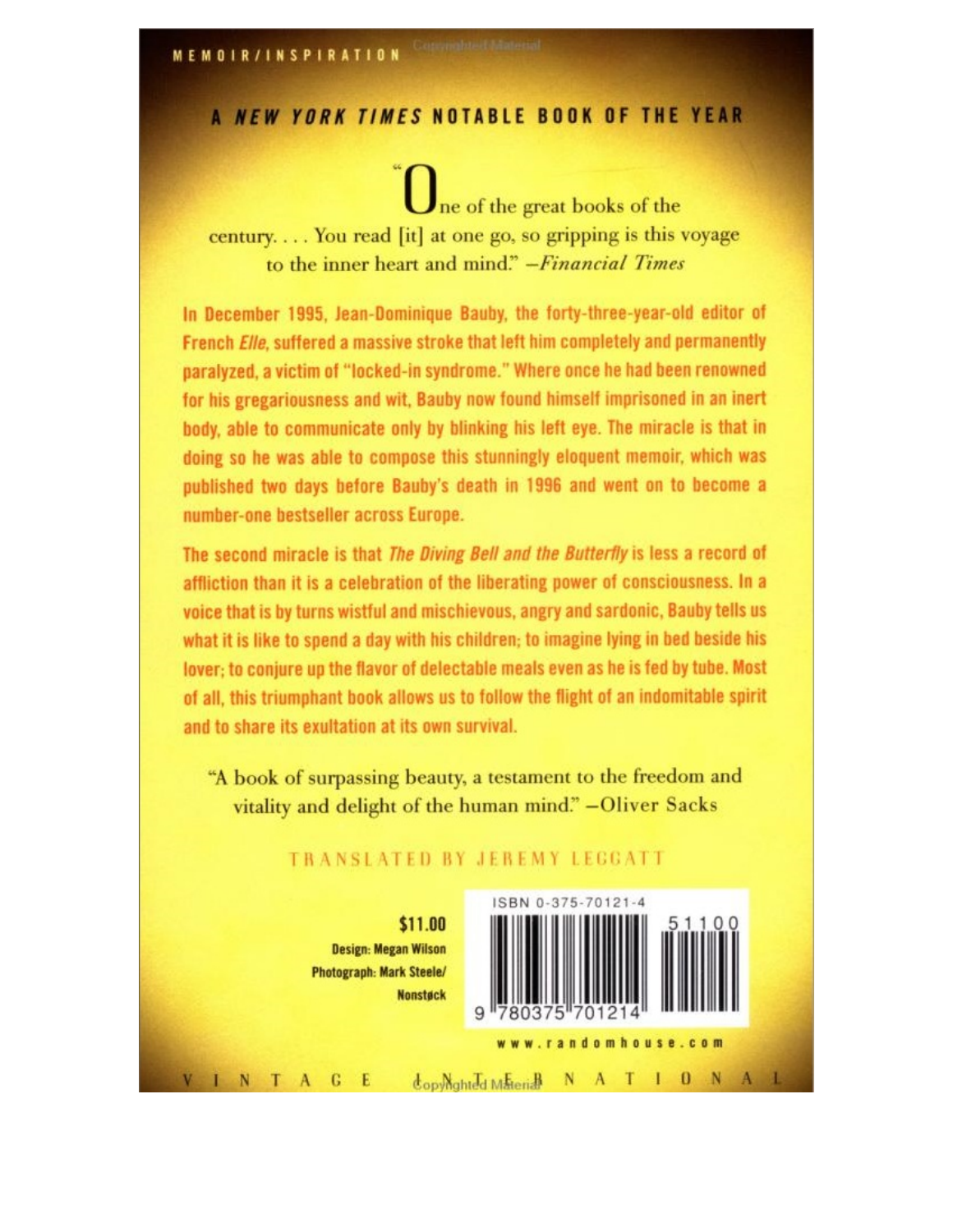## **Prologue**

Through the frayed curtain at my window, a wan glow announces the break of day. My heels hurt, my head weighs a ton, and something like a giant invisible diving bell holds my whole body prisoner. My room emerges slowly from the gloom. I linger over every item: photos of loved ones, my children's drawings, posters, the little tin cyclist sent by a friend the day before the Paris—Roubaix bike race, and the IV pole hanging over the bed where I have been confined these past six months, like a hermit crab dug into his rock.

No need to wonder very long where I am, or to recall that the life I once knew was snuffed out Friday, the eighth of December, last year.

Up until then, I had never even heard of the brain stem. I've since learned that it is an essential component of our internal computer, the inseparable link between the brain and the spinal cord. I was brutally introduced to this vital piece of anatomy when a cerebrovascular accident took my brain stem out of action. In the past, it was known as a "massive stroke," and you simply died. But improved resuscitation techniques have now prolonged and refined the agony. You survive, but you survive with what is so aptly known as "locked-in syndrome." Paralyzed from head to toe, the patient, his mind intact, is imprisoned inside his own body, unable to speak or move. In my case, blinking my left eyelid is my only means of communication.

Of course, the party chiefly concerned is the last to hear the good news. I myself had twenty days of deep coma and several weeks of grogginess and somnolence before I truly appreciated the extent of the damage. I did not fully awake until the end of January. When I finally surfaced, I was in Room 119 of the Naval Hospital at Berck-sur-Mer, on the French Channel coast—the same Room 119, infused now with the first light of day, from which I write.

An ordinary day. At seven the chapel bells begin again to punctuate the passage of time, quarter hour by quarter hour. After their night's respite, my congested bronchial tubes once more begin their noisy rattle. My hands, lying curled on the yellow sheets, are hurting, although I can't tell if they are burning hot or ice cold. To fight off stiffness, I instinctively stretch, my arms and legs moving only a fraction of an inch. It is often enough to bring relief to a painful limb.

My diving bell becomes less oppressive, and my mind takes flight like a butterfly. There is so much to do. You can wander off in space or in time, set out for Tierra del Fuego or for King Midas's court.

You can visit the woman you love, slide down beside her and stroke her still-sleeping face. You can build castles in Spain, steal the Golden Fleece, discover Atlantis, realize your childhood dreams and adult ambitions.

Enough rambling. My main task now is to compose the first of these bedridden travel notes so that I shall be ready when my publisher's emissary arrives to take my dictation, letter by letter. In my head I churn over every sentence ten times, delete a word, add an adjective, and learn my text by heart, paragraph by paragraph.

Seven-thirty. The duty nurse interrupts the flow of my thoughts. Following a well-established ritual, she draws the curtain, checks tracheostomy and drip feed, and turns on the TV so I can watch the news. Right now a cartoon celebrates the adventures of the fastest frog in the West. And what if I asked to be changed into a frog? What then?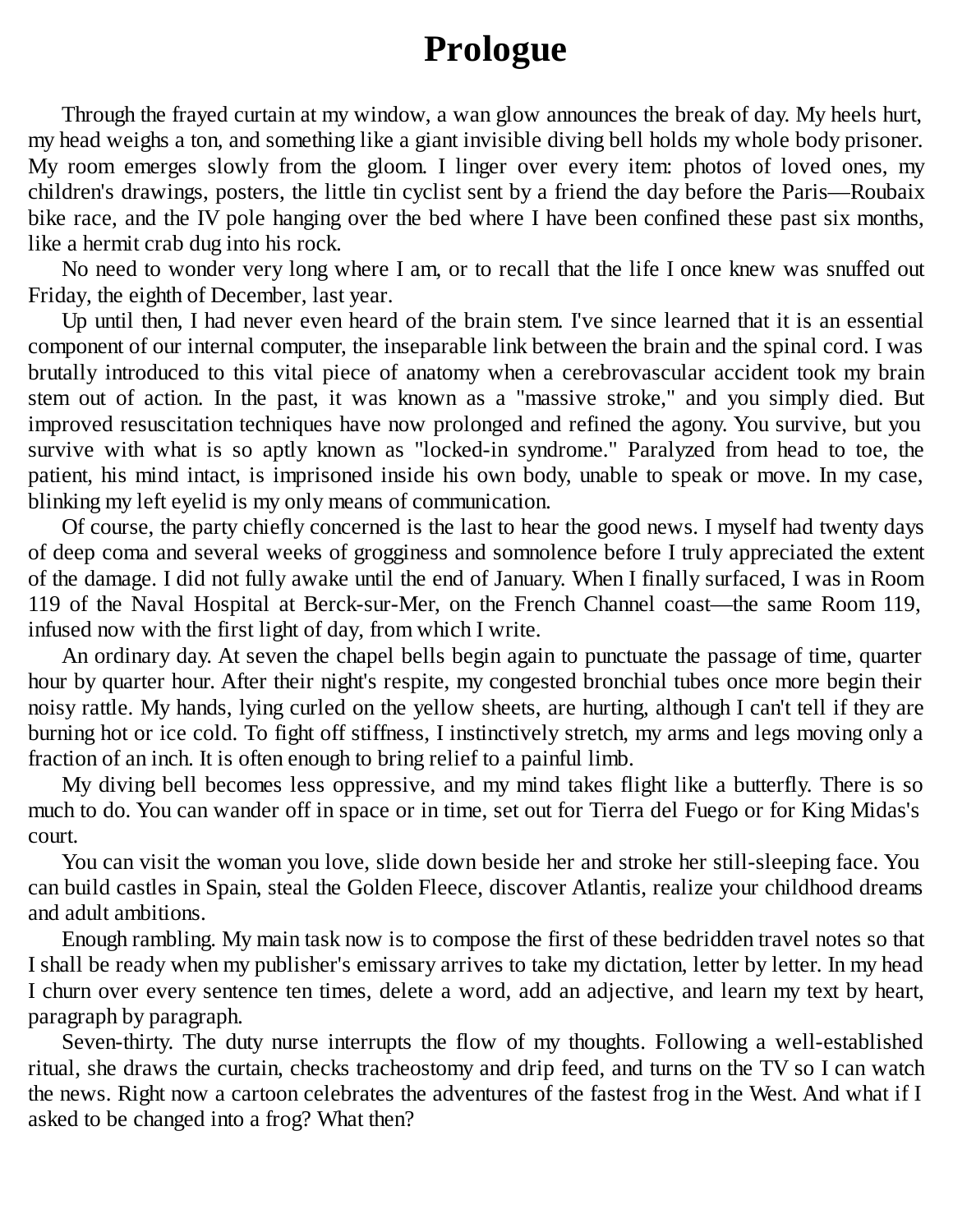#### **The Wheelchair**

I had never seen so many white coats in my little room. Nurses, orderlies, physical therapist, occupational therapist, psychologist, neurologist, interns, and even the department head—the whole hospital had turned out for the event. When they first burst in, pushing the conveyance ahead of them, I thought it meant that I was being ejected to make room for a new patient. I had already been at Berck a few weeks and was daily drawing nearer to the shores of awareness, but I still could not imagine any connection between a wheelchair and me.

No one had yet given me an accurate picture of my situation, and I clung to the certainty, based on bits and pieces I had overheard, that I would very quickly recover movement and speech.

Indeed, my roving mind was busy with a thousand projects: a novel, travel, a play, marketing a fruit cocktail of my own invention. (Don't ask for the recipe; I have forgotten it.) They immediately dressed me. "Good for the morale," pronounced the neurologist in sententious tones. And in truth I would have been pleased to trade my yellow nylon hospital gown for a plaid shirt, old pants, and a shapeless sweater—except that it was a nightmare to put them on. Or rather to watch the clothes manipulated, after endless contortions, over these uncooperative deadweight limbs, which serve me only as a source of pain.

When I was finally dressed, the ritual could begin. Two attendants seized me by the shoulders and feet, lifted me off the bed, and dumped me unceremoniously into the wheelchair. I had graduated from being a patient whose prognosis was uncertain to an official quadriplegic. They didn't quite applaud, but they came close. My caretakers made me travel the length and breadth of the hospital floor, to make certain that the seated position did not trigger uncontrollable spasms, but I was too devastated by this brutal down-grading of my future hopes to take much notice. They had to place a special cushion behind my head: it was wobbling about like the head of one of those African women upon removal of the stack of rings that has been stretching her neck for years. "You can handle the wheelchair," said the occupational therapist, with a smile intended to make the remark sound like good news, whereas to my ears it had the ring of a life sentence. In one flash I saw the frightening truth. It was as blinding as an atomic explosion and keener than a guillotine blade. They all left.

As three orderlies laid me back down, I thought of movie gangsters struggling to fit the slain informer's body into the trunk of their car. The wheelchair sat abandoned in a corner, with my clothes tossed over its dark-blue plastic backrest. Before the last white coat left the room, I signaled my wish to have the TV turned on, low. On the screen was my father's favorite quiz show. Since daybreak, an unremitting drizzle had been streaking my windows.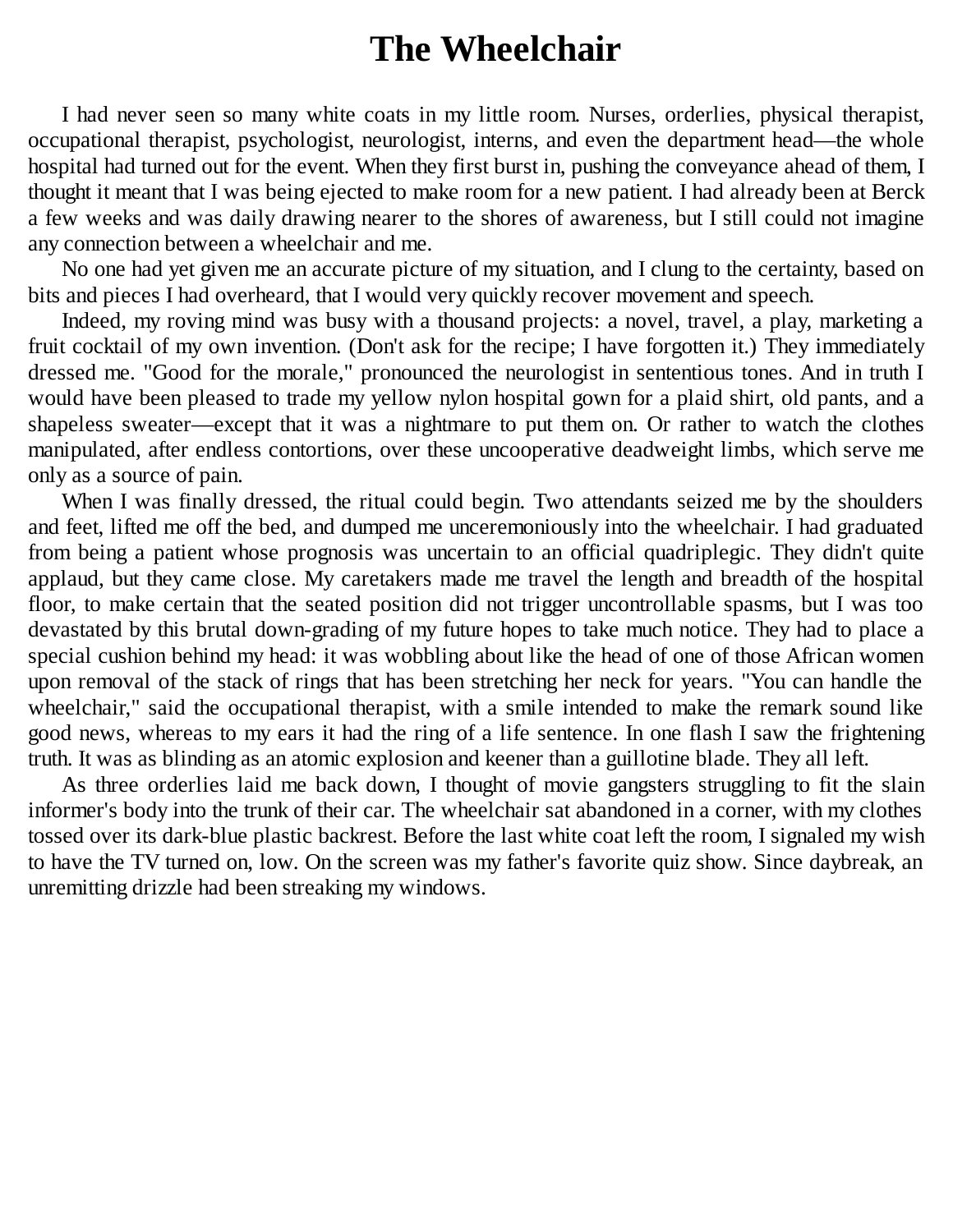#### **Prayer**

Oddly enough, the shock of the wheelchair was helpful. Things became clearer. I gave up my grandiose plans, and the friends who had built a barrier of affection around me since my catastrophe were able to talk freely. With the subject no longer taboo, we began to discuss locked-in syndrome. First of all, it is very rare. It is small consolation, but the chances of being caught in this hellish trap are about as likely as those of winning the lottery. At Berck, only two of us were locked in, and my own case was not classic. I am able to swivel my head, which is not supposed to be part of the clinical picture. Since most victims are relegated to a vegetable existence, the evolution of the disease is not well understood. All that is known is that if the nervous system makes up its mind to start working again, it does so at the speed of a hair growing from the base of the brain. So it is likely that several years will go by before I can expect to wiggle my toes.

In fact, it is in my respiratory passages that I can hope for improvement. In the long term, I can hope to eat more normally: that is, without the help of a gastric tube. Eventually, perhaps I will be able to breathe naturally, without a respirator, and muster enough breath to make my vocal cords vibrate.

But for now, I would be the happiest of men if I could just swallow the overflow of saliva that endlessly floods my mouth. Even before first light, I am already practicing sliding my tongue toward the rear of my palate in order to provoke a swallowing reaction. What is more, I have dedicated to my larynx the little packets of incense hanging on the wall, amulets brought back from Japan by pious globe-trotting friends. Just one of the stones in the thanksgiving monument erected by my circle of friends during their wanderings. In every corner of the world, the most diverse deities have been solicited in my name. I try to organize all this spiritual energy. If they tell me that candles have been burned for my sake in a Breton chapel, or that a mantra has been chanted in a Nepalese temple, I at once give each of the spirits invoked a precise task. A woman I know enlisted a Cameroon holy man to procure me the goodwill of Africa's gods: I have assigned him my right eye. For my hearing problems I rely on the relationship between my devout mother-in-law and the monks of a Bordeaux brotherhood. They regularly dedicate their prayers to me, and I occasionally steal into their abbey to hear their chants fly heavenward. So far the results have been unremarkable. But when seven brothers of the same order had their throats cut by Islamic fanatics, my ears hurt for several days. Yet all these lofty protections are merely clay ramparts, walls of sand, Maginot lines, compared to the small prayer my daughter, Céleste, sends up to her Lord every evening before she closes her eyes. Since we fall asleep at roughly the same hour, I set out for the kingdom of slumber with this wonderful talisman, which shields me from all harm.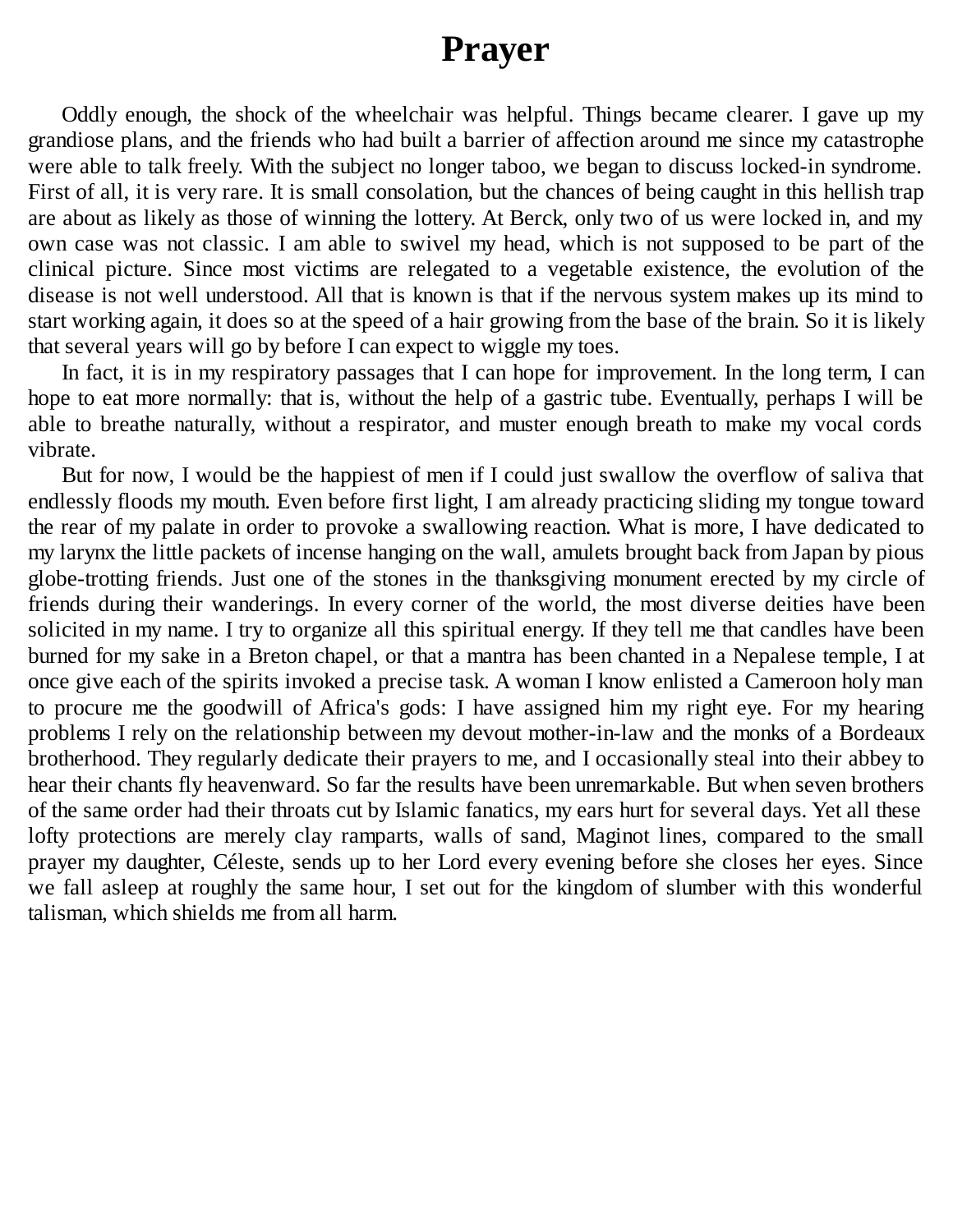#### **Bathtime**

At eight-thirty the physical therapist arrives. Brigitte, a woman with an athletic figure and an imperial Roman profile, has come to exercise my stiffened arms and legs. They call the exercise "mobilization," a term whose martial connotations contrast ludicrously with the paltry forces thus summoned, for I've lost sixty-six pounds in just twenty weeks. When I began a diet a week before my stroke, I never dreamed of such a dramatic result. As she works, Brigitte checks for the smallest flicker of improvement. "Try to squeeze my hand," she asks. Since I sometimes have the illusion that I am moving my fingers, I focus my energy on crushing her knuckles, but nothing stirs and she replaces my inert hand on its foam pad. In fact, the only sign of change is in my neck. I can now turn my head ninety degrees, and my field of vision extends from the slate roof of the building next door to the curious tongue-lolling Mickey Mouse drawn by my son, Théophile, when I was still unable to open my mouth. Now, after regular exercise, we have reached the stage of slipping a lollipop into it. As the neurologist says, "We need to be very patient." The session with Brigitte ends with a facial massage. Her warm fingers travel all over my face, including the numb zone, which seems to me to have the texture of parchment, and the area that still has feeling, where I can manage the beginnings of a frown. Since the demarcation line runs across my mouth, I can only half-smile, which fairly faithfully reflects my ups and downs. A domestic event as commonplace as washing can trigger the most varied emotions.

One day, for example, I can find it amusing, in my forty-fifth year, to be cleaned up and turned over, to have my bottom wiped and swaddled like a newborn's. I even derive a guilty pleasure from this total lapse into infancy. But the next day, the same procedure seems to me unbearably sad, and a tear rolls down through the lather a nurse's aide spreads over my cheeks. And my weekly bath plunges me simultaneously into distress and happiness. The delectable moment when I sink into the tub is quickly followed by nostalgia for the protracted immersions that were the joy of my previous life. Armed with a cup of tea or a Scotch, a good book or a pile of newspapers, I would soak for hours, maneuvering the taps with my toes. Rarely do I feel my condition so cruelly as when I am recalling such pleasures. Luckily I have no time for gloomy thoughts. Already they are wheeling me back, shivering, to my room, on a gurney as comfortable as a bed of nails. I must be fully dressed by ten-thirty and ready to go to the rehabilitation center. Having turned down the hideous jogging suit provided by the hospital, I am now attired as I was in my student days. Like the bath, my old clothes could easily bring back poignant, painful memories. But I see in the clothing a symbol of continuing life. And proof that I still want to be myself. If I must drool, I may as well drool on cashmere.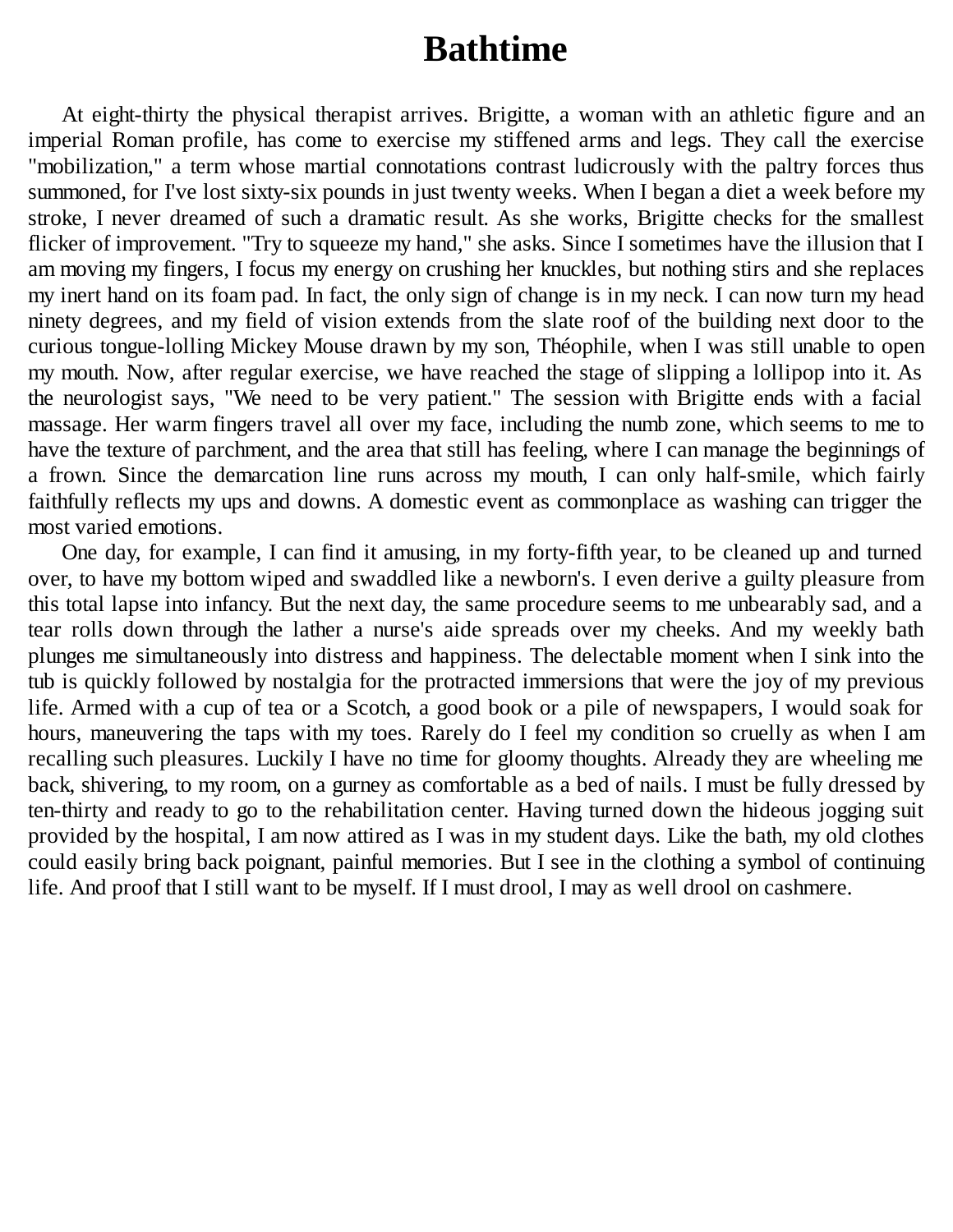#### **The Alphabet**

I am fond of my alphabet letters. At night, when it is a little too dark and the only sign of life is the small red spot in the center of the television screen, vowels and consonants dance for me to a Charles Trenet tune: "Dear Venice, sweet Venice, I'll always remember you…" Hand in hand, the letters cross the room, whirl around the bed, sweep past the window, wriggle across the wall, swoop to the door, and return to begin again.

*ESARINTULOMDPCFB VHGJQZYXKW*

The jumbled appearance of my chorus line stems not from chance but from cunning calculation. More than an alphabet, it is a hit parade in which each letter is placed according to the frequency of its use in the French language. That is why E dances proudly out in front, while W labors to hold on to last place. B resents being pushed back next to V, and haughty J—which begins so many sentences in French—is amazed to find itself so near the rear of the pack. Rolypoly G is annoyed to have to trade places with H, while T and U, the tender components of *tu*, rejoice that they have not been separated. All this reshuffling has a purpose: to make it easier for those who wish to communicate with me.

It is a simple enough system. You read off the alphabet (ESA version, not ABC) until, with a blink of my eye, I stop you at the letter to be noted. The maneuver is repeated for the letters that follow, so that fairly soon you have a whole word, and then fragments of more or less intelligible sentences. That, at least, is the theory. In reality, all does not go well for some visitors. Because of nervousness, impatience, or obtuseness, performances vary in the handling of the code (which is what we call this method of transcribing my thoughts). Crossword fans and Scrabble players have a head start. Girls manage better than boys. By dint of practice, some of them know the code by heart and no longer even turn to our special notebook—the one containing the order of the letters and in which all my words are set down like the Delphic oracle's.

Indeed, I wonder what conclusions anthropologists of the year 3000 will reach if they ever chance to leaf through these notebooks, where haphazardly scribbled remarks like "The physical therapist is pregnant," "Mainly on the legs," "Arthur Rimbaud," and "The French team played like pigs" are interspersed with unintelligible gibberish, misspelled words, lost letters, omitted syllables.

Nervous visitors come most quickly to grief. They reel off the alphabet tonelessly, at top speed, jotting down letters almost at random; and then, seeing the meaningless result, exclaim, "I'm an idiot!" But in the final analysis, their anxiety gives me a chance to rest, for they take charge of the whole conversation, providing both questions and answers, and I am spared the task of holding up my end. Reticent people are much more difficult. If I ask them, "How are you?" they answer, "Fine," immediately putting the ball back in my court. With some, the alphabet becomes an artillery barrage, and I need to have two or three questions ready in advance in order not to be swamped. Meticulous people never go wrong: they scrupulously note down each letter and never seek to unravel the mystery of a sentence before it is complete. Nor would they dream of completing a single word for you. Unwilling to chance the smallest error, they will never take it upon themselves to provide the "room" that follows "mush," the "ic" that follows "atom," or the "nable" without which neither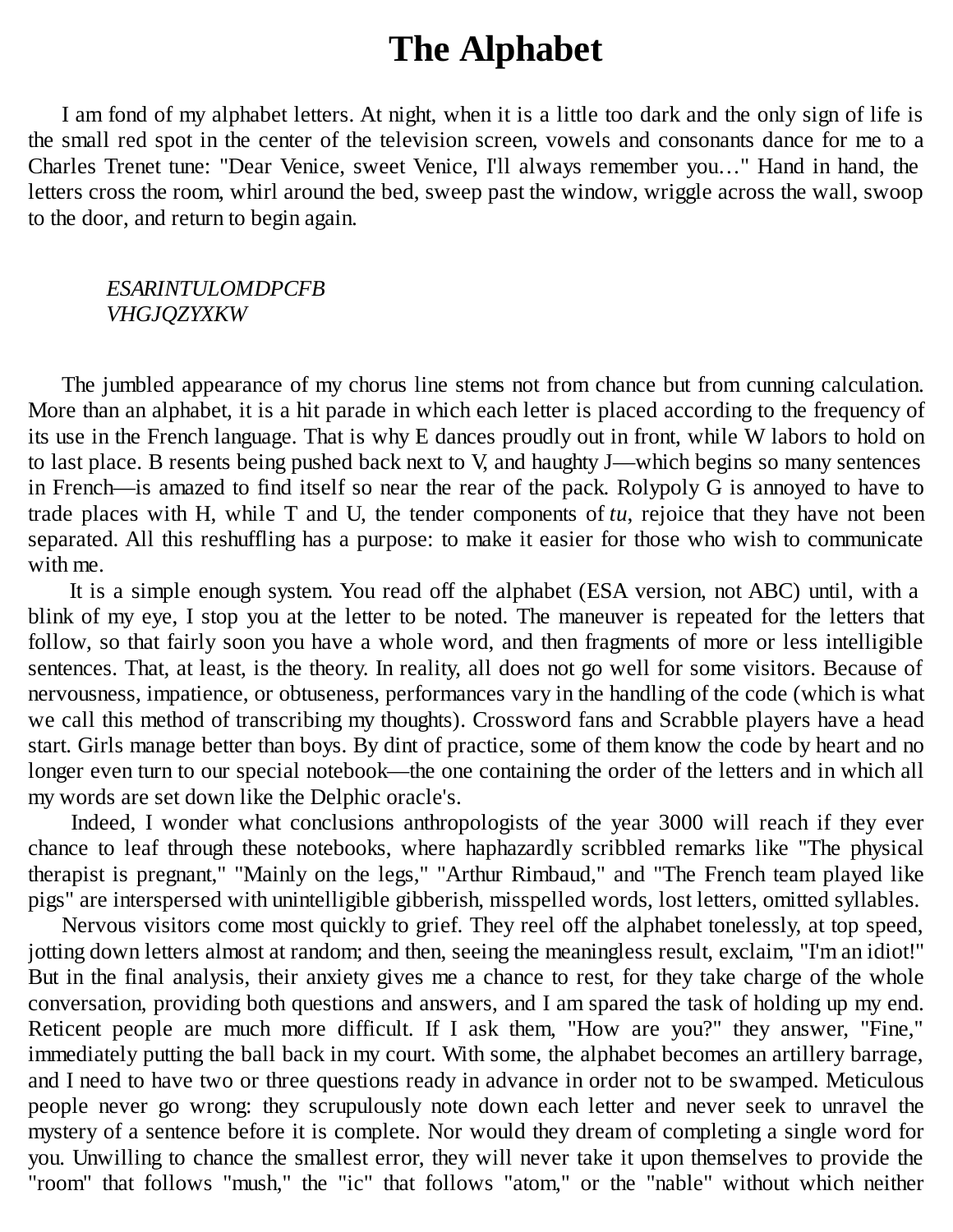"intermi" nor "abomi" can exist. Such scrupulousness makes for laborious progress, but at least you avoid the misunderstandings in which impulsive visitors bog down when they neglect to verify their intuitions. Yet I understood the poetry of such mind games one day when, attempting to ask for my glasses (*lunettes*), I was asked what I wanted to do with the moon (*lune*).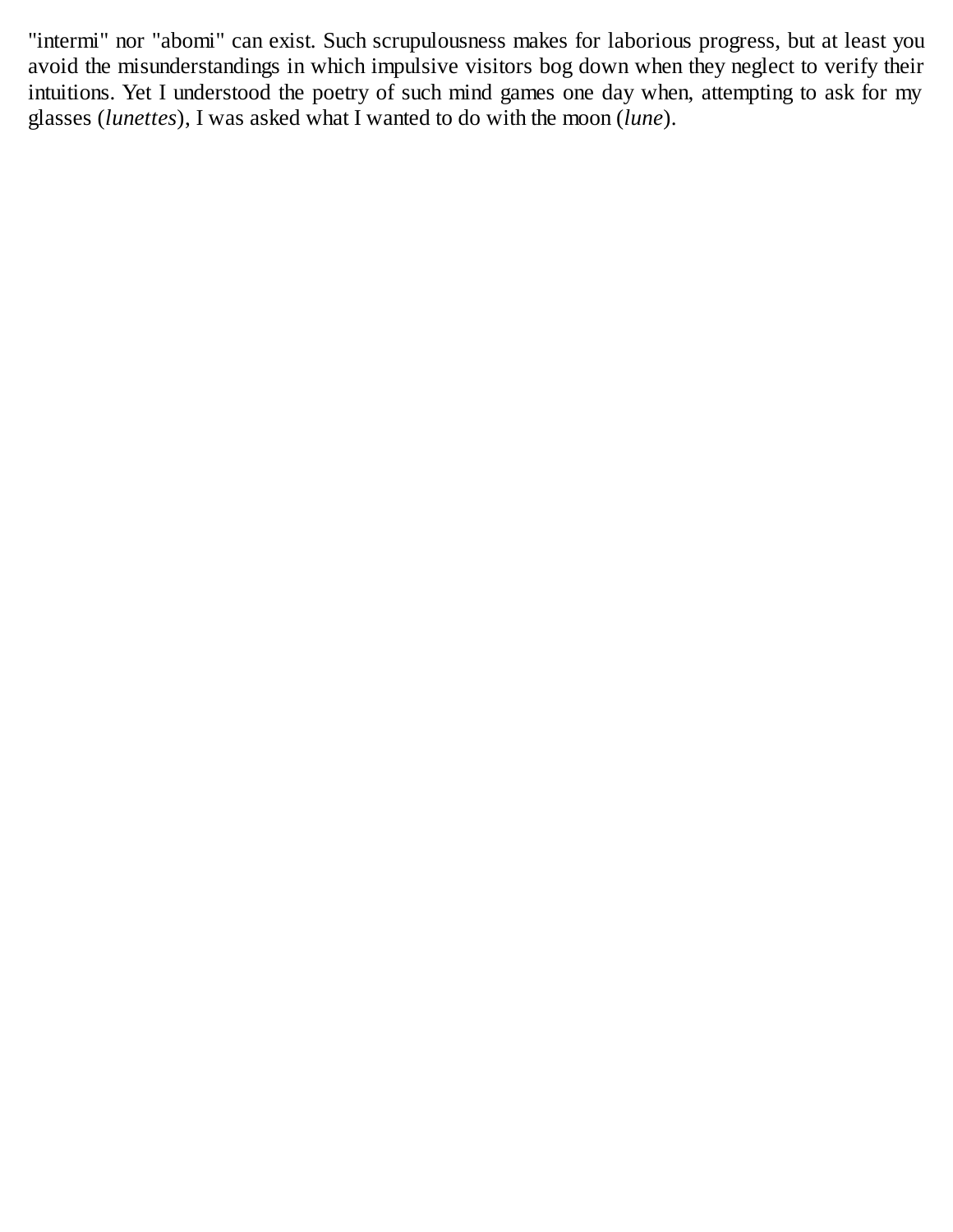## **The Empress**

Not many places in France still pay homage to Empress Eugénie. In the main hall of the Naval Hospital, a vast echoing space in which gurneys and wheelchairs can advance five abreast, a stainedglass window depicts the wife of Napoléon III, the hospital's patroness. The two chief curiosities of this mini-museum are a white marble bust, which restores her to the glory of her youth, and the letter in which the deputy stationmaster of Berck's railroad depot describes to the editor of the *Correspondant Maritime* the brief imperial visit of May 4, 1864. Through his words we clearly see the special train pull in carrying the troupe of young ladies of Eugénie's retinue, the joyful procession through the town, and the introduction of the hospital's little patients (Berck began life as a children's hospital) to their illustrious protectress. For a while I seized every chance I had to pay my respects to these relics.

A score of times I read the railwayman's account. I mingled with the chattering flock of ladies-inwaiting, and whenever Eugénie progressed from one ward to another, I followed her hat with its yellow ribbons, her silk parasol, and the scent of her passage, imbued with the eau de cologne of the court perfumer. On one particularly windy day, I even dared to draw near and bury my face in the folds of her white gauzy dress with its broad satin stripes. It was as sweet as whipped cream, as cool as the morning dew. She did not send me away. She ran her fingers through my hair and said gently, "There, there, my child, you must be very patient," in a Spanish accent very like the neurologist's. She was no longer the empress of the French but a compassionate divinity in the manner of Saint Rita, patroness of lost causes.

And then one afternoon as I confided my woes to her likeness, an unknown face interposed itself between us. Reflected in the glass I saw the head of a man who seemed to have emerged from a vat of formaldehyde. His mouth was twisted, his nose damaged, his hair tousled, his gaze full of fear. One eye was sewn shut, the other goggled like the doomed eye of Cain. For a moment I stared at that dilated pupil, before I realized it was only mine.

Whereupon a strange euphoria came over me. Not only was I exiled, paralyzed, mute, half deaf, deprived of all pleasures, and reduced to the existence of a jellyfish, but I was also horrible to behold. There comes a time when the heaping up of calamities brings on uncontrollable nervous laughter—when, after a final blow from fate, we decide to treat it all as a joke. My jovial cackling at first disconcerted Eugénie, until she herself was infected by my mirth. We laughed until we cried. The municipal band then struck up a waltz, and I was so merry that I would willingly have risen and invited Eugénie to dance, had such a move been fitting. We would have whirled around miles of floor. Ever since then, whenever I go through the main hall, I detect a hint of amusement in the empress's smile.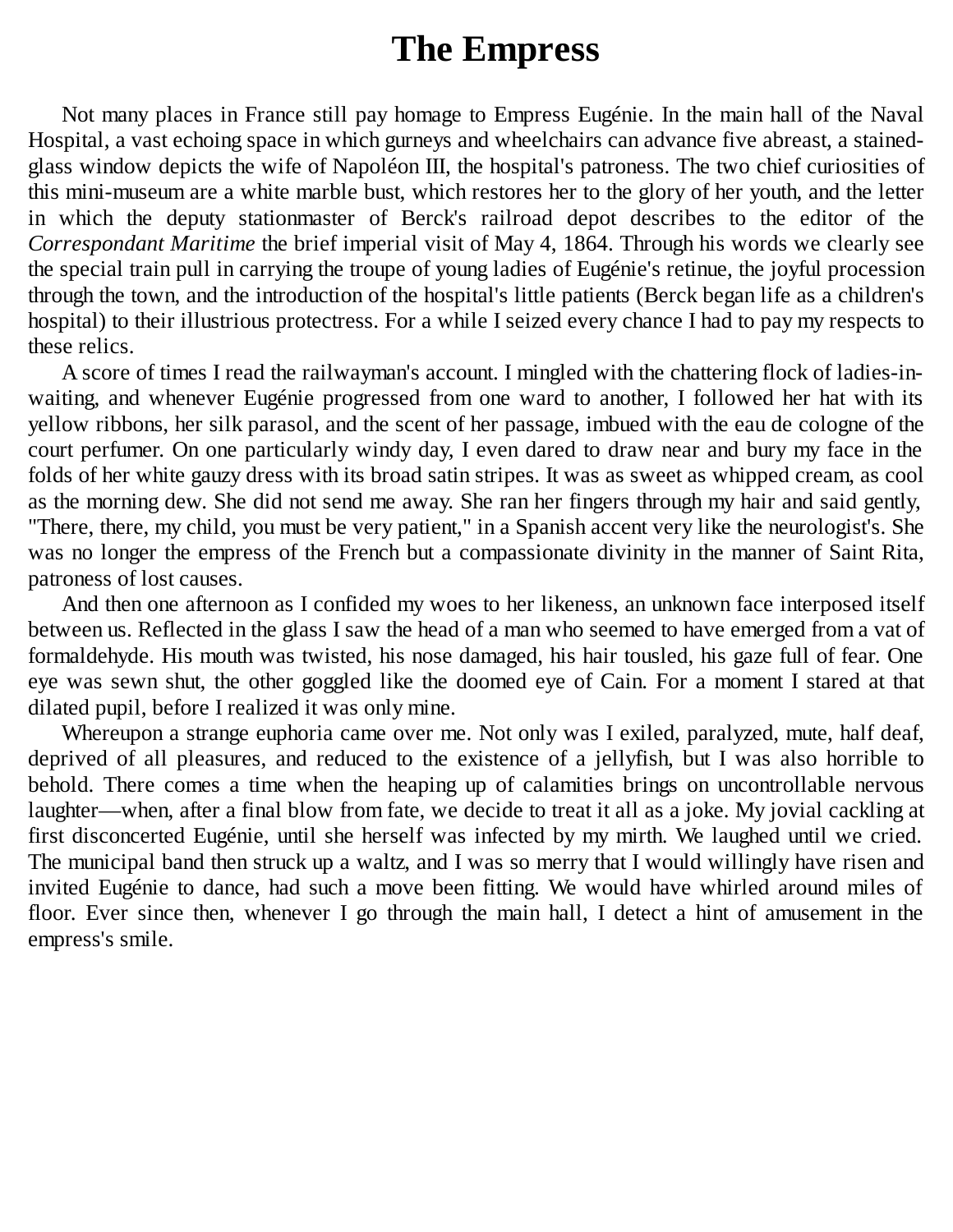#### **Cinecittà**

The Naval Hospital must be a striking sight to the noisy light aircraft that buzz across the Berck shoreline at an altitude of three hundred feet. With its massive, overelaborate silhouette and the high redbrick walls typical of northern France, it seems to have foundered on the sands between the town and the gray waters of the Channel. On the facade of its most imposing annex, as on the front of schools and public baths in the French capital, are the words "City of Paris." Created during the Second Empire for sick children in need of a climate healthier than that of Paris's hospitals, the annex has retained its extraterritorial status.

For while cold reality places us in the Pas de Calais region, as far as the medical bureaucracy is concerned we are still on the banks of the Seine.

Linked by endless corridors, the hospital buildings form an authentic maze, and one routinely runs into patients from Ménard hopelessly lost in Sorrel—wards named after eminent surgeons. Like children who have wandered from their mothers, these unfortunates mutter "I'm lost!" as they wobble about on their crutches. Being what the stretcher bearers call a "Sorrel," I am more or less at home here, but the same cannot be said of newcomers. I could try to signal with my eyes whenever my wheelchair is pushed in the wrong direction, but I have taken to looking stonily ahead. There is always the chance that we will stumble upon some unknown corner of the hospital, see new faces, or catch a whiff of cooking as we pass. It was in this way that I came upon the lighthouse, on one of my very first expeditions in my wheelchair, shortly after swimming up from the mists of coma. As we emerged from an elevator on the wrong floor, I saw it: tall, robust, and reassuring, in red and white stripes that reminded me of a rugby shirt. I placed myself at once under the protection of this brotherly symbol, guardian not just of sailors but of the sick—those castaways on the shores of loneliness.

The lighthouse and I remain in constant touch, and I often call on it by having myself wheeled to Cinecittà, a region essential to my imaginary geography of the hospital. Cinecittà is the perpetually deserted terrace of Sorrel ward. Facing south, its vast balconies open onto a landscape heavy with the poetic and slightly offbeat charm of a movie set. The suburbs of Berck look like a model-train layout. A handful of buildings at the foot of the sand dunes gives the illusion of a Western ghost town. As for the sea, it foams such an incandescent white that it might be the product of the special-effects department.

I could spend whole days at Cinecittà. There, I am the greatest director of all time. On the town side, I reshoot the close-ups for *Touch of Evil*. Down at the beach, I rework the dolly shots for *Stagecoach*, and offshore I re-create the storm rocking the smugglers of *Moonfleet*. Or else I dissolve into the landscape and there is nothing more to connect me to the world than a friendly hand stroking my numb fingers. I am the hero of Godard's *Pierrot le Fou*, my face smeared blue, a garland of dynamite sticks encircling my head. The temptation to strike a match drifts by, like a cloud. And then it is dusk, when the last train sets out for Paris, when I have to return to my room. I wait for winter. Warmly wrapped up, we can linger here until nightfall, watch the sun set and the lighthouse take up the torch, its hope-filled beams sweeping the horizon.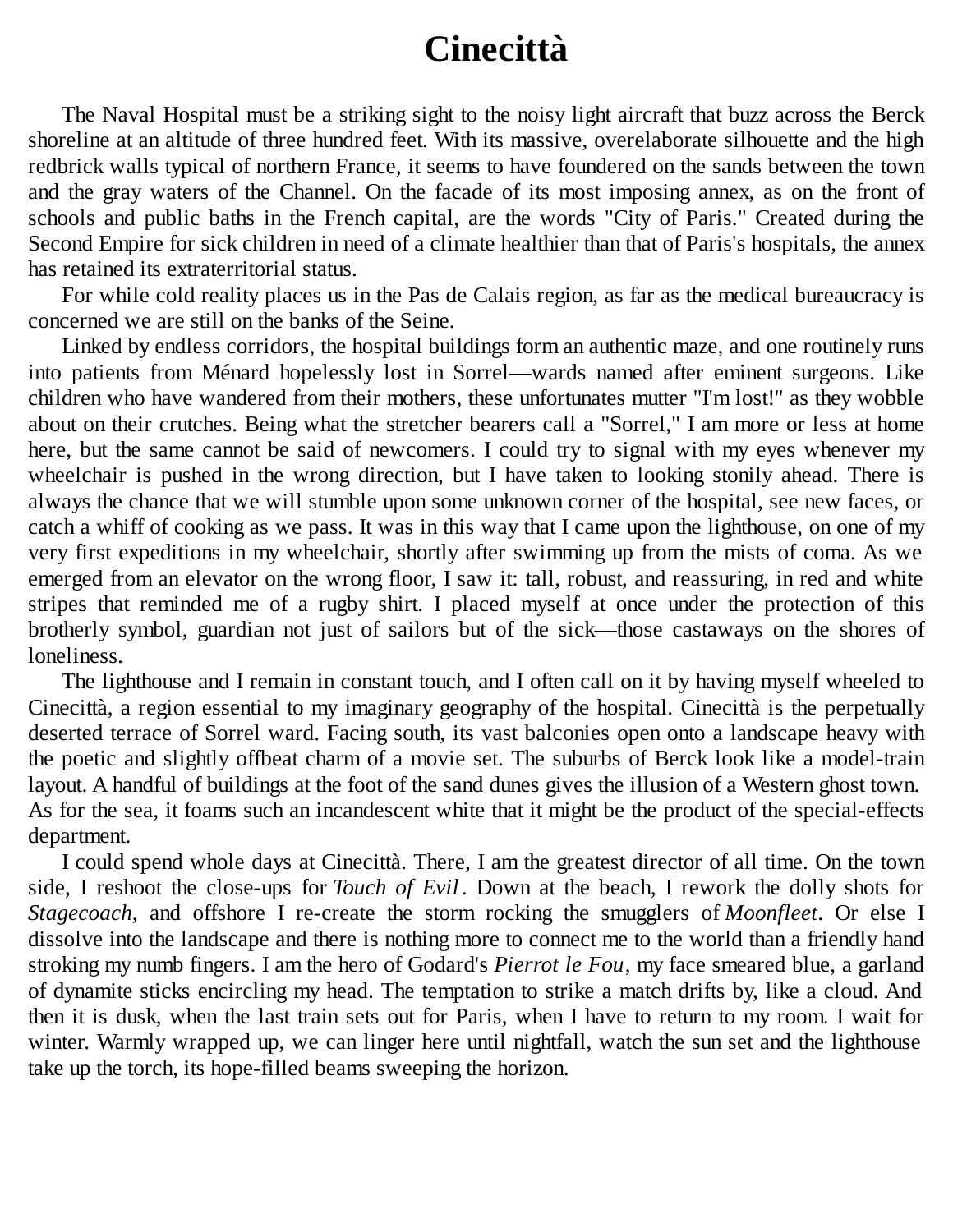#### **Tourists**

After devoting itself to the care of young victims of a tuberculosis epidemic after the Second World War, Berck gradually shifted its focus away from children. Nowadays it tends to concentrate more on the sufferings of the aged, on the inevitable breakdown of body and mind; but geriatrics is only one part of the picture I must paint to give an accurate idea of the hospital's denizens. In one section are a score of comatose patients, patients at death's door, plunged into endless night. They never leave their rooms. Yet everyone knows they are there, and they weigh strangely on our collective awareness, almost like a guilty conscience. In another wing, next door to the colony of elderly and enfeebled, is a cluster of morbidly obese patients whose substantial dimensions the doctors hope to whittle down. Elsewhere, a battalion of cripples forms the bulk of the inmates. Survivors of sport, of the highway, and of every possible and imaginable kind of domestic accident, these patients remain at Berck for as long as it takes to get their shattered limbs working again. I call them "tourists."

And to complete the picture, a niche must be found for us, broken-winged birds, voiceless parrots, ravens of doom, who have made our nest in a dead-end corridor of the neurology department. Of course, we spoil the view. I am all too conscious of the slight uneasiness we cause as, rigid and mute, we make our way through a group of more fortunate patients.

The best place to observe this phenomenon is the rehabilitation room, where all patients undergoing physical therapy are congregated. Garish and noisy, a hubbub of splints, artificial limbs, and harnesses of varying complexity, it is an authentic Court of Miracles. Here we see a young man with an earring who suffered multiple fractures in a motorbike accident; a grandmother in a fluorescent nightgown learning to walk after a fall from a stepladder; and a vagrant whose foot was somehow amputated by a subway train. Lined up like a row of onions, this human throng waves arms and legs under minimal supervision, while I lie tethered to an inclined board that is slowly raised to a vertical position. Every morning I spend half an hour suspended this way, frozen to attention in a posture that must evoke the appearance of the Commendatore's statue in the second act of Mozart's *Don Giovanni*. Below, people laugh, joke, call out. I would like to be part of all this hilarity, but as soon as I direct my one eye toward them, the young man, the grandmother, and the homeless man turn away, feeling the sudden need to study the ceiling smoke detector. The "tourists" must be very worried about fire.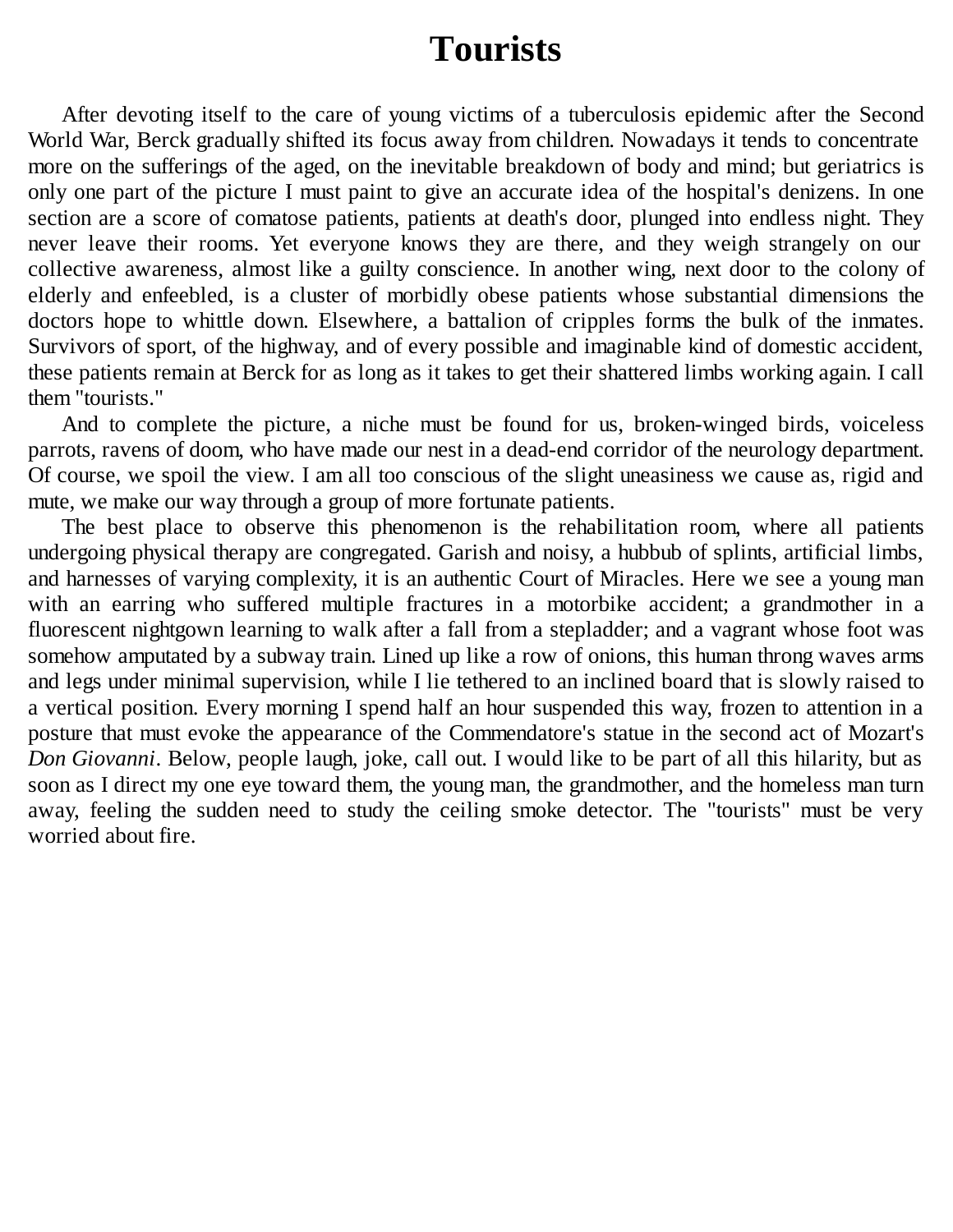#### **The Sausage**

After every day's session on the vertical board, a stretcher bearer wheels me from the rehabilitation room and parks me next to my bed, where I wait for the nurse's aides to swing me back between the sheets. And every day, since by now it is noon, the same stretcher bearer wishes me a resolutely cheerful *"Bon appetit!"* —his way of saying "See you tomorrow." And of course, to wish me a hearty appetite is about the same as saying "Merry Christmas" on August 15 or "Good night" in broad daylight. In the last eight months I have swallowed nothing save a few drops of lemon-flavored water and a half teaspoon of yogurt, which gurgled noisily down my windpipe. The feeding test—as they grandly called this banquet—was not a success. But no call for alarm: I haven't starved. By means of a tube threaded into my stomach, two or three bags of a brownish fluid provide my daily caloric needs. For pleasure, I have to turn to the vivid memory of tastes and smells, an inexhaustible reservoir of sensations. Once, I was a master at recycling leftovers. Now I cultivate the art of simmering memories. You can sit down to a meal at any hour, with no fuss or ceremony. If it's a restaurant, no need to call ahead. If I do the cooking, it is always a success. The *bœuf bourguignon* is tender, the *bœuf en gelée* translucent, the apricot pie possesses just the requisite tartness. Depending on my mood, I treat myself to a dozen snails, a plate of Alsatian sausage with sauerkraut, and a bottle of late-vintage golden Gewürztraminer; or else I savor a simple soft-boiled egg with fingers of toast and lightly salted butter. What a banquet! The yolk flows warmly over my palate and down my throat. And indigestion is never a problem. Naturally, I use the finest ingredients: the freshest vegetables, fish straight from the water, the most delicately marbled meat. Everything must be done right. Just to make sure, a friend sent me the recipe for authentic homemade sausage, *andouillette de Troyes*, with three different kinds of meat braided in strips. Also, I scrupulously observe the rhythm of the seasons. Just now I am cooling my taste buds with melon and red fruit. I leave oysters and game for the autumn —should I feel like eating them, for I am becoming careful, even ascetic, in matters of diet. At the outset of my protracted fast, deprivation sent me constantly to my imaginary larder. I was gluttonous. But today I could almost be content with a good old proletarian hard sausage trussed in netting and suspended permanently from the ceiling in some corner of my head. A knobby Lyons rosette, for example, very dry and coarsely chopped. Every slice melts a little on your tongue before you start chewing to extract all its flavor. The origin of my addiction to sausage goes back forty years. Although still at an age for candy, I already preferred delicatessen meats, and my maternal grandfather's nurse noticed that whenever I visited the gloomy apartment on the Boulevard Raspail, I would ask her in a beguiling lisp for sausage. Skilled at indulging the desires of children and the elderly, she eventually pulled off a double coup, giving me a sausage and marrying my grandfather just before he died. My joy at receiving such a gift was in direct proportion to the annoyance the unexpected nuptials caused my family. I have only the vaguest picture of my grandfather: supine and stern-faced in the gloom, resembling Victor Hugo's portrait on the old five-hundred-franc notes in use at the time. I have a much clearer memory of that sausage lying incongruously among my Dinky Toys and picture books.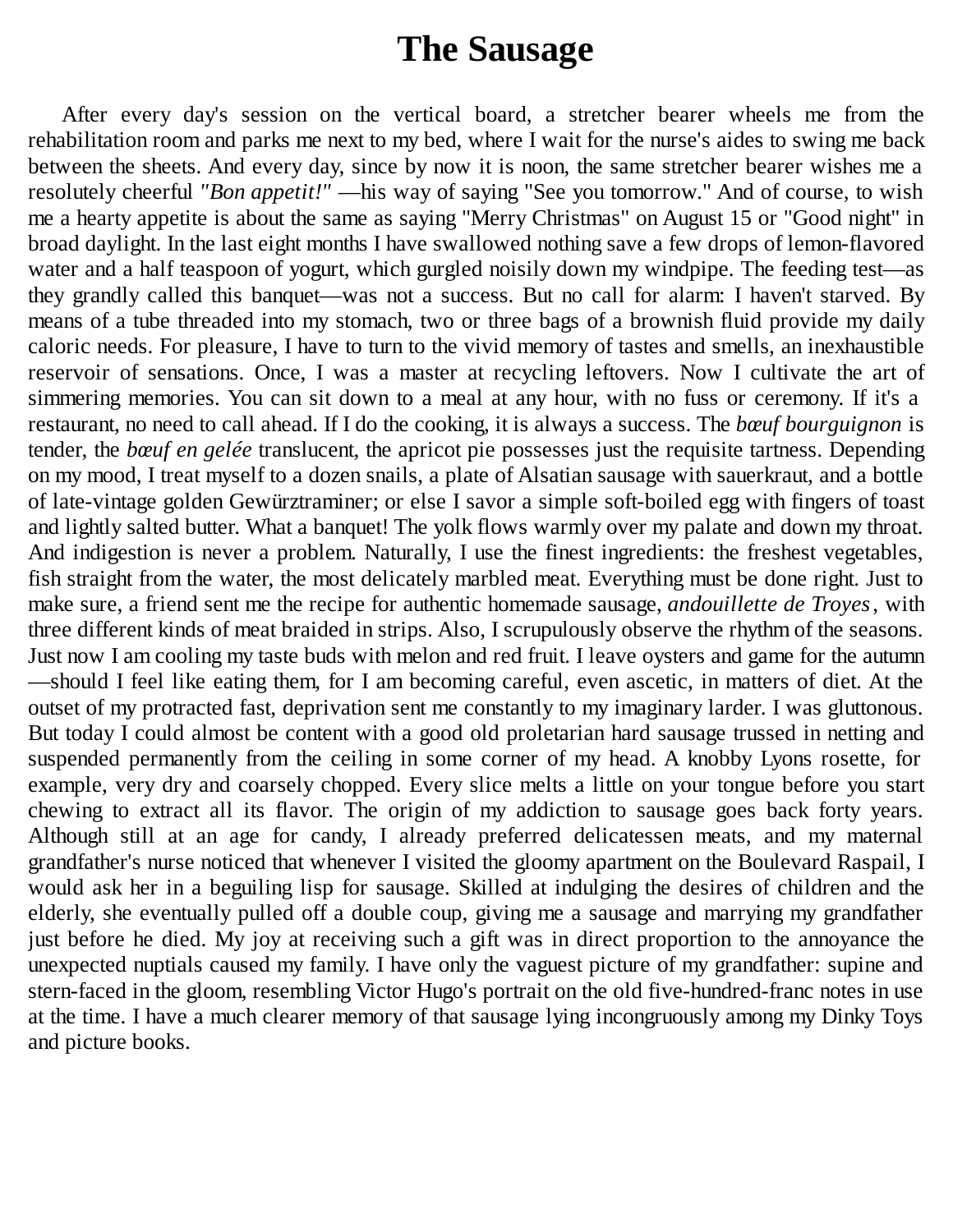#### **Guardian Angel**

The identity badge pinned to Sandrine's white tunic says "Speech Therapist," but it should read "Guardian Angel." She is the one who set up the communication code without which I would be cut off from the world. But alas! while most of my friends have adopted the system, here at the hospital only Sandrine and a female psychologist use it. So I usually have the skimpiest arsenal of facial expressions, winks, and nods to ask people to shut the door, loosen a faucet, lower the volume on the TV, or fluff up a pillow. I do not succeed every time. As the weeks go by, this forced solitude has allowed me to acquire a certain stoicism and to realize that the hospital staff are of two kinds: the majority, who would not dream of leaving the room without first attempting to decipher my SOS messages; and the less conscientious minority, who make their getaway pretending not to notice my distress signals. Like that heartless oaf who switched off the Bordeaux-Munich soccer game at halftime, saying "Good night!" with a finality that left no hope of appeal. Quite apart from the practical drawbacks, this inability to communicate is somewhat wearing. Which explains the gratification I feel twice daily when Sandrine knocks, pokes her small chipmunk face through the door, and at once sends all gloomy thoughts packing. The invisible and eternally imprisoning diving bell seems less oppressive.

Speech therapy is an art that deserves to be more widely known. You cannot imagine the acrobatics your tongue mechanically performs in order to produce all the sounds of a language. Just now I am struggling with the letter **l**, a pitiful admission for an editor in chief who cannot even pronounce the name of his own magazine! On good days, between coughing fits, I muster enough energy and wind to be able to puff out one or two phonemes. On my birthday, Sandrine managed to get me to pronounce the whole alphabet more or less intelligibly. I could not have had a better present. It was as if those twenty-six letters had been wrenched from the void; my own hoarse voice seemed to emanate from a far-off country. The exhausting exercise left me feeling like a caveman discovering language for the first time. Sometimes the phone interrupts our work, and I take advantage of Sandrine's presence to be in touch with loved ones, to intercept and catch passing fragments of life, the way you catch a butterfly. My daughter, Céleste, tells me of her adventures with her pony. In five months she will be nine. My father tells me how hard it is to stay on his feet. He is fighting undaunted through his ninety-third year. These two are the outer links of the chain of love that surrounds and protects me. I often wonder about the effect of these one-way conversations on those at the other end of the line. I am overwhelmed by them. How dearly I would love to be able to respond with something other than silence to these tender calls. I know that some of them find it unbearable. Sweet Florence refuses to speak to me unless I first breathe noisily into the receiver that Sandrine holds glued to my ear. "Are you there, Jean-Do?" she asks anxiously over the air.

And I have to admit that at times I do not know anymore.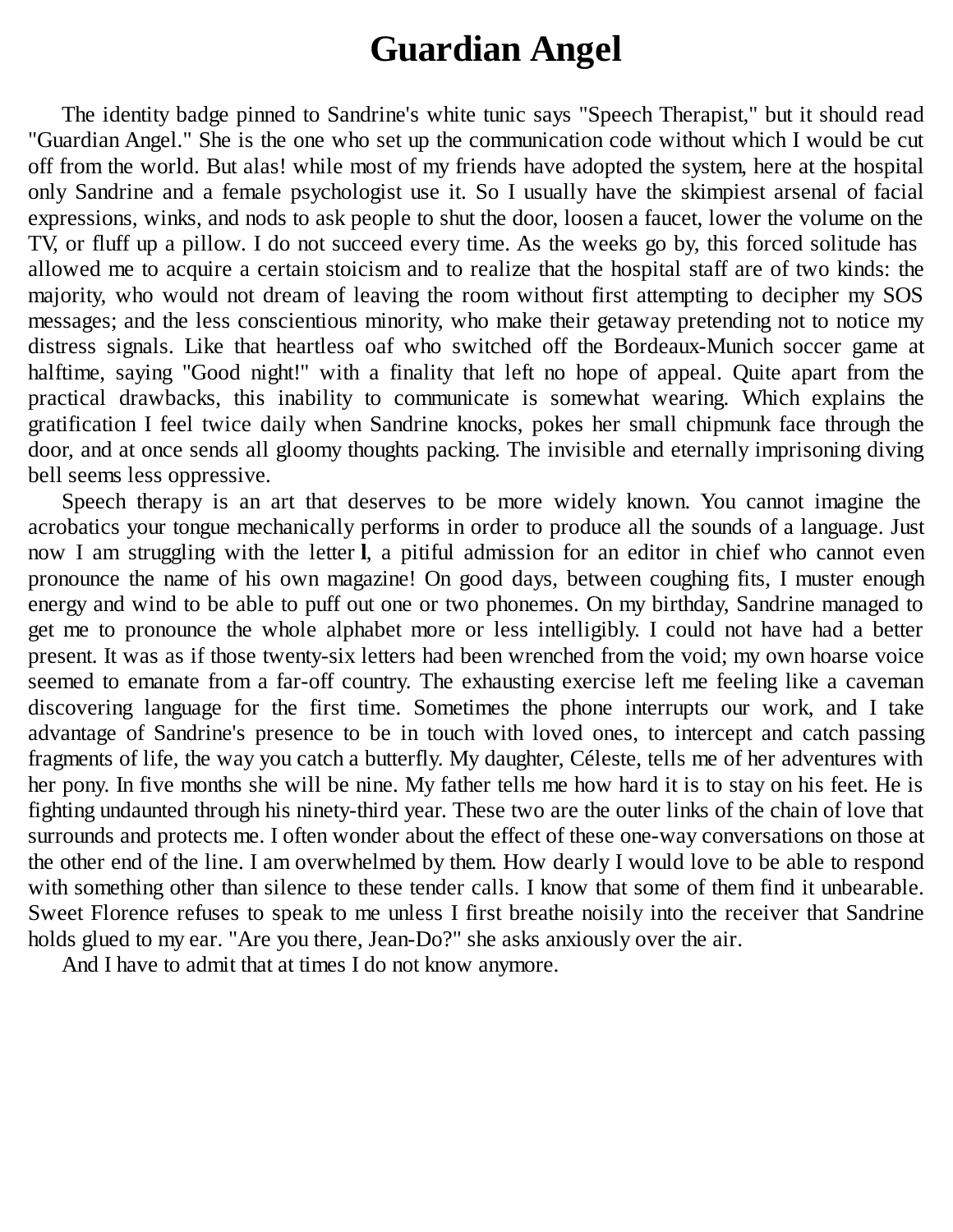#### **The Photo**

The last time I saw my father, I shaved him. It was the week of my stroke. He was unwell, so I had spent the night at his small apartment near the Tuileries gardens in Paris. In the morning, after bringing him a cup of milky tea, I decided to rid him of his few days' growth of beard. The scene has remained engraved in my memory.

Hunched in the red-upholstered armchair where he sifts through the day's newspapers, my dad bravely endures the rasp of the razor attacking his loose skin. I wrap a big towel around his shriveled neck, daub thick lather over his face, and do my best not to irritate his skin, dotted here and there with small dilated capillaries. From age and fatigue, his eyes have sunk deep into their sockets, and his nose looks too prominent for his emaciated features. But, still flaunting the plume of hair—now snow white—that has always crowned his tall frame, he has lost none of his splendor.

All around us, a lifetime's clutter has accumulated; his room calls to mind one of those old persons' attics whose secrets only they can know—a confusion of old magazines, records no longer played, miscellaneous objects. Photos from all the ages of man have been stuck into the frame of a large mirror. There is Dad, wearing a sailor suit and playing with a hoop before the Great War; my eight-year-old daughter in riding gear; and a black-and-white photo of myself on a miniature-golf course. I was eleven, my ears protruded, and I looked like a somewhat simpleminded schoolboy. Mortifying to realize that at that age I was already a confirmed dunce.

I complete my barber's duties by splashing my father with his favorite aftershave lotion. Then we say goodbye; this time, for once, he neglects to mention the letter in his writing desk where his last wishes are set out. We have not seen each other since. I cannot quit my seaside confinement. And he can no longer descend the magnificent staircase of his apartment building on his ninety-two-year-old legs. We are both locked-in cases, each in his own way: myself in my carcass, my father in his fourth-floor apartment. Now I am the one they shave every morning, and I often think of him while a nurse's aide laboriously scrapes my cheeks with a week-old blade. I hope that I was a more attentive Figaro.

Every now and then he calls, and I listen to his affectionate voice, which quivers a little in the receiver they hold to my ear. It cannot be easy for him to speak to a son who, as he well knows, will never reply. He also sent me the photo of me at the miniature-golf course. At first I did not understand why. It would have remained a mystery had someone not thought to look at the back of the print. Suddenly, in my own personal movie theater, the forgotten footage of a spring weekend began to unroll, when my parents and I had gone to take the air in a windy and not very sparkling seaside town. In his strong, angular handwriting, Dad had simply noted: *Berck-sur-Mer, April 1963*.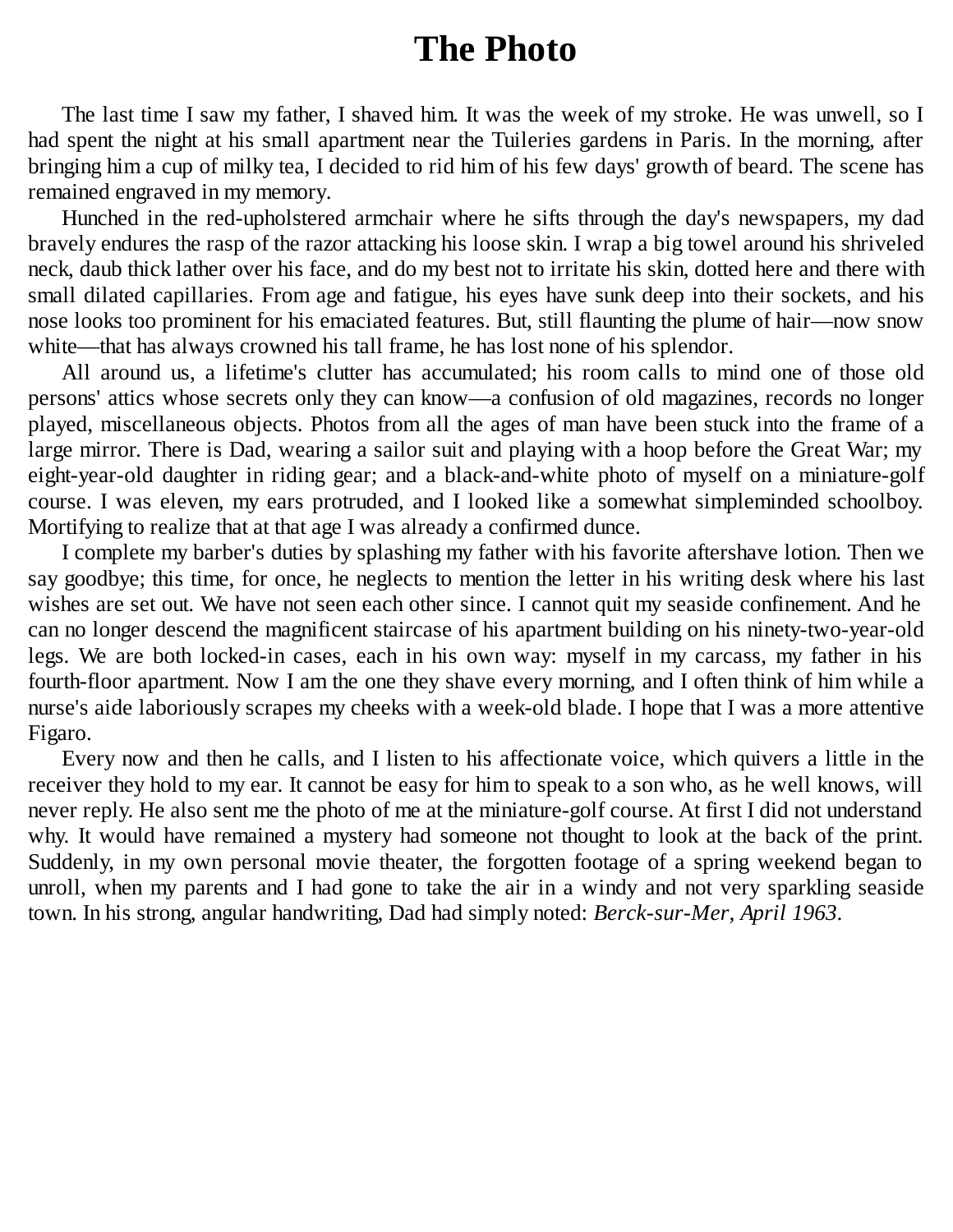#### **Yet Another Coincidence**

If you asked readers which of Alexandre Dumas's literary heroes they would like to be, they would pick D'Artagnan or Edmond Dantès. No one would dream of choosing Noirtier de Villefort, a somewhat sinister character in *The Count of Monte Cristo*. Described by Dumas as a living mummy, a man three-quarters of the way into the grave, this profoundly handicapped creature summons up not dreams but shudders. The mute and powerless possessor of the most terrible secrets, he spends his life slumped in a wheelchair, able to communicate only by blinking his eye: one blink means yes; two means no. In fact, dear Grandpapa Noirtier, as his granddaughter affectionately calls him, is literature's first—and so far only—case of locked-in syndrome.

As soon as my mind was clear of the thick fog with which my stroke had shrouded it, I began to think a lot about Grandpapa Noirtier. I had just reread *The Count of Monte Cristo*, and now here I was back in the heart of the book, and in the worst of circumstances. Ironic—but that rereading had not been purely by chance. I had been toying with the idea of writing a modern, doubtless iconoclastic, version of the Dumas novel. Vengeance, of course, remained the driving force of the action, but the plot took place in our era, and Monte Cristo was a woman.

So I did not have time to commit this crime of lèse-majesté. As a punishment, I would have preferred to be transformed into M. Danglars, Franz d'Épinay, the Abbé Faria, or, at the very least, to copy out one thousand times: "I must not tamper with masterpieces." But the gods of literature and neurology decided otherwise.

Some evenings I have the impression that Grandpapa Noirtier patrols our corridors in a centuryold wheelchair sadly in need of a drop of oil. To foil the decrees of fate, I am now planning a vast saga in which the key witness is not a paralytic but a runner. You never know. Perhaps it will work.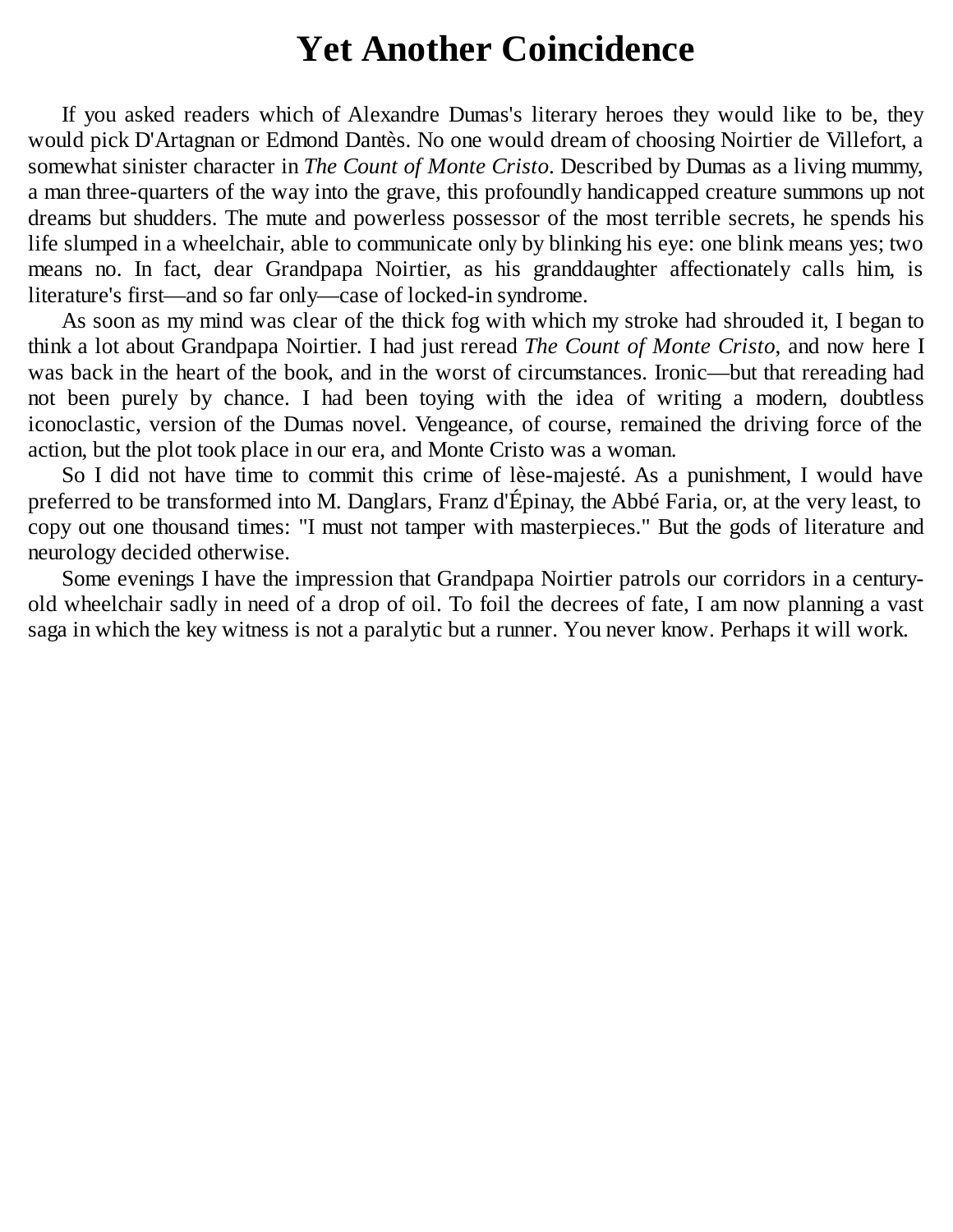### **The Dream**

As a rule, I do not recall my dreams. At the approach of day their plots inevitably fade. So why did last December's dreams etch themselves into my memory with the precision of a laser beam? Perhaps that is how it is with coma. Since you never return to reality, your dreams don't have the luxury of evaporating. Instead they pile up, one upon another, to form a long ongoing pageant whose episodes recur with the insistence of a soap opera. This evening, one such episode has come back to me.

In my dream, thick snow is falling. It lies a foot deep over the automobile graveyard my best friend and I are walking through, numb with cold. For three days, Bernard and I have been trying to get back to a France paralyzed by a general strike. We ended up in an Italian winter-sports resort, where we found a small local train heading for Nice. But at the French border a strikers' picket line interrupted our journey and bundled us out of the train and into this desolate landscape, without overcoats and wearing thin city shoes. A lofty overpass straddles the junkyard, as if vehicles falling from the bridge one hundred fifty feet above our heads have piled up here, one on top of another. Bernard and I have an appointment with an influential Italian businessman who has installed his headquarters in one massive pillar of the viaduct, far from prying eyes. We knock at a yellow steel door with the sign "Danger: High Voltage" and an instruction chart for treating electric shock. The door opens. The entrance is reminiscent of a garment-district outlet: jackets on a mobile rack, piles of trousers, boxes of shirts rising to the ceiling. I recognize the surly watchman who admits us by his shock of hair: Radovan Karadzic, leader of the Bosnian Serbs. "My friend is having trouble breathing," Bernard tells him. Laying down his machine gun, Karadzic performs a tracheotomy upon me on a hastily cleared table. Then we walk down ornate glass stairs to a study in the cellar. Its walls are lined with tan leather; deep armchairs and muted lighting give it the feel of a nightclub. Bernard confers with the owner, a clone of Fiat's elegant former chairman Gianni Agnelli, while a hostess with a Lebanese accent sits me down at a small bar. Instead of glasses and bottles, rows of plastic tubes dangle floorward like oxygen masks in an aircraft in distress. A barman motions me to put one in my mouth. I comply, and an amber ginger-flavored fluid begins to flow, flooding me with warmth from my toes to the roots of my hair. After a while I want to stop drinking and get down off my stool. Yet I continue to swallow, unable to make the slightest move. I look frantically at the barman to attract his attention. He responds with an enigmatic smile. Around me, voices and faces become distorted. Bernard says something to me, but the sound emerging in slow motion from his mouth is incomprehensible. Instead I hear Ravel's *Bolero*. I have been completely drugged.

Eons later, I become aware of an alarm sounding. The hostess with the Lebanese accent hoists me on her back and climbs the staircase with me. "We have to get out: the police are on their way." Outside, night has fallen and the snow has stopped. An icy wind takes my breath away. The dazzling beam of a searchlight mounted on the overpass probes the forlorn automobile carcasses.

"Give up, you're surrounded!" blares a loudspeaker. We manage to get away, and I wander about, utterly lost. I long to escape, but every time the chance arises, a leaden torpor prevents me from taking even a single step. I am petrified, mummified, vitrified. If just one door stands between me and freedom, I am incapable of opening it. Yet that is not my only terror. For I am also the hostage of a mysterious cult, and I fear that my friends will fall into the same trap. I try desperately to warn them, but my dream conforms perfectly with reality. I am unable to utter a word.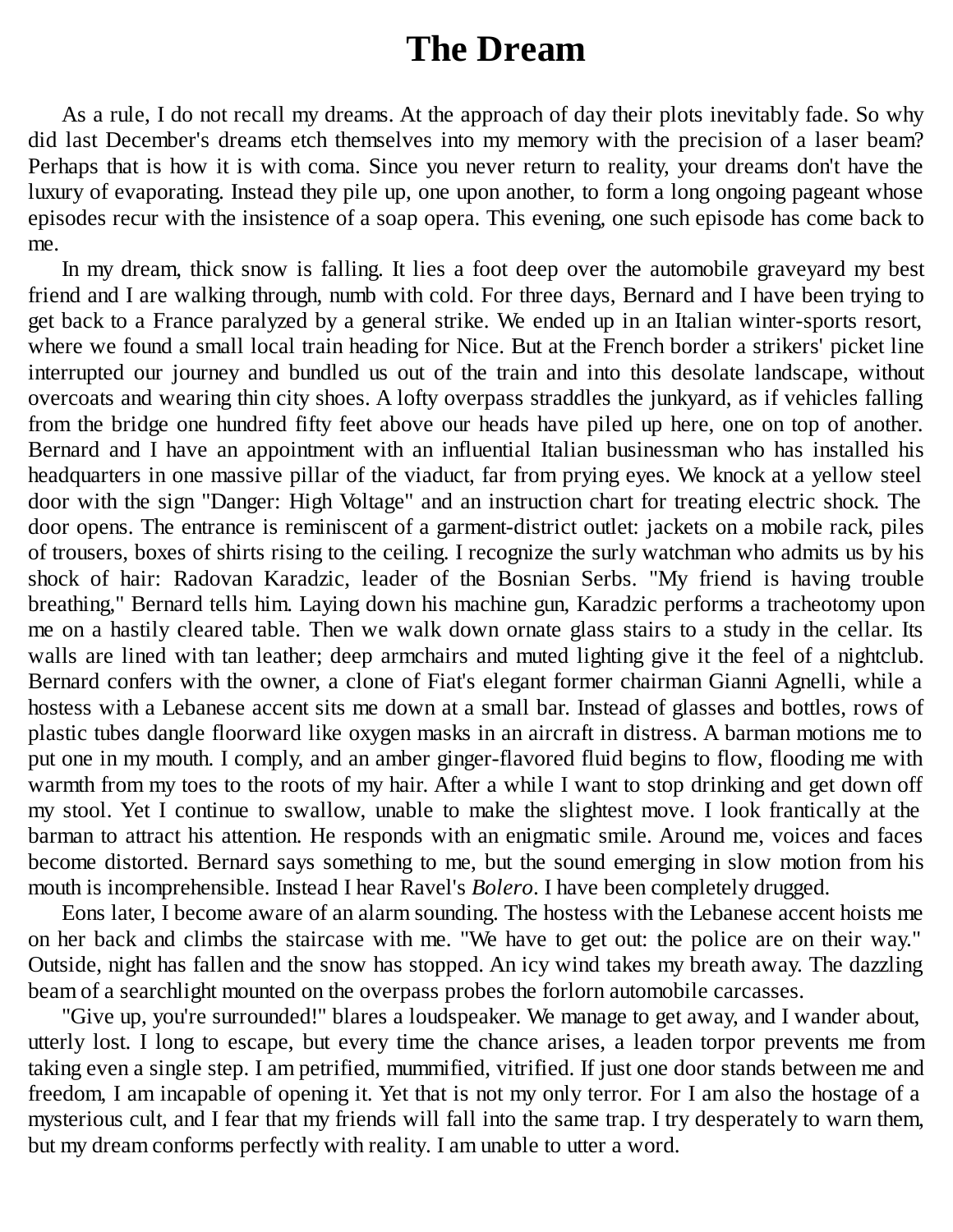## **Voice Offstage**

I have known gentler awakenings. When I came to that late-January morning, the hospital ophthalmologist was leaning over me and sewing my right eyelid shut with a needle and thread, just as if he were darning a sock. Irrational terror swept over me. What if this man got carried away and sewed up my left eye as well, my only link to the outside world, the only window to my cell, the one tiny opening of my diving bell? Luckily, as it turned out, I wasn't plunged into darkness. He carefully packed away his sewing kit in padded tin boxes. Then, in the tones of a prosecutor demanding a maximum sentence for a repeat offender, he barked out: "Six months!" I fired off a series of questioning signals with my working eye, but this man—who spent his days peering into people's pupils—was apparently unable to interpret a simple look. With a big round head, a short body, and a fidgety manner, he was the very model of the couldn't-care-less doctor: arrogant, brusque, sarcastic —the kind who summons his patients for 8:00 a.m., arrives at 9:00, and departs at 9:05, after giving each of them forty-five seconds of his precious time. Disinclined to chat with normal patients, he turned thoroughly evasive in dealing with ghosts of my ilk, apparently incapable of finding words to offer the slightest explanation. But I finally discovered why he had put a six-month seal on my eye: the lid was no longer fulfilling its function as a protective cover, and I ran the risk of an ulcerated cornea.

As the weeks went by, I wondered whether the hospital employed such an ungracious character deliberately—to serve as a focal point for the veiled mistrust the medical profession always arouses in long-term patients. A kind of scapegoat, in other words. If he leaves Berck, which seems likely, who will be left for me to sneer at? I shall no longer have the solitary, innocent pleasure of hearing his eternal question: "Do you see double?" and replying—deep inside—"Yes, I see two assholes, not one."

I need to feel strongly, to love and to admire, just as desperately as I need to breathe. A letter from a friend, a Balthus painting on a postcard, a page of Saint-Simon, give meaning to the passing hours. But to keep my mind sharp, to avoid descending into resigned indifference, I maintain a level of resentment and anger, neither too much nor too little, just as a pressure cooker has a safety valve to keep it from exploding.

And while we're on the subject, *The Pressure Cooker* could be a title for the play I may write one day, based on my experiences here. I've also thought of calling it *The Eye* and, of course, *The Diving Bell*. You already know the plot and the setting. A hospital room in which Mr. L., a family man in the prime of life, is learning to live with locked-in syndrome brought on by a serious cerebrovascular accident. The play follows Mr. L.'s adventures in the medical world and his shifting relationships with his wife, his children, his friends, and his associates from the leading advertising agency he helped to found. Ambitious, somewhat cynical, heretofore a stranger to failure, Mr. L. takes his first steps into distress, sees all the certainties that buttressed him collapse, and discovers that his nearest and dearest are strangers. We could carry this slow transformation to the front seats of the balcony: a voice offstage would reproduce Mr. L.'s unspoken inner monologue as he faces each new situation. All that is left is to write the play. I have the final scene already: The stage is in darkness, except for a halo of light around the bed in center stage. Nighttime. Everyone is asleep. Suddenly Mr. L., inert since the curtain first rose, throws aside sheets and blankets, jumps from the bed, and walks around the eerily lit stage. Then it grows dark again, and you hear the voice offstage —Mr. L.'s inner voice—one last time: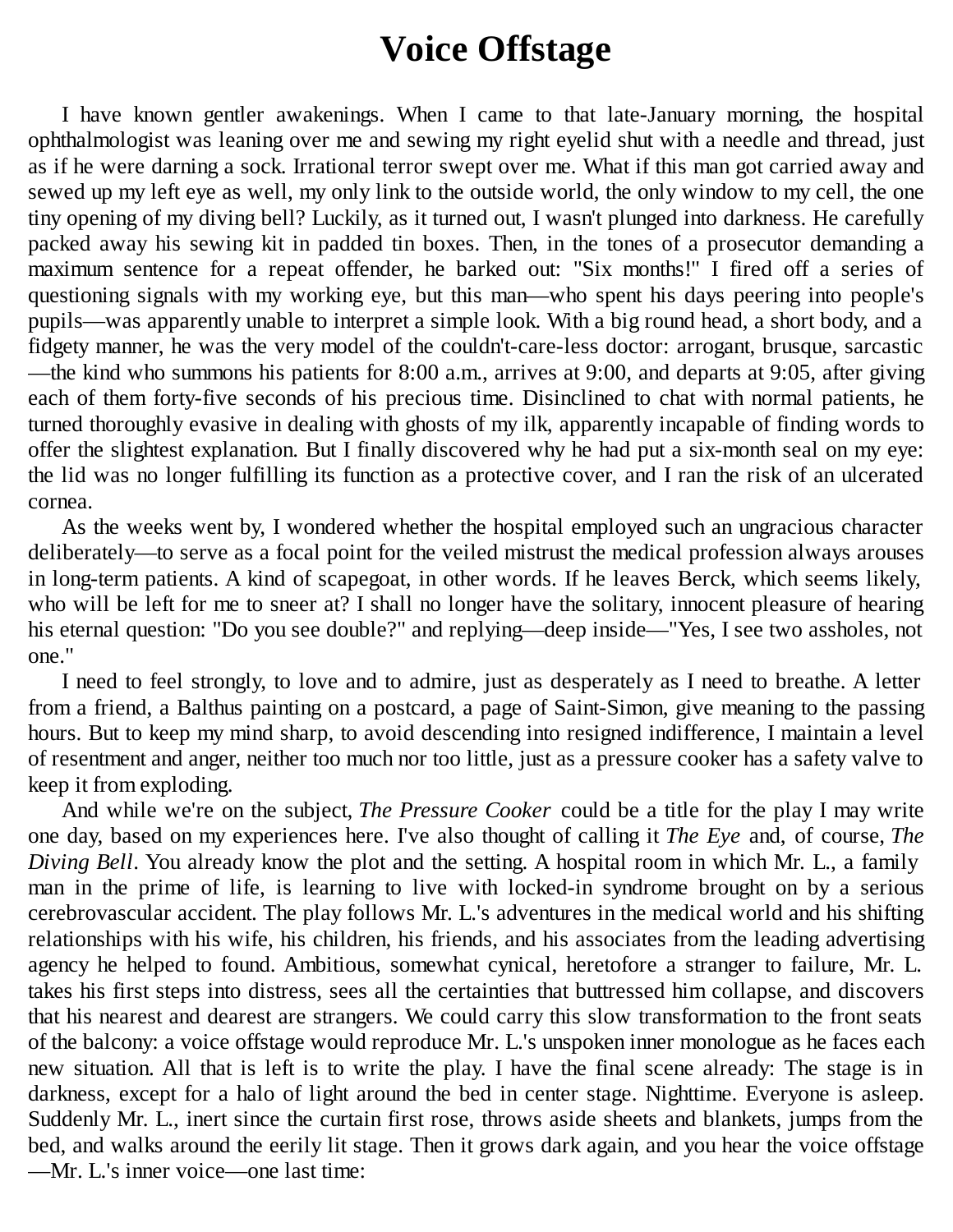"Damn! It was only a dream!"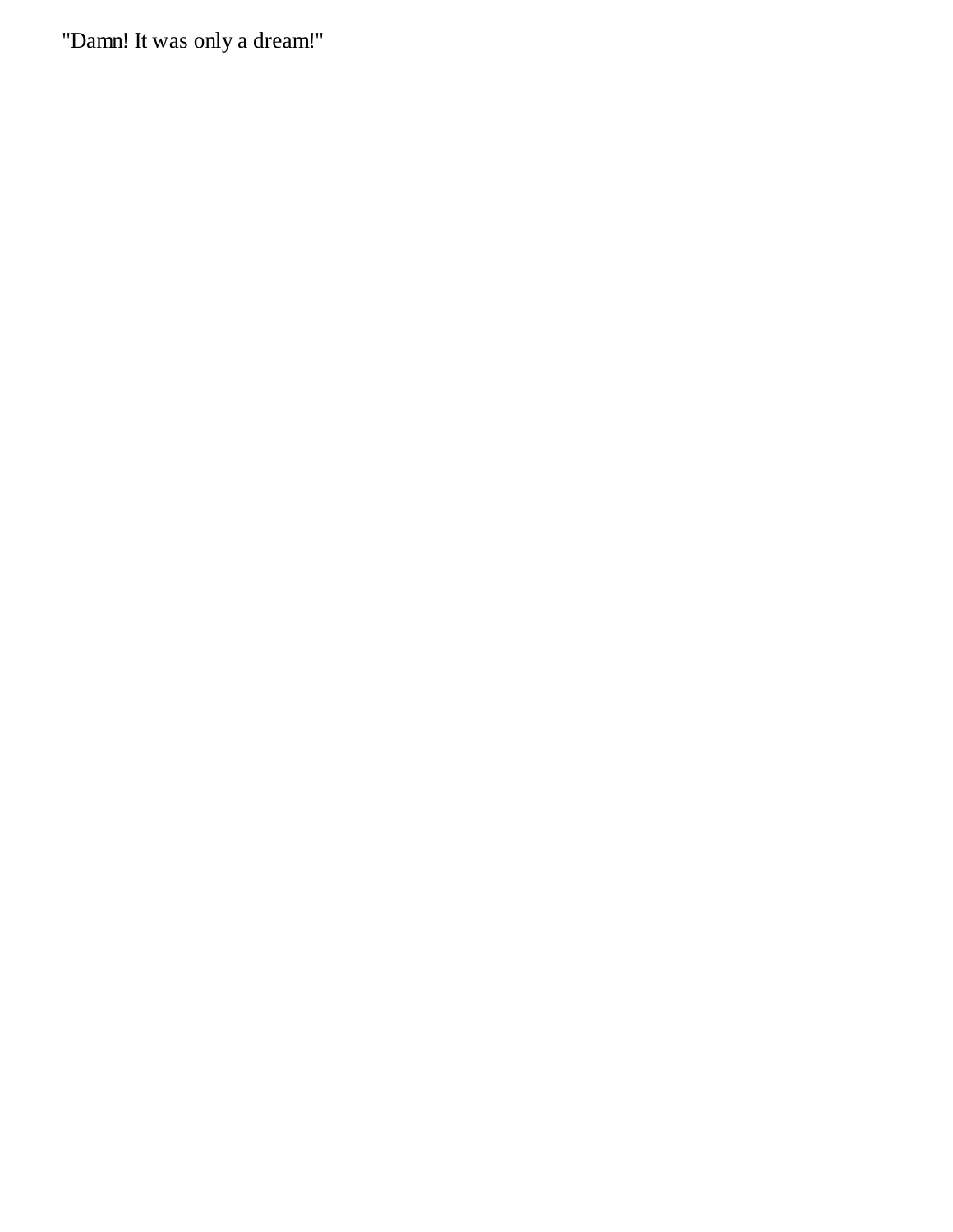## **My Lucky Day**

This morning, with first light barely bathing Room 119, evil spirits descended on my world. For half an hour, the alarm on the machine that regulates my feeding tube has been beeping out into the void. I cannot imagine anything so inane or nerve-racking as this piercing *beep beep beep* pecking away at my brain. As a bonus, my sweat has unglued the tape that keeps my right eyelid closed, and the stuck-together lashes are tickling my pupil unbearably. And to crown it all, the end of my urinary catheter has become detached and I am drenched. Awaiting rescue, I hum an old song by Henri Salvador: "Don't you fret, baby, it'll be all right." And here comes the nurse. Automatically, she turns on the TV. A commercial, with a personal computer spelling out the question: "Were you born lucky?"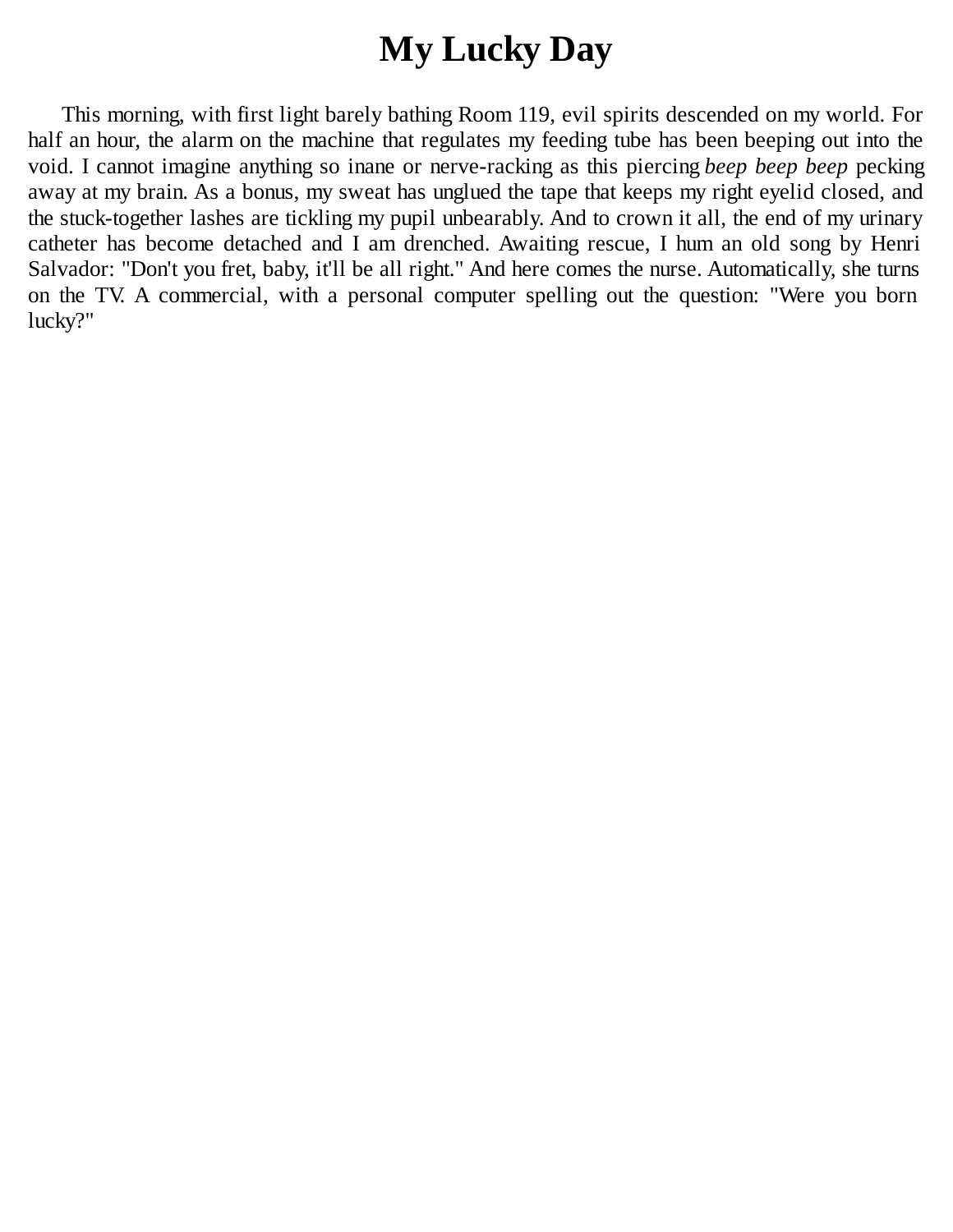#### **Our Very Own Madonna**

When friends jokingly ask whether I have considered a pilgrimage to Lourdes, I tell them I've already made the trip. It was the end of the seventies. Joséphine and I were in a relationship that was a little too complicated to weather a traveling vacation together. It turned out to be one of those unstructured holidays that contain as many germs of potential discord as a day has minutes. We set out in the morning without knowing where we would sleep that night (and without knowing how we would reach our unknown destination). For two people to get along on such a trip requires a high degree of tactfulness. Joséphine was the kind of person who was prepared to do what it takes to get her own way. I tend to be like that too. For a whole week, her pale-blue convertible was the theater of an ongoing mobile domestic crisis. I had just finished a hiking trip in Ax-les-Thermes—an incongruous interval in a life devoted to everything except sport! The hike concluded at the Chambre d'Amour, a little beach on the Basque coast where Joséphine's uncle had a villa. From there, we made a tempestuous and magnificent crossing of the Pyrenees, leaving behind us a long trail of remarks on the order of "First of all, I never said any such thing!"

The prime bone of this quasi-marital contention was a fat book six or seven hundred pages long, with a black-and-white cover and an intriguing title. *Trail of the Snake* told the tale of Charles Sobraj, a kind of wayfaring guru who charmed and robbed Western travelers between Bombay and Kathmandu. The story of Sobraj, the half-French, half-Indian "snake" of the title, was true. Apart from that, I am quite unable to provide the slightest detail; it is even possible that my summary is inaccurate. But what I recall perfectly is the spell Charles Sobraj cast over me. On the way back fromAndorra, I was still willing to lift my nose from the book to admire a landscape, but by the time we reached the Pic du Midi, in southern France, I refused point-blank to leave the car long enough for the stroll to the observation point. To be fair, a dense yellowish fog had rolled in over the mountain, reducing visibility and the attractions of such a stroll. Nevertheless, Joséphine dumped me there for a couple of hours while she sulked alone among the clouds. Was it to exorcise the serpent's spell that she insisted on a detour to Lourdes? Since I had never been to this world capital of miracles, I readily agreed. In any case, to my fevered brain, Charles Sobraj had blended into Bernadette, and the waters of the Adour River had mingled with those of the Ganges.

The next day, after having crossed a mountain pass on the Tour de France route whose incline struck me as exhausting even by car, we rolled into Lourdes. The heat was suffocating. Joséphine was driving; I sat beside her. And *Trail of the Snake* , swollen and dog-eared, was relegated to the backseat. I had not dared lay a finger on it since morning, Joséphine having decided that my passion for the exotic saga masked a lack of interest in her. It was the height of the pilgrimage season, and the city was jam-packed. Still, I undertook a systematic hunt for a hotel room, only to encounter depending on the caliber of the hotel—dismissive shrugs or murmurs of "We're really sorry." Sweat had glued my shirt to my ribs, and the prospect of a fresh quarrel was looming by the time the receptionist at the Hôtel d'Angleterre—or d'Espagne, or des Balkans, or whatever—informed us of a cancellation, in the portentous tones of a lawyer announcing to a group of heirs the unexpected demise of a rich uncle. Yes, they had a vacancy. I refrained from saying "It's a miracle," for instinct told me that in Lourdes you did not joke about such things. The elevator, designed to accommodate stretchers, was vast, and in the shower ten minutes later, I realized that our bathroom was also equipped for the handicapped.

While Joséphine took her turn in the bathroom, I pounced, clad only in a towel, on that supreme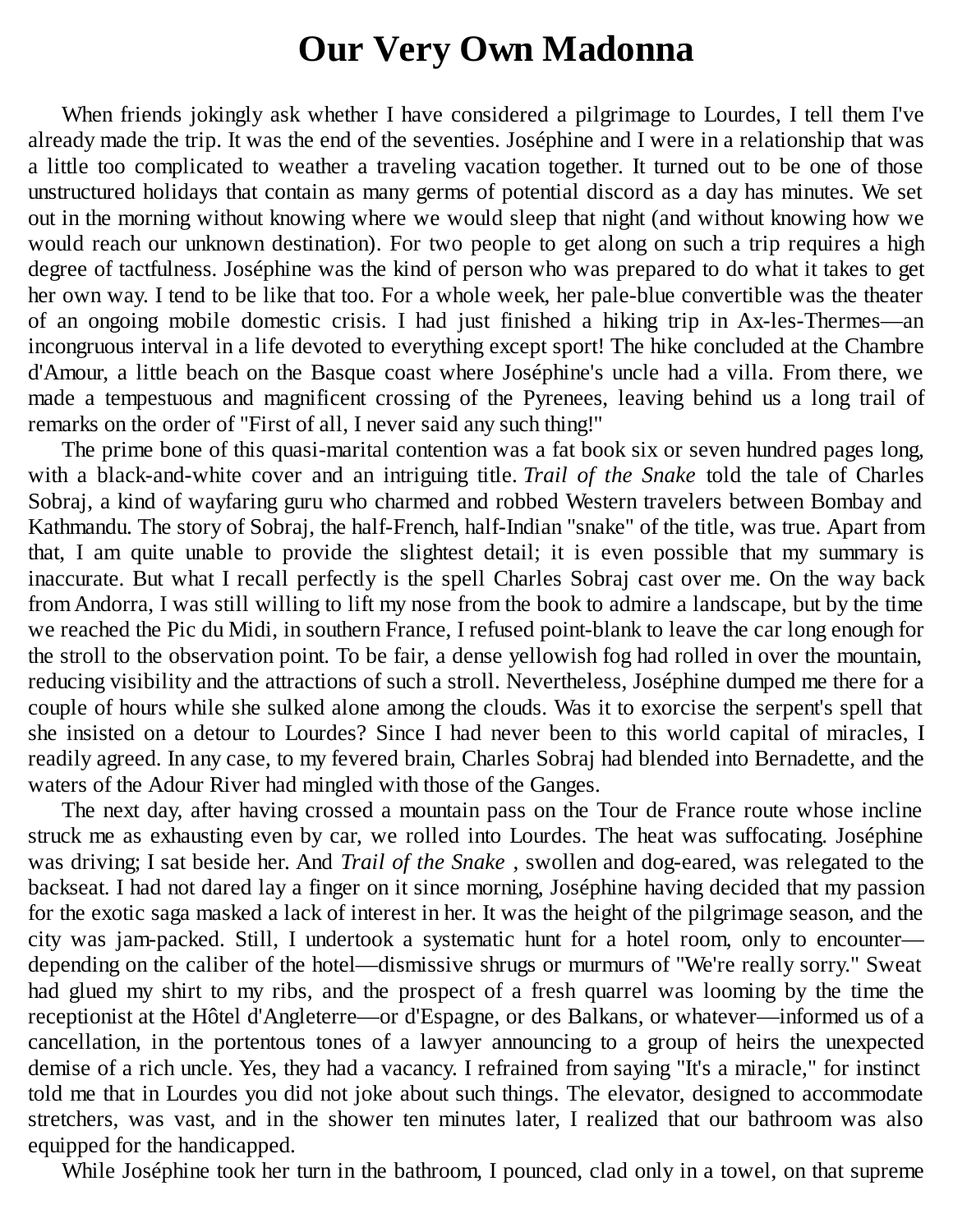oasis of the thirsty: the minibar. First I downed a half-bottle of mineral water at one swallow. Divine bottle, never will I forget the touch of your glass neck on my parched lips! Then I poured a glass of champagne for Joséphine and a gin and tonic for myself. Having thus performed my barman duties, I was furtively considering a strategic withdrawal to the adventures of Charles Sobraj. But instead of the hoped-for sedative effect, the champagne restored all Joséphine's tourist zeal. "I want to see the Madonna," she said, jumping up with her feet together, like François Mauriac in a famous photo.

So off we went, under a heavy, threatening sky, to see the holy site. We passed an unbroken column of wheelchairs led by volunteers who were clearly experienced at shepherding paraplegics. "Everyone into the basilica if it rains!" trumpeted the nun leading the procession, her headgear whipped by the wind, her rosary clasped firmly in her hand. I surreptitiously studied these invalids, their twisted hands, their closed faces, these small parcels of life hunched in upon themselves. One of them caught my eye, and I ventured a smile. He responded by sticking out his tongue, and I felt myself blush stupidly scarlet, as if caught out in some crime. Meanwhile, Joséphine, in pink sneakers, pink jeans, and pink sweatshirt, strode delightedly ahead through the midst of a somber mass (every French priest who still dressed like a priest seemed to have turned up for the occasion). Joséphine was nearly ecstatic when the chorus of robes took up the words "Appear to us, Madonna, we beg you on our knees," the chant of her childhood years. So fervent was the atmosphere that a casual observer might have thought himself outside Parc des Princes during a European Cup match.

A queue half a mile long, chanting Ave Marias, wound across the broad esplanade in front of the entrance to the grotto. I had never seen such a queue, except perhaps outside Lenin's tomb in Moscow.

"Listen, there's no way I'm going to wait in this!"

"Pity," Joséphine snapped. "It would do a sinner like you a lot of good!"

"Not at all. It could even be dangerous. What if someone in perfect health happened to be here when the Madonna appeared? One miracle, and he'd end up paralyzed."

A dozen heads turned to see who could have uttered these disrespectful words. "Idiot," muttered Joséphine. Then a rain shower diverted attention from me. At the very first drops, we witnessed the spontaneous generation of a forest of umbrellas, and the smell of hot dust floated in the air.

We were borne forward into the underground Basilica of St. Pius X, a gigantic prayer barn where Mass is celebrated from 6:00 a.m. to midnight, with a change of priest every two or three services. I had read in the guidebook that the concrete nave could accommodate several jumbo jets. I followed Joséphine to a bay with empty seats beneath one of the countless echoing loudspeakers that transmitted the ceremony. "Glory be to God in the highest…in the highest…in the highest…" At the elevation of the Host, the man next to me, a well-prepared pilgrim, pulled racegoer's binoculars from his backpack to watch the proceedings. Other believers had makeshift periscopes of the kind you see at parades. Joséphine's father had often told me how he started out in life selling these kinds of gadgets outside metro stations. This did not prevent him from becoming a giant of broadcasting. Now he made use of his barker's skills to describe royal weddings, earthquakes, and prizefights for his audience. Outside, it had stopped raining. The air was cooler. "Shopping," said Joséphine. Anticipating this eventuality, I had already marked out the main thoroughfare, in which souvenir shops jostled one another as intimately as in an Oriental bazaar, offering the most extravagant smorgasbord of devotional objects.

Joséphine was a collector: old perfume bottles, rustic canvases complete with cattle (singly or in herds), plates of make-believe food of the kind that substitute for menus in Tokyo restaurant windows. In short, during her frequent travels she bought everything unspeakably kitsch she could lay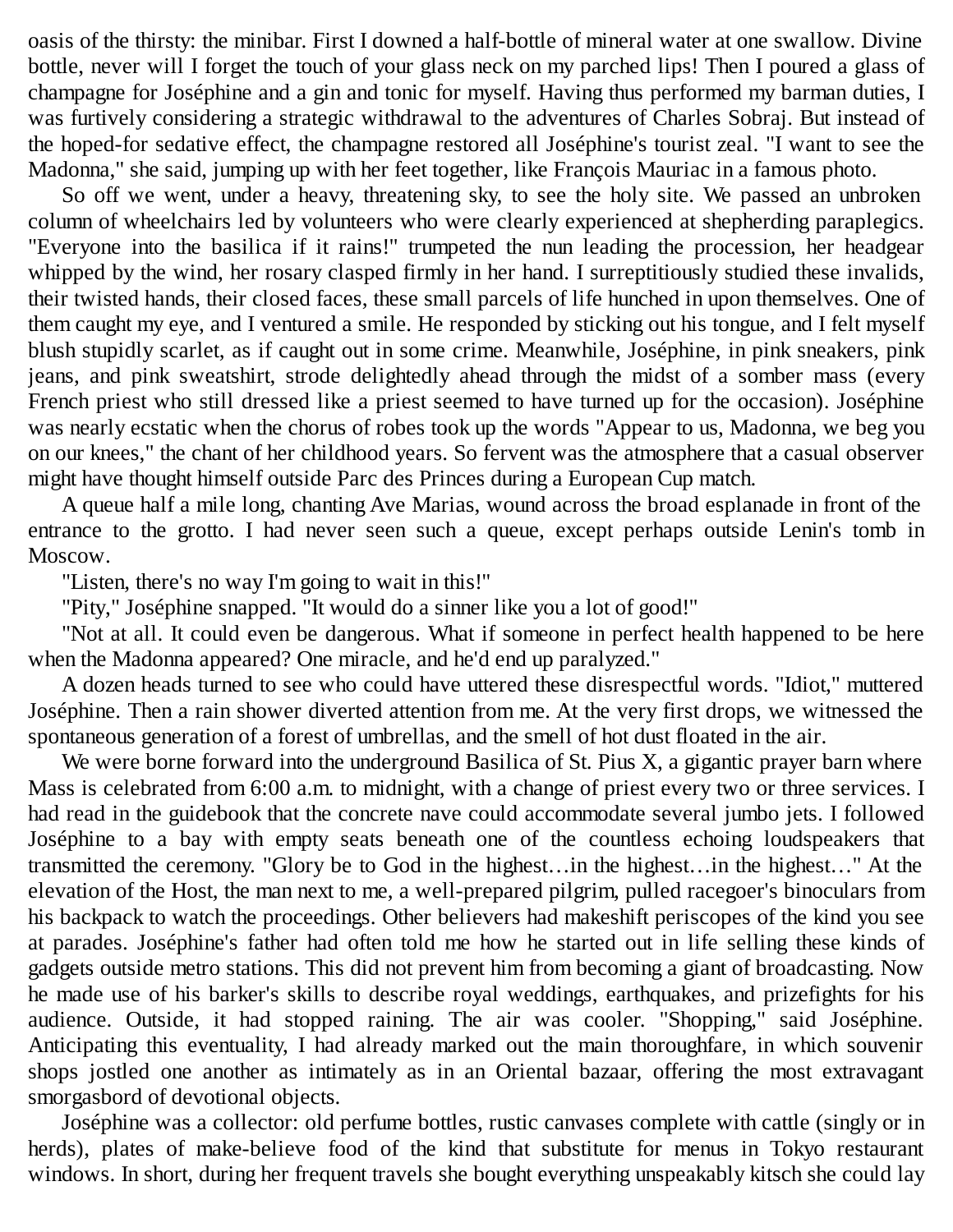her hands on. In Lourdes, it was love at first sight. There she sat in the window of the fourth shop on the left, surrounded by a jumble of religious medals, Swiss cuckoo clocks, decorated cheese platters, and—apparently waiting just for Joséphine—an adorable stucco bust haloed with winking bulbs, like a Christmas tree decoration.

"There's my Madonna!" Joséphine exulted.

"It's my present," I said at once, with no inkling of the exorbitant sum the shopkeeper would soon extort from me (alleging that it was one of a kind). That evening, in our hotel room, we celebrated our acquisition, its flickering holy light bathing us and casting fantastic dancing shadows on the ceiling.

"Joséphine, I think we're going to have to split up when we get back to Paris."

"Do you think I don't realize that?"

"But Jo…"

She was asleep. She had the gift of falling into instant sheltering slumber when a situation annoyed her. She could take a vacation from life for five minutes or several hours. For a while I watched the wall behind our pillows jump into and out of darkness. What demon could have induced people to line a whole room with orange fabric?

Since Joséphine was still sleeping, I cautiously dressed and left to engage in one of my favorite pastimes: night walking. It was my personal way of battling misfortune: just walking until I dropped. Out on the street, Dutch youths guzzled beer from big mugs. They had torn holes in garbage bags to make raincoats. Stout bars blocked the way to the grotto, but at intervals I saw the glow of hundreds of guttering candles. Much later, my wanderings brought me back to the street with the souvenir stores. In the fourth window, an identical Mary had taken the place of ours. Then I turned back to the hotel; from very far away I saw the window of our room twinkling in the gloom. I climbed the stairs, careful not to disturb the night watchman's dreams. *Trail of the Snake* sat on my pillow like a jewel in its setting. "Well, well," I murmured. "Charles Sobraj! I'd forgotten all about him."

I recognized Joséphine's writing. A huge "I" was scrawled across page 168. It was the start of a message that took up two whole chapters of the book and left them totally unreadable.

*"I love you, you idiot. Be kind to your poor Joséphine."*

Luckily I had read these pages already.

When I switched off the Holy Virgin, day was just breaking.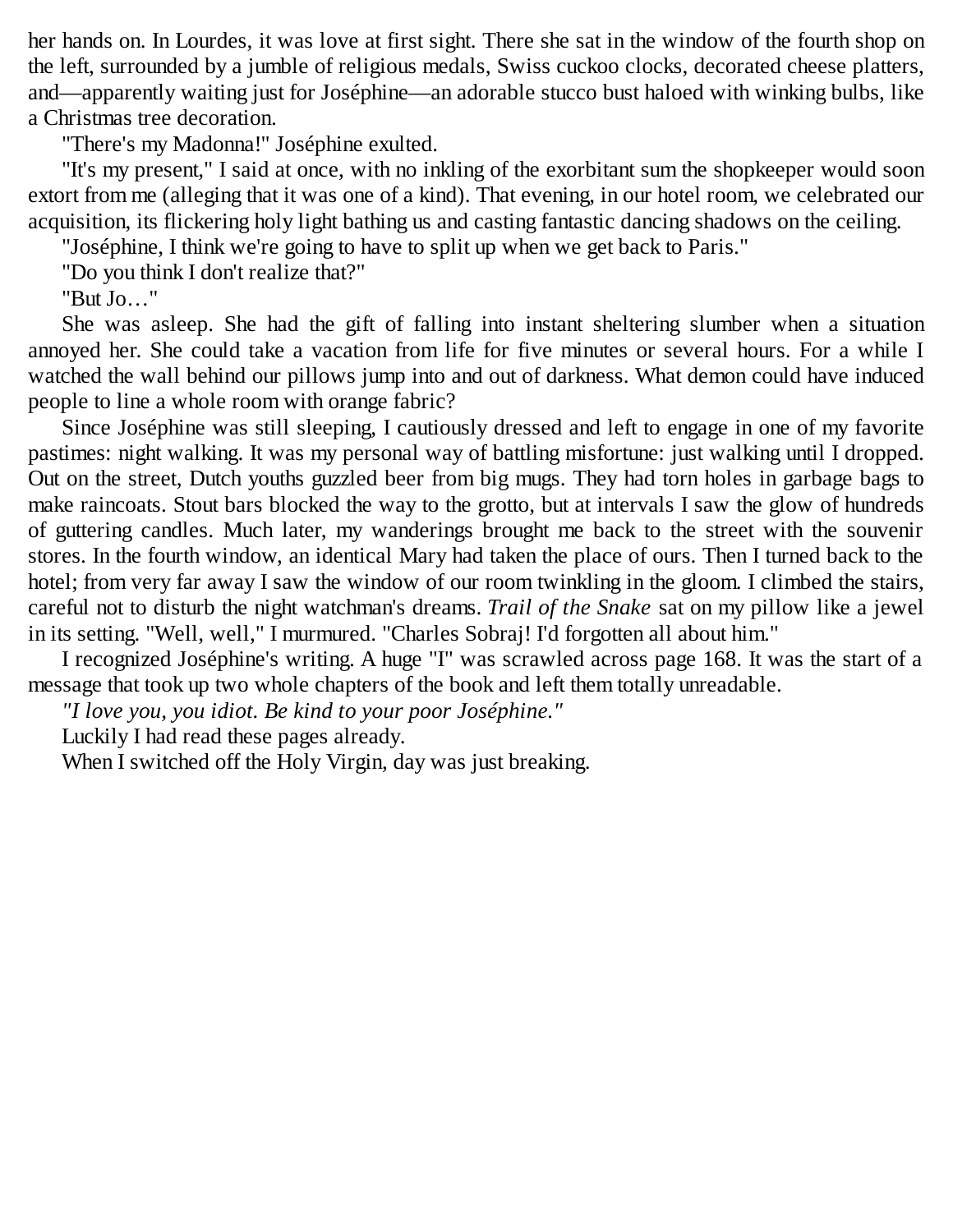#### **Through a Glass, Darkly**

Hunched in my wheelchair, I watch my children surreptitiously as their mother pushes me down the hospital corridor. While I have become something of a zombie father, Théophile and Céleste are very much flesh and blood, energetic and noisy. I will never tire of seeing them walk alongside me, just walking, their confident expressions masking the unease weighing on their small shoulders. As he walks, Théophile dabs with a Kleenex at the thread of saliva escaping my closed lips. His movements are tentative, at once tender and fearful, as if he were dealing with an animal of unpredictable reactions. As soon as we slow down, Céleste cradles my head in her bare arms, covers my forehead with noisy kisses, and says over and over, "You're my dad, you're my dad," as if in incantation.

Today is Father's Day. Until my stroke, we had felt no need to fit this made-up holiday into our emotional calendar. But today we spend the whole of the symbolic day together, affirming that even a rough sketch, a shadow, a tiny fragment of a dad is still a dad. I am torn between joy at seeing them living, moving, laughing, or crying for a few hours, and fear that the sight of all these sufferings beginning with mine—is not the ideal entertainment for a boy of ten and his eight-year-old sister. However, we have made the wise collective decision not to sugarcoat anything.

We install ourselves at the Beach Club—my name for a patch of sand dune open to sun and wind, where the hospital has obligingly set out tables, chairs, and umbrellas, and even planted a few buttercups, which grow in the sand amid the weeds. In this neutral zone on the beach, a transition between hospital and everyday life, one could easily imagine some good fairy turning every wheelchair into a chariot. "Want to play hangman?" asks Théophile, and I ache to tell him that I have enough on my plate playing quadriplegic. But my communication system disqualifies repartee: the keenest rapier grows dull and falls flat when it takes several minutes to thrust it home. By the time you strike, even you no longer understand what had seemed so witty before you started to dictate it, letter by letter. So the rule is to avoid impulsive sallies. It deprives conversation of its sparkle, all those gems you bat back and forth like a ball—and I count this forced lack of humor one of the great drawbacks of my condition.

But we can certainly play hangman, the national preteen sport. I guess a letter, then another, then stumble on the third. My heart is not in the game. Grief surges over me. His face not two feet from mine, my son Théophile sits patiently waiting—and I, his father, have lost the simple right to ruffle his bristly hair, clasp his downy neck, hug his small, lithe, warm body tight against me. There are no words to express it. My condition is monstrous, iniquitous, revolting, horrible. Suddenly I can take no more. Tears well and my throat emits a hoarse rattle that startles Théophile. Don't be scared, little man. I love you. Still engrossed in the game, he moves in for the kill. Two more letters: he has won and I have lost. On a corner of the page he completes his drawing of the gallows, the rope, and the condemned man.

Meanwhile, Céleste is doing cartwheels on the sand. Perhaps some compensatory mechanism is at work, for ever since the act of blinking became the equivalent of weight lifting for me, she has turned into a genuine acrobat. With the flexibility of a cat, she does a back flip, a handstand, a somersault, and a whole series of daring leaps and twists. She has recently added tightrope walker to the long list of professions she envisions for her future (after schoolteacher, supermodel, and florist). With the onlookers at the Beach Club won over by her display, our budding entertainer now launches into a song-and-dance act, to the great dismay of Théophile, who more than anything else hates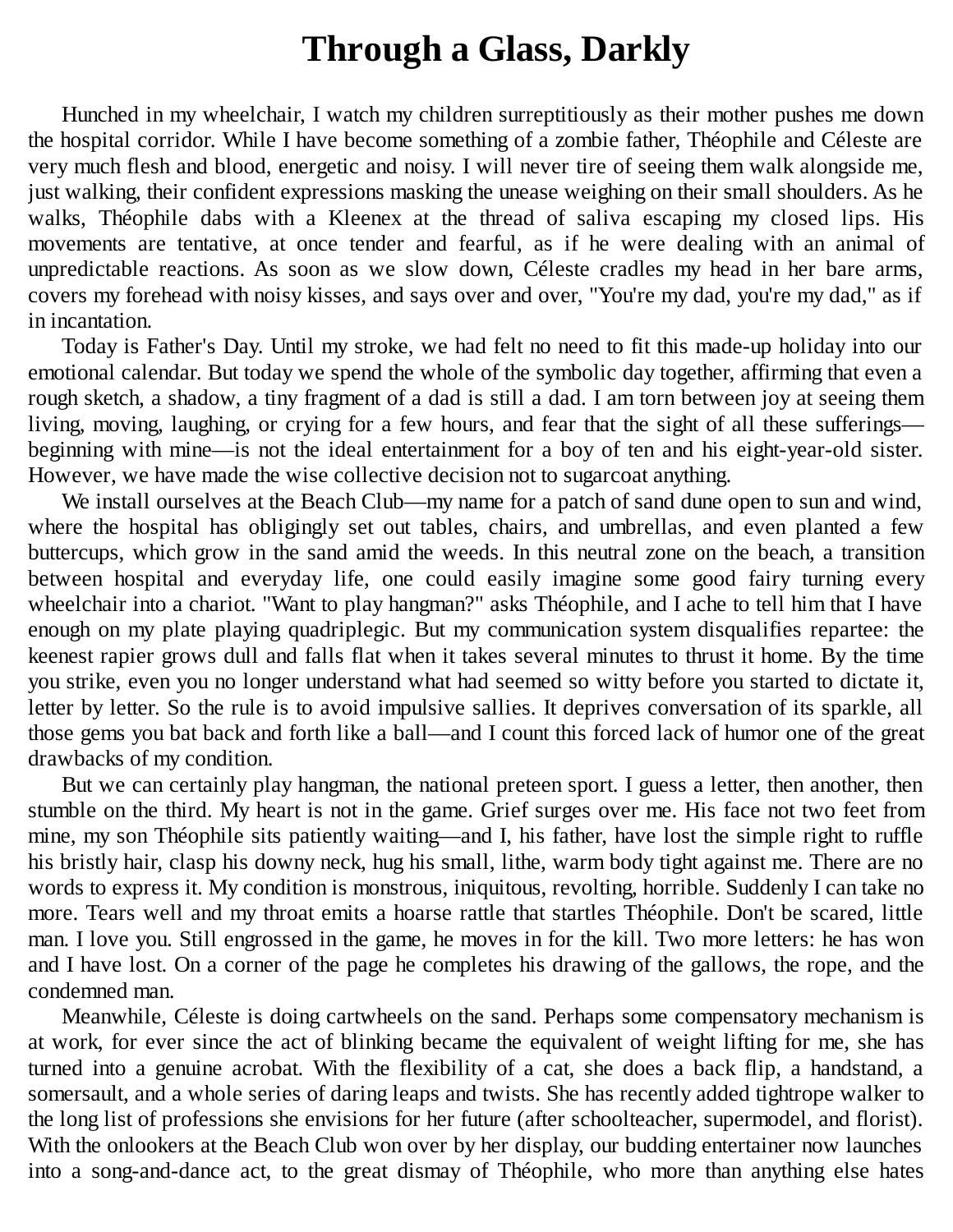drawing attention to himself. As shy and reclusive as his sister is outgoing, he wholeheartedly hated me the day I sought and obtained permission to ring the school bell for the first day of class. No one can predict whether Théophile will be happy; but it is certain that he will live in the shadows.

I wonder how Céleste has managed to accumulate such a repertoire of sixties songs. Johnny Hallyday, Sylvie Vartan, Sheila, Clo-Clo François, Françoise Hardy—all the stars of that golden era. Alongside universally familiar numbers, Céleste sings forgotten hits that trail clouds of nostalgia in their wake. Not since I was twelve, when I endlessly played it on my record player, have I heard the Clo-Clo François 45-rpm "Poor Little Rich Girl." Yet as soon as Céleste begins it—somewhat offkey—every note, every verse, every detail of backup and orchestration, comes back to me with startling precision, right down to the sound of the sea that filters through the opening bars. Once again I see the album cover, the singer's photo, his striped button-down shirt. I longed for a shirt like his, but for me it was unattainable: my mother considered it tacky. I even relive the Saturday afternoon when I bought the record. My father's cousin kept a tiny record store in the lower level of the Gare du Nord. He was a good-natured giant with a yellow Gitane cigarette dangling eternally from the corner of his mouth. "Poor little rich girl, alone on the beach, alone and so rich…" Time marches on, and people have since disappeared. Mama died first. Next, Clo-Clo François was electrocuted. Then my father's gentle cousin, whose business had gone downhill, gave up the ghost, leaving an inconsolable tribe of children and animals behind. My closet is now full of button-down shirts, and I believe the small record store now sells chocolates. Since the Berck train leaves from the Gare du Nord, perhaps one day I shall ask someone to check on the way through.

"Well done, Céleste!" cries Sylvie. "Maman, I'm bored," Théophile at once complains. It is 5:00 p.m. The hospital chimes, which usually strike me as cheerful, assume funereal tones as the time for farewells draws near. Wind begins to whip up the sand. The tide has gone out so far that swimmers look like tiny dots on the horizon. The children run to stretch their legs on the beach once more before leaving, and Sylvie and I remain alone and silent, her hand squeezing my inert fingers. Behind dark glasses that reflect a flawless sky, she softly weeps over our shattered lives.

We return to my room for the final leave-taking. "How do you feel, Pop?" asks Théophile. His pop's throat is tight, his hands are sunburned, and his bottom hurts from sitting on it too long, but he has had a wonderful day. And what about you kids, what will you carry back from this field trip into my endless solitude?

They have left. The car will already be speeding toward Paris. I sink into contemplation of a drawing brought by Céleste, which we immediately pinned to the wall: a kind of two-headed fish with blue-lashed eyes and multicolored scales. But what is interesting in the drawing is its overall shape, which bears a disconcerting resemblance to the mathematical symbol for infinity. Sun streams in through the window. It is the hour when its rays fall straight upon my pillow. In the commotion of departure, I forgot to signal for the curtains to be drawn. A nurse will be in before the world comes to an end.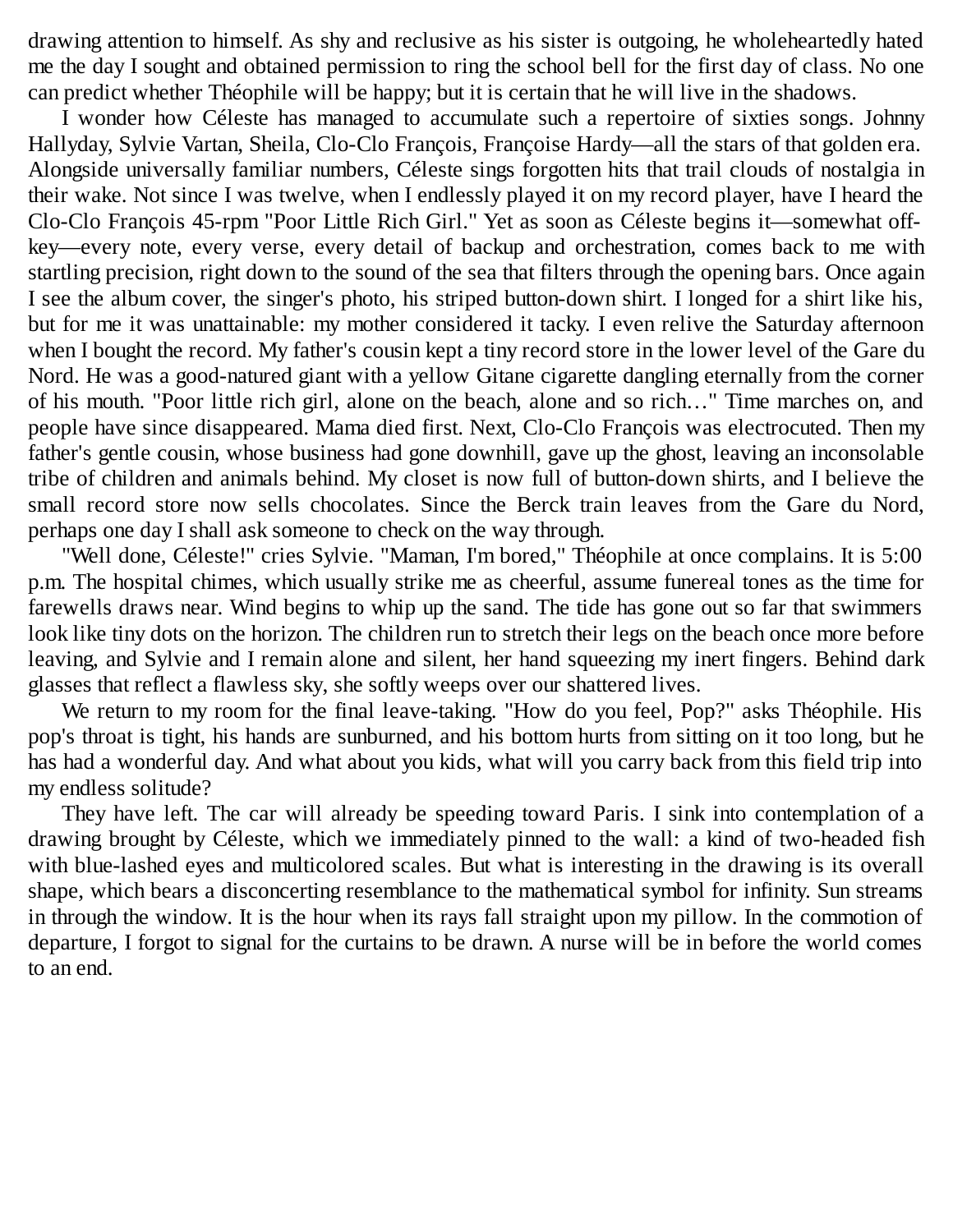#### **Paris**

I am fading away. Slowly but surely. Like the sailor who watches the home shore gradually disappear, I watch my past recede. My old life still burns within me, but more and more of it is reduced to the ashes of memory.

Yet since taking up residence in my diving bell, I have made two brief trips to the world of Paris medicine to hear the verdict pronounced on me from the diagnostic heights. On the first occasion, my emotions got the better of me when my ambulance happened to pass the ultramodern high-rise where I once followed the reprehensible calling of editor in chief of a famous women's magazine. First I recognized the building next door—a sixties antiquity, now scheduled to be demolished, according to the billboard out front. Then I saw our own glass facade, airily reflecting clouds and airplanes. On the sidewalk were a few of those familiar-looking faces that one passes every day for ten years without ever being able to put a name to them. When I thought I glimpsed someone I actually knew, walking behind a woman with her hair in a bun and a burly man in work clothes, I nearly unscrewed my head to see. Perhaps someone had caught sight of my ambulance from our sixth-floor offices. I shed a few tears as we passed the corner café where I used to drop in for a bite. I can weep quite discreetly. People think my eye is watering.

The second time I went to Paris, four months later, I was unmoved by it. The streets were decked out in summer finery, but for me it was still winter, and what I saw through the ambulance windows was just a movie background. Filmmakers call the process a "rear-screen projection," with the hero's car speeding along a road that unrolls behind him on a studio wall. Hitch-cock films owe much of their poetry to the use of this process in its early, unperfected stages. My own crossing of Paris left me indifferent. Yet nothing was missing—housewives in flowered dresses and youths on roller skates, revving buses, messengers cursing on their scooters. The Place de l'Opéra, straight out of a Dufy canvas. The treetops foaming like surf against glass building fronts, wisps of cloud in the sky. Nothing was missing, except me. I was elsewhere.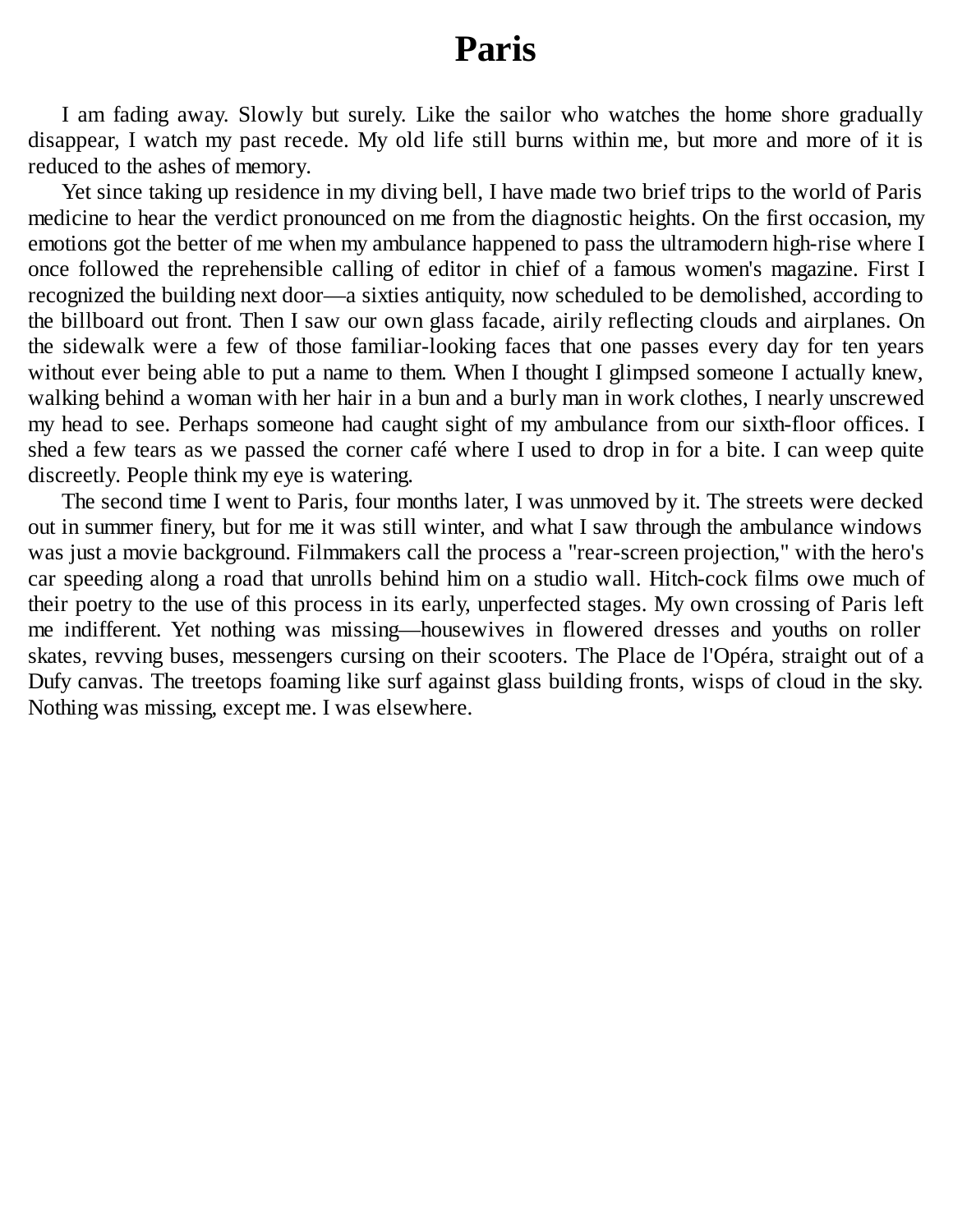#### **The Vegetable**

"On June 8 it will be six months since my new life began. Your letters are accumulating on the dresser, your drawings on my wall, and since I cannot hope to answer each one of you, I have decided to issue these samizdat bulletins to report on my life, my progress, and my hopes. At first I refused to believe that anything serious had happened. In my semiconscious state following the coma, I thought I would shortly be back in my Paris stamping grounds, with just a couple of canes to help me along."

Those were the first words of the first mailing of my monthly letter from Berck, which I decided in late spring to send to my friends and associates. Addressed to some sixty people, that first bulletin caused a mild stir and repaired some of the damage caused by rumor. The city, that monster with a hundred mouths and a thousand ears, a monster that knows nothing but says everything, had written me off. At the Café de Flore, one of those base camps of Parisian snobbery that send up rumors like flights of carrier pigeons, some close friends of mine overheard a conversation at the next table. The gossipers were as greedy as vultures who have just discovered a disemboweled antelope. "Did you know that Bauby is now a total vegetable?" said one. "Yes, I heard. A complete vegetable," came the reply. The word "vegetable" must have tasted sweet on the know-it-all's tongue, for it came up several times between mouthfuls of Welsh rarebit. The tone of voice left no doubt that henceforth I belonged on a vegetable stall and not to the human race. France was at peace; one couldn't shoot the bearers of bad news. Instead I would have to rely on myself if I wanted to prove that my IQ was still higher than a turnip's.

Thus was born a collective correspondence that keeps me in touch with those I love. And my hubris has had gratifying results. Apart from an irrecoverable few who maintain a stubborn silence, everybody now understands that he can join me in my diving bell, even if sometimes the diving bell takes me into unexplored territory.

I receive remarkable letters. They are opened for me, unfolded, and spread out before my eyes in a daily ritual that gives the arrival of the mail the character of a hushed and holy ceremony. I carefully read each letter myself. Some of them are serious in tone, discussing the meaning of life, invoking the supremacy of the soul, the mystery of every existence. And by a curious reversal, the people who focus most closely on these fundamental questions tend to be people I had known only superficially. Their small talk had masked hidden depths. Had I been blind and deaf, or does it take the harsh light of disaster to show a person's true nature?

Other letters simply relate the small events that punctuate the passage of time: roses picked at dusk, the laziness of a rainy Sunday, a child crying himself to sleep. Capturing the moment, these small slices of life, these small gusts of happiness, move me more deeply than all the rest. A couple of lines or eight pages, a Middle Eastern stamp or a suburban postmark…I hoard all these letters like treasure. One day I hope to fasten them end to end in a half-mile streamer, to float in the wind like a banner raised to the glory of friendship.

It will keep the vultures at bay.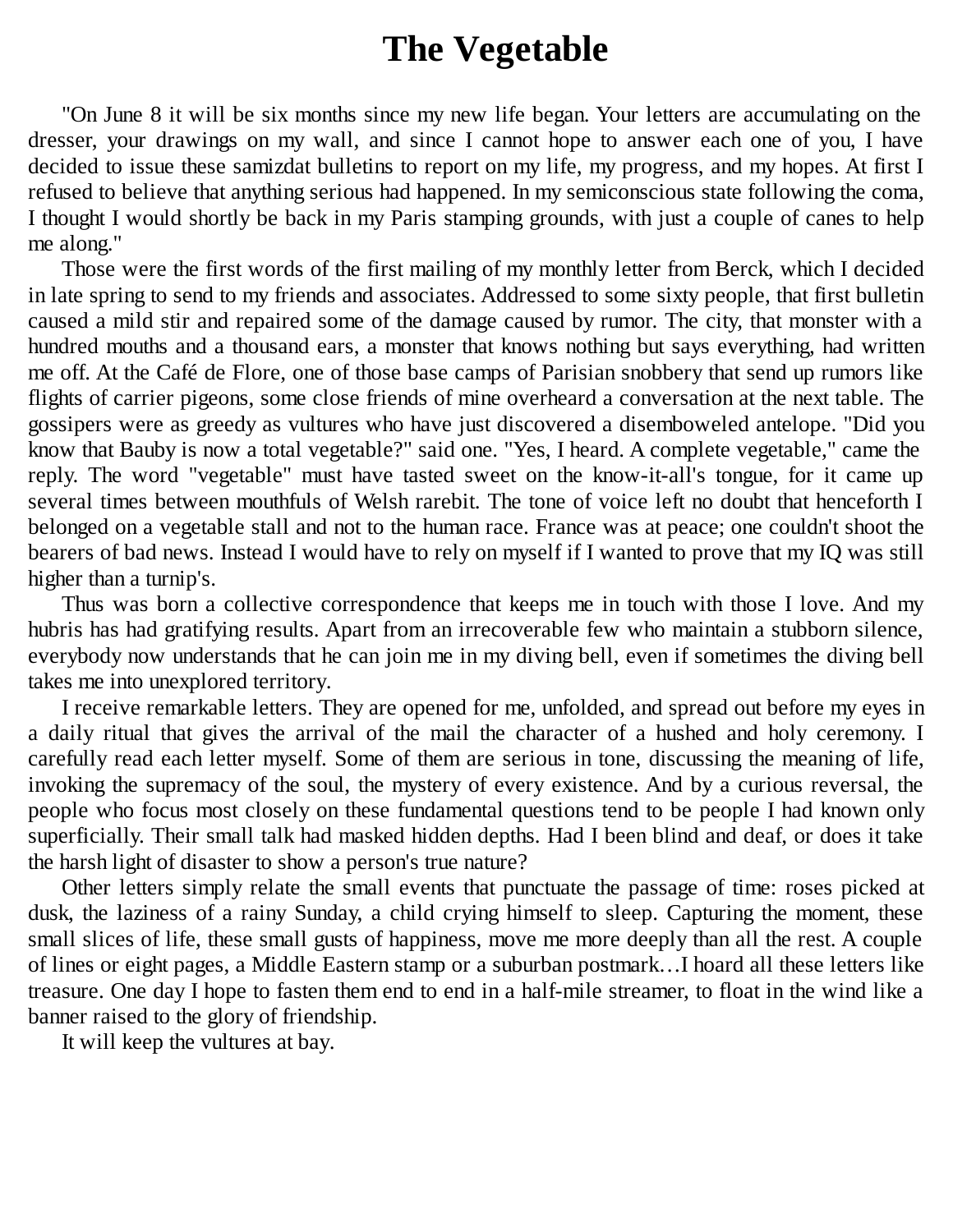#### **Outing**

Stifling heat. But I would like to get out. It has been weeks, perhaps months, since I last left the hospital grounds for my wheelchair ride on the promenade along the shore. Last time it was still winter. Icy gusts whipped up clouds of sand, and the few thickly muffled strollers leaned purposefully into the wind. Today I would like to see Berck in summer attire, to see the beach which was deserted all winter—packed with carefree July crowds. To reach the street from Sorrel, one has to cross three parking lots, whose rough, uneven surface sorely tries the buttocks. I had forgotten how grueling this route was, with its puddles and its potholes, its cars inconsiderately parked on the sidewalks.

And then at last the sea. Beach umbrellas, sailboats, and a human rampart of swimmers complete the postcard effect. A vacation sea, gentle and unthreatening. Nothing like the steel reflection visible from the hospital terraces. And yet these are the same troughs, the same swells, the same misty horizon.

We thread our way through a moving forest of ice-cream cones and crimson thighs. Easy to imagine licking a drop of vanilla from young, sun-reddened skin...No one pays me any real attention. Wheelchairs are as commonplace at Berck as Ferraris at Monte Carlo, and poor dislocated wheezing devils like me are everywhere. This afternoon, Claude (the young woman to whom I am dictating this book) and Brice are with me. I have known Claude for two weeks, Brice for twenty-five years. It is strange to hear my old partner in crime telling Claude about me. My quick temper, my love of books, my immoderate taste for good food, my red convertible—nothing is left out. Like a storyteller exhuming the legends of a lost civilization. "I didn't realize you were like that," says Claude. My present life is divided between those who knew me before and all the others. What kind of person will those who know me now think I was? I do not even have a photo to show them.

We stop at the top of a big stairway that goes down to the beach bar and to a long line of pastelcolored cabanas. The stairs remind me of the entrance to the Porte d'Auteuil metro station in Paris. I used to climb them as a child when returning from the old Molitor swimming pool, my eyes red with chlorine. The pool was demolished a few years ago. As for stairs, they are now just dead ends for me.

"Want to turn back?" asks Brice. I protest, shaking my head vigorously. No question of turning around until we have reached our real goal. We move quickly past an old-fashioned wooden carousel, whose shrieking calliope pierces my eardrums. We pass a well-known hospital character we call "Fangio." Tall, dark-haired, athletic-looking, Fangio is rigid as a poker. Unable to sit, he is permanently condemned to either a vertical or a horizontal position. He gets about at amazing speed, lying flat on his stomach on a vehicle he operates himself, parting the crowds with yells of "Look out —here comes Fangio!" I know who he is, but who is he really? I have no idea. Finally we reach the farthest point of our journey, the very end of the promenade. I have not insisted on coming all this way just to gaze at the flawless seascape. I have come to gorge on the aromas emanating from a modest shack by the path leading away from the beach. Claude and Brice bring me to a halt downwind. My nostrils quiver with pleasure as they inhale a robust odor—intoxicating to me but one that most mortals cannot abide. "Ooh!" says a disgusted voice behind me. "What a stench!"

But I never tire of the smell of french fries.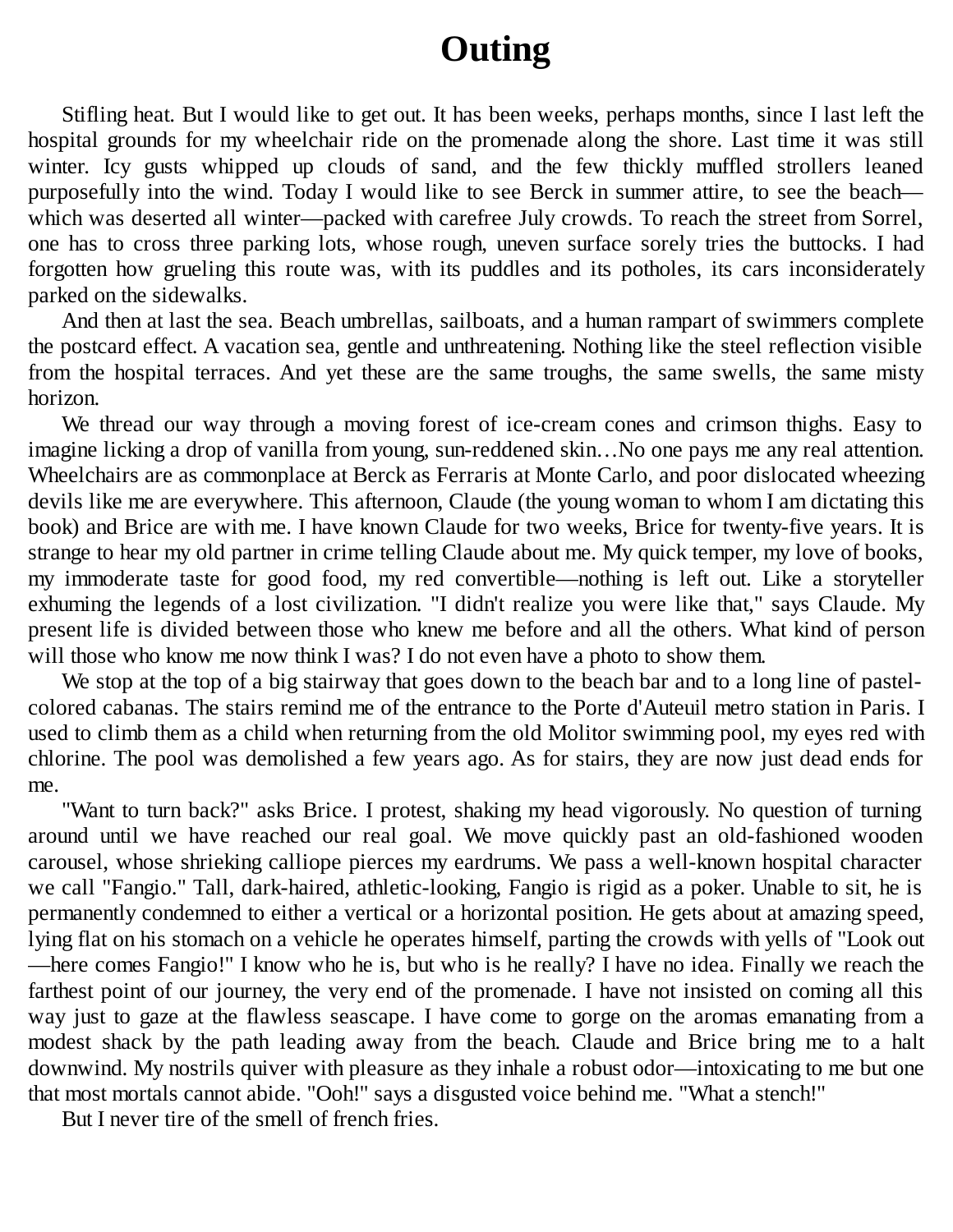#### **Twenty to One**

That's it—it's come back to me. The horse's name was Mithra-Grandchamp.

Vincent must be on his way through Abbeville by now. If you are driving from Paris, this is the point where the trip begins to seem long. You have left the unencumbered thruway for a two-lane road choked by endless lines of cars and trucks.

When this story takes place, more than ten years ago, Vincent, myself, and a few others had had the extraordinary good fortune to be putting out a daily newspaper, which has since disappeared. The owner, a press-infatuated industrialist, was brave enough to entrust his baby to the youngest editorial team in Paris, at the very moment when dark political and financial forces were plotting to snatch its controls. Without knowing it, we were the last cards he was to lay on the table, and we hurled ourselves one thousand percent into the fray.

By now Vincent has reached the intersection where he leaves the Rouen and Crotoy roads on his left and takes the minor road leading through a string of small townships to Berck. Drivers who don't know the way are led astray by its twists and turns. But Vincent, who has come to see me several times, keeps his bearings. To his sense of direction he adds—carried to the extreme—a sense of loyalty.

We worked seven days a week. Arriving early, leaving late. We worked on weekends and sometimes all night, blissfully doing the work of a dozen with five pairs of hands. Vincent had ten major ideas every week: three brilliant, five good, and two ridiculous. It was part of my job to force him to choose among them, which went against his impatient grain. He would have preferred to act at once on every one of them, good and bad.

I can hear him now, fuming at the steering wheel and cursing the Highway Department. In two years the thruway will reach Berck, but right now it is just an endless construction site, pushing forward slowly from behind a screen of bulldozers and heavy-duty vehicles.

We were inseparable. We lived, ate, drank, slept, and dreamed only of and for the paper. Whose idea was that afternoon at the racetrack? It was a fine winter Sunday, blue, cold, and dry, and the horses were running at Vincennes. Neither of us was a racing fan, but the track correspondent valued us highly enough to treat us to lunch at the Vincennes restaurant and to give us the password to the Aladdin's cave of racing: a tip. Mithra-Grandchamp was a sure thing, he told us, a guaranteed winner, and since the odds on him were twenty to one, a fat little profit—much better than municipal bonds—seemed likely.

Now Vincent is on the outskirts of Berck and—like all my visitors—is wondering what the hell he is doing here.

We had eaten an enjoyable lunch that day in the restaurant overlooking the racetrack. The large dining room was frequented by gangsters in their Sunday suits, pimps, parolees, and other shady characters who gravitate naturally to horse racing. Sated, we puffed greedily on long cigars and awaited the fourth race. In that hothouse atmosphere, criminal records bloomed like orchids all around us.

Reaching the seafront, Vincent turns and drives along the promenade. The throng of summer visitors eclipses his winter memories of a frigid, deserted Berck.

At Vincennes, we lingered so long in the dining room that the race came and went without us. The betting counter slammed shut under our noses before I had time to pull out the roll of banknotes the people back at the paper had entrusted to me. Despite our attempts at discretion, Mithra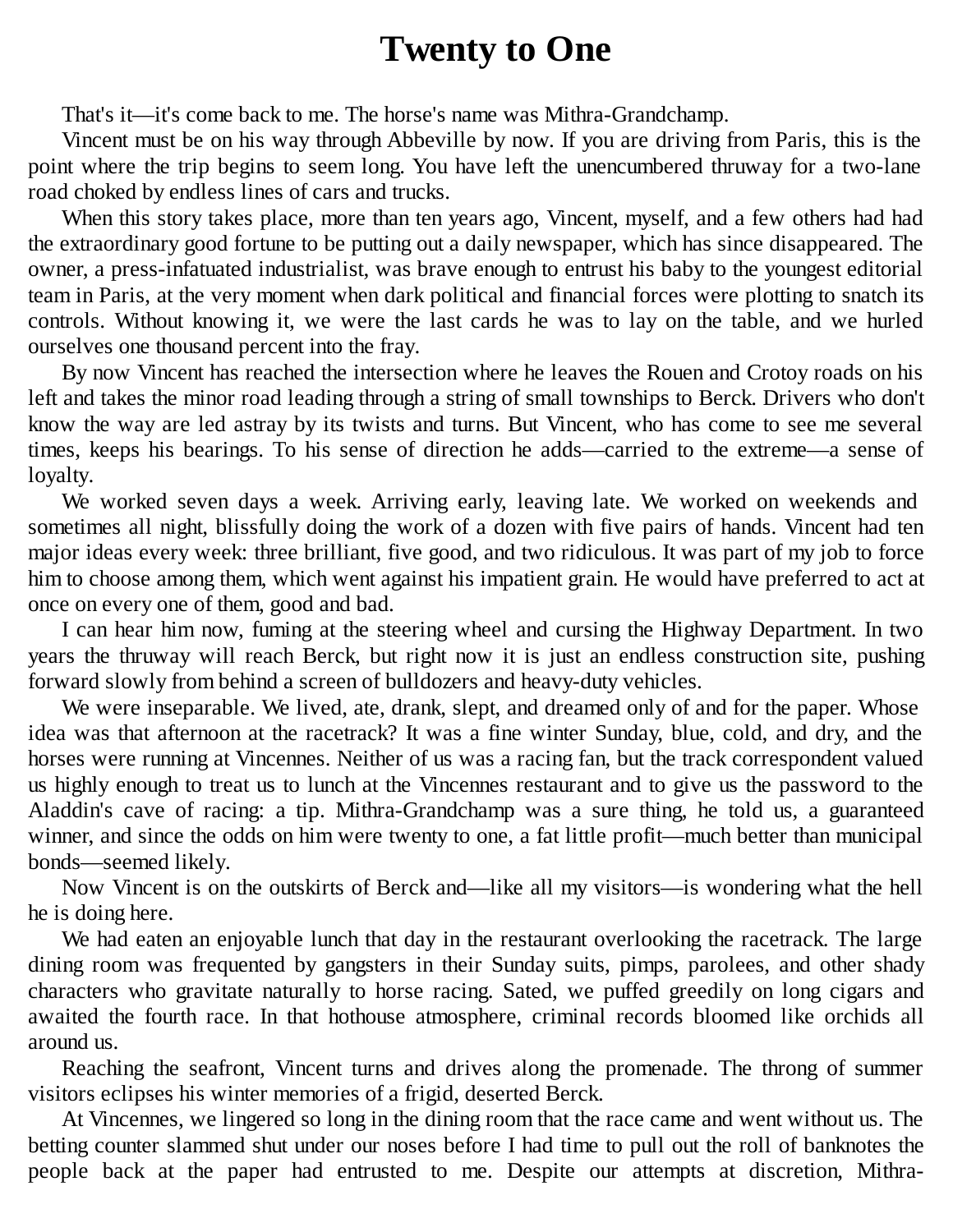Grandchamp's name had made the rounds of the newspaper. Rumor had turned him into a mythic beast, and everyone was determined to bet on him. All we could do was watch the race and hope… At the last turn, Mithra-Grandchamp began to pull away. Entering the final stretch, he had a lead of five lengths, and we watched in a dream as he crossed the finish line a good forty yards ahead of his closest pursuer. Back at the paper, they must have been going wild around the TV screen.

Vincent's car slips into the hospital parking lot. Brilliant sunshine. This is where my visitors, hearts in mouths, need fortitude to brave the few yards that separate me from the world: the automatic glass doors, elevator number 7, and the horrible little corridor leading to Room 119. All you can see through the half-open doors are bedridden wretches whom fate has cast to the far edge of life. Some visitors probably stand for a moment outside my room so that they can greet me with firmer voices and drier eyes. When they finally come in, they are gasping for air like divers whose oxygen has failed them. I even know of some who turned tail and fled back to Paris, their resolve abandoning them on my very threshold.

Vincent knocks and enters soundlessly. I have become so inured to the look on people's faces that I scarcely notice the transient gleam of fear. Or in any case, it no longer shakes me quite so much. I try to compose features atrophied by paralysis into what I hope is a welcoming smile. Vincent answers this grimace with a kiss on my forehead. He hasn't changed. His crest of red hair, his sullen expression, his stocky physique, his habit of shifting from one foot to the other, give him the look of a Welsh shop steward visiting a mate injured in a mine explosion. Vincent bobs forward like a prizefighter in the tough lightweight division. On Mithra-Grandchamp day, after that disastrous win, he had simply muttered: "Idiots! We're complete idiots! When we get back to the office we'll be history!" His favorite expression.

Frankly, I had forgotten Mithra-Grandchamp. The memory of that event has only just come back to me, now doubly painful: regret for a vanished past and, above all, remorse for lost opportunities. Mithra-Grandchamp is the women we were unable to love, the chances we failed to seize, the moments of happiness we allowed to drift away. Today it seems to me that my whole life was nothing but a string of those small near misses: a race whose result we know beforehand but in which we fail to bet on the winner. By the way, we managed to pay back all our colleagues.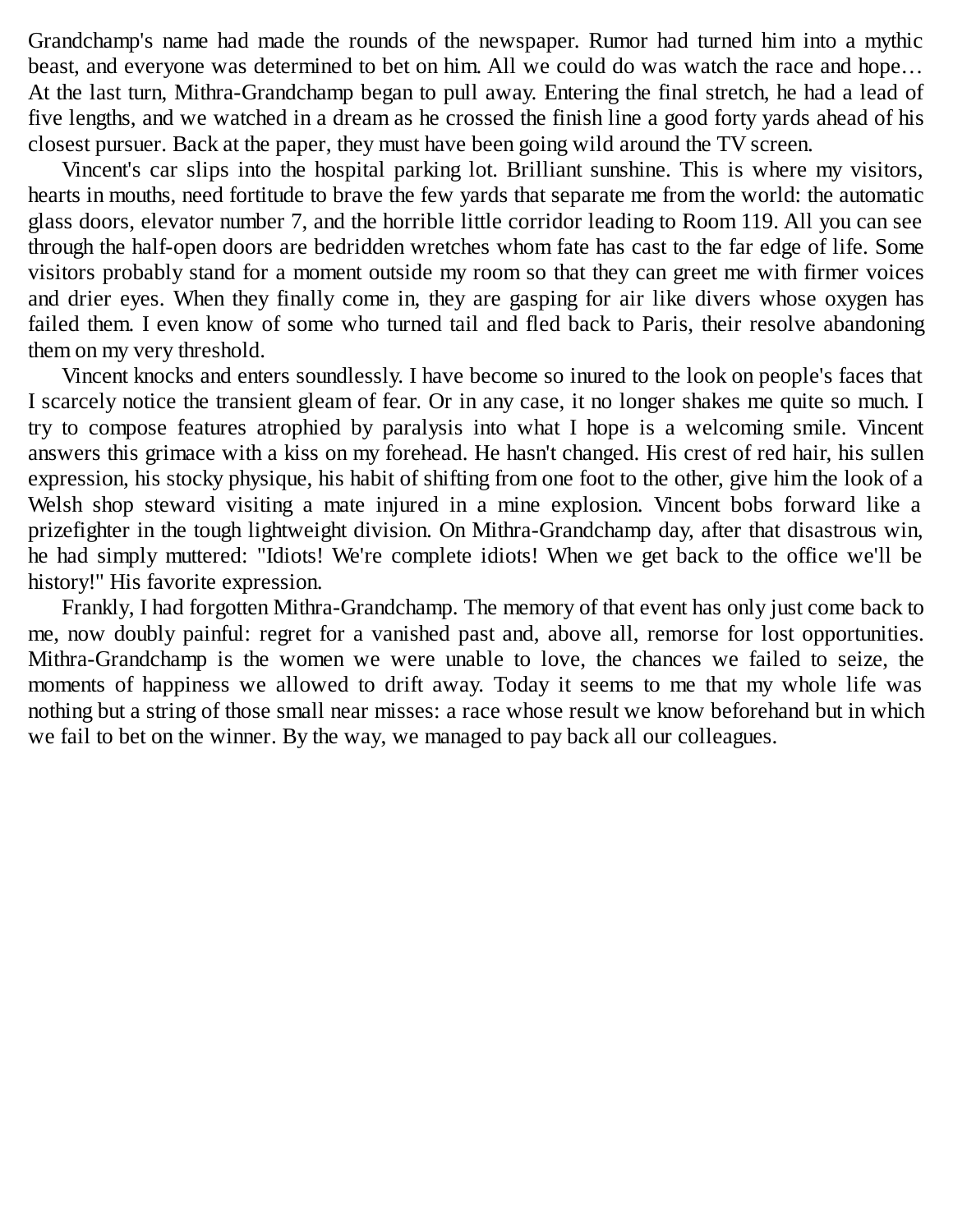## **The Duck Hunt**

On top of the various discomforts that accompany locked-in syndrome, I suffer from a serious hearing disorder. My right ear is completely blocked, and my left ear amplifies and distorts all sounds farther than ten feet away. When a plane tows an ad for the local theme park over the beach, I could swear that a coffee mill has been grafted onto my eardrum. But that noise is only fleeting. Much more disturbing is the continuous racket that assails me from the corridor whenever they forget to shut my door despite all my efforts to alert people to my hearing problems. Heels clatter on the linoleum, carts crash into one another, hospital workers call to one another with the voices of stockbrokers trying to liquidate their holdings, radios nobody listens to are turned on, and on top of everything else, a floor waxer sends out an auditory foretaste of hell. There are also a few frightful patients. I know some whose only pleasure is to listen to the same cassette over and over. I had a very young neighbor who was given a velveteen duck equipped with a sophisticated detection device. It emitted a reedy, piercing quack whenever anyone entered the room—in other words, twenty-five times a day. Luckily the little patient went home before I could carry out my plan to exterminate the duck. I am keeping my scheme in readiness, though: you never know what horrors tearful families may bestow on their young. But the first prize for eccentric neighbors goes to a woman who emerged demented from a coma. She bit nurses, seized male orderlies by their genitals, and was unable to request a glass of water without screaming "Fire!" At first these false alarms had everyone dashing into action; then, weary of the struggle, they let her screaming fill all hours of the day and night. Her antics gave our neurology section a heady "cuckoo's nest" atmosphere, and I was almost sorry when they took our friend away to yell "Help! Murder!" elsewhere.

Far from such din, when blessed silence returns, I can listen to the butterflies that flutter inside my head. To hear them, one must be calm and pay close attention, for their wingbeats are barely audible. Loud breathing is enough to drown them out. This is astonishing: my hearing does not improve, yet I hear them better and better. I must have butterfly hearing.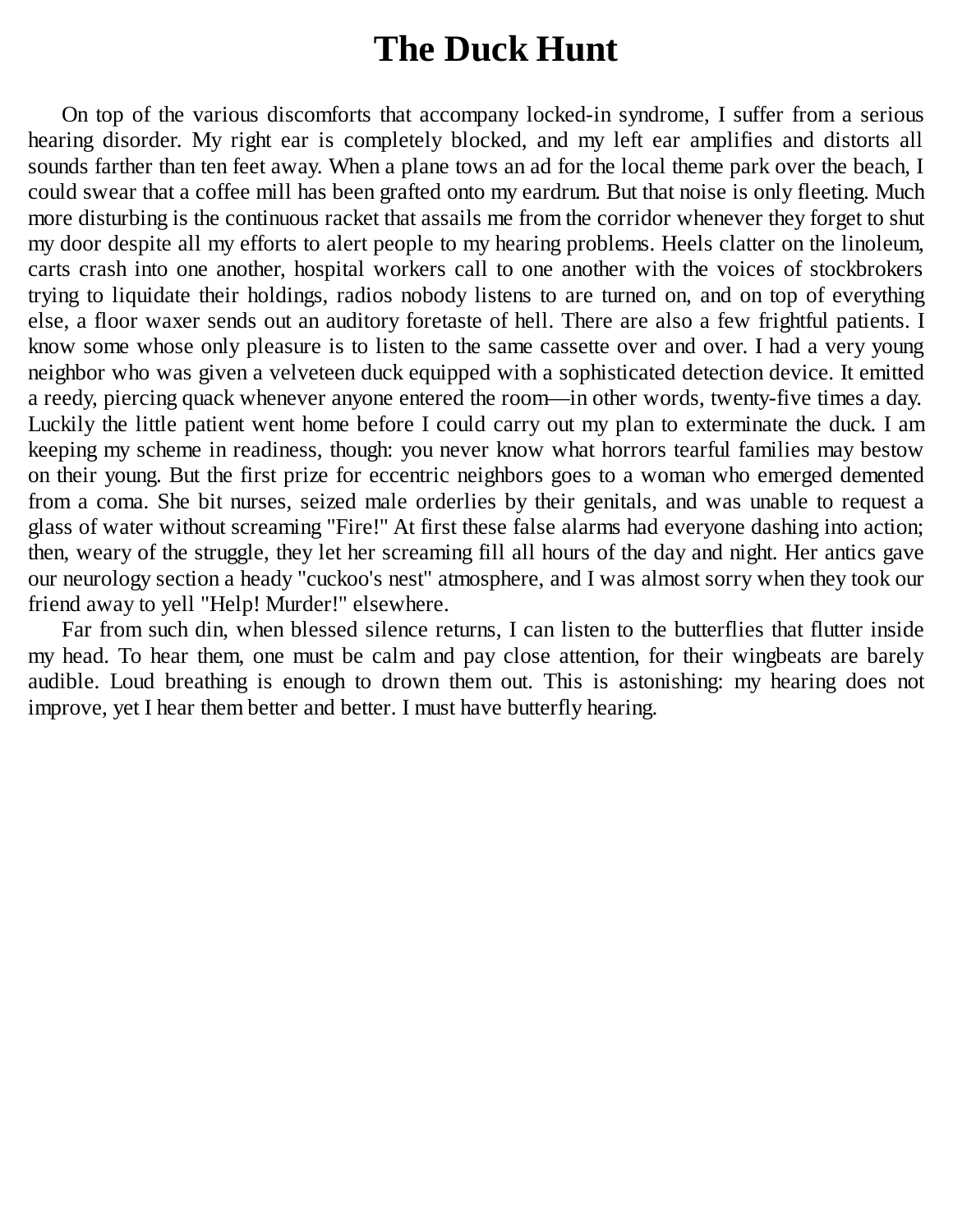#### **Sunday**

Through the window I watch the reddish-yellow hospital buildings light up under the sun's first rays. The brickwork takes on exactly the same shade of pink as the Greek grammar book I had in high school. I wasn't a brilliant Hellenist (to put it mildly), but I love that warm, deep shade: it still conjures up for me a world of books and study, in which we consorted with Alcibiades' dog and the heroes of Thermopylae. "Antique pink" is what hardware stores call it. It has absolutely no resemblance to the cotton-candy pink of the hospital corridors. And even less to the mauve that coats the baseboards and window frames in my room, making them look like the wrapping on a cheap perfume.

Sunday. I dread Sunday, for if I am unlucky enough to have no visitors, there will be nothing at all to break the dreary passage of the hours. No physical therapist, no speech pathologist, no shrink. Sunday is a long stretch of desert, its only oasis a sponge bath even more perfunctory than usual. On Sundays the nursing staff is plunged into gloomy lethargy by the delayed effects of Saturday-night drinking, coupled with regret at missing the family picnic, the trip to the fair, or the shrimp fishing on account of the Sunday duty roster. The bath I am given bears more resemblance to drawing and quartering than to hydrotherapy. A triple dose of the finest eau de toilette fails to mask the reality: I stink.

Sunday. If the TV is turned on, it is vital to have made the right decision. It is almost a matter of strategy. For three or four hours are likely to go by before the return of the kindly soul who can change channels. Sometimes it is wiser to forgo an interesting program if it is followed by a tearful soap opera, a silly game show, or a raucous talk show. Violent applause hurts my ears. I prefer the peace of documentaries on art, history, or animals. I watch them without the sound, the way you watch flames in a fireplace.

Sunday. The bell gravely tolls the hours. The small Health Department calendar on the wall, whittled away day by day, announces that it is already August. Mysterious paradox: time, motionless here, gallops out there. In my contracted world, the hours drag on but the months flash by. I can't believe it's August. Friends, their wives and children, have scattered to the summer winds. In my thoughts I steal into their summer quarters—never mind if doing so tugs at my heart. In Brittany, a pack of children returns from the market on bikes, every face radiant with laughter. Some of these kids have long since entered the age of major adolescent concerns, but along these rhododendronlined Breton roads, everyone rediscovers lost innocence. This afternoon, they will be boating around the island, the small outboards laboring against the current. Someone will be stretched out in the bow, eyes closed, arm trailing in the cool water. In the south of France, a burning sun drives you to seek the cool depths of the house. You fill sketchbooks with watercolors. A small cat with a broken leg seeks shady corners in the priest's garden, and a little farther on, in the flat Camargue delta country, a cluster of young bulls skirts a marsh that gives off a smell of aniseed. And all over the country, activities are under way for the great domestic event of the day. I know mothers everywhere are tired of preparing it, but for me it is a legendary forgotten ritual: lunch.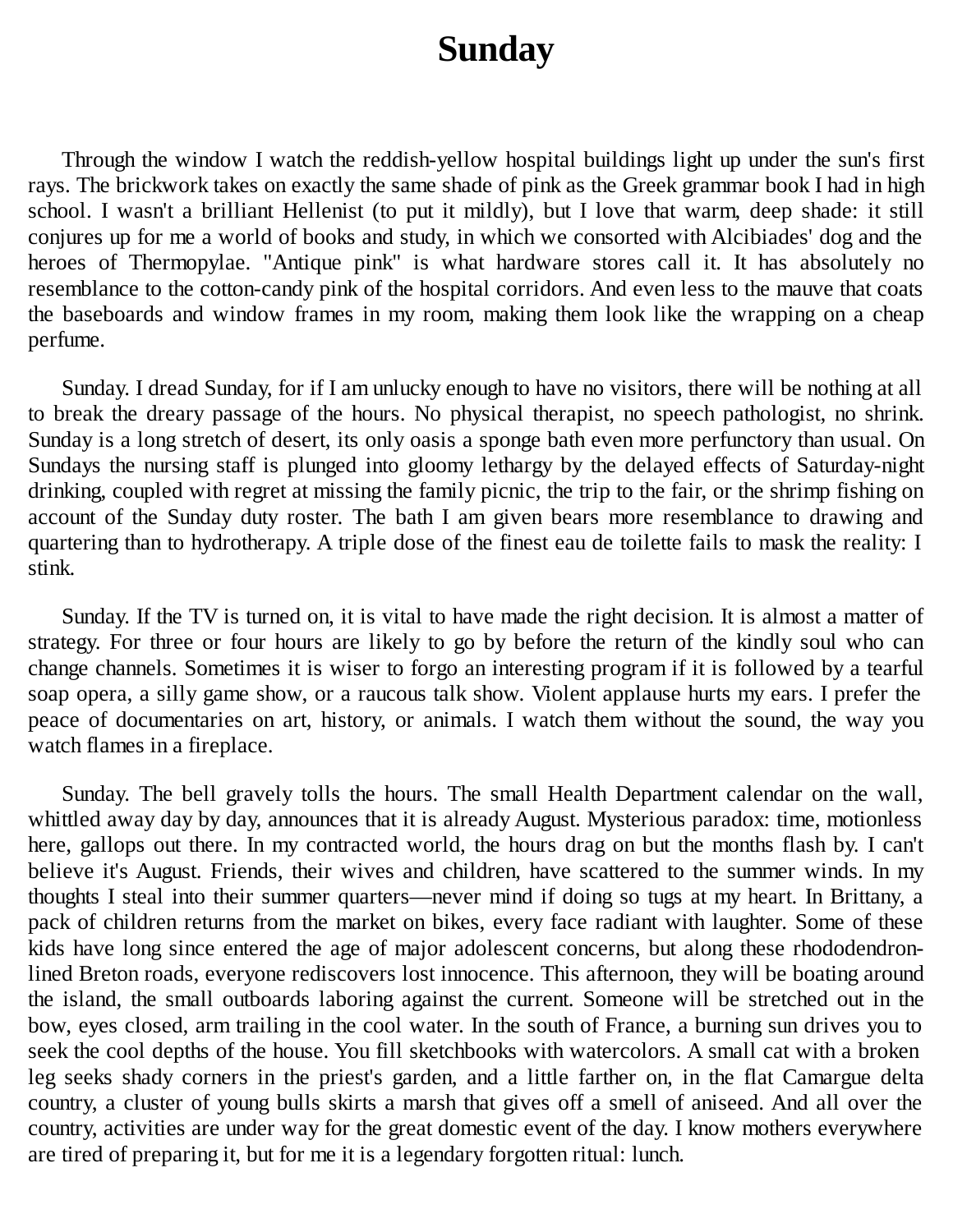Sunday. I contemplate my books, piled up on the windowsill to constitute a small library: a rather useless one, for today no one will come to read them for me. Seneca, Zola, Chateaubriand, and Valéry Larbaud are right there, three feet away, just out of reach. A very black fly settles on my nose. I waggle my head to unseat him. He digs in. Olympic wrestling is child's play compared to this. Sunday.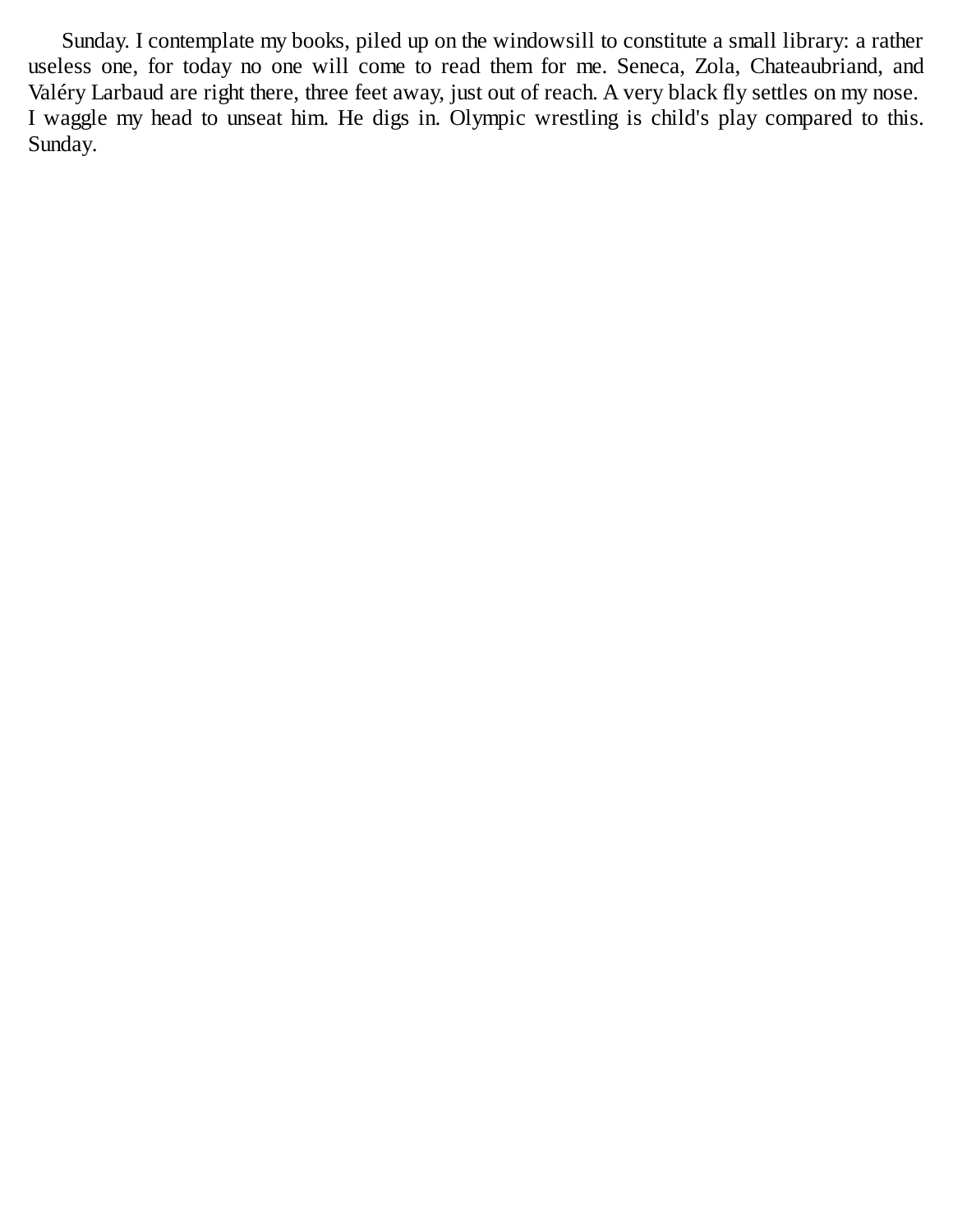#### **The Ladies of Hong Kong**

I loved to travel. Fortunately I have stored away enough pictures, smells, and sensations over the course of the years to enable me to leave Berck far behind on days when a leaden sky rules out any chance of going outdoors. They are strange wanderings: The sour smell of a New York bar. The odor of poverty in a Rangoon market. Little bits of the world. The white icy nights of Saint Petersburg or the unbelievably molten sun at Furnace Creek in the Nevada desert. This week has been somewhat special. At dawn every day I have flown to Hong Kong, where there is a conference for the international editions of my magazine. Note that I still say "my magazine," despite the misleading nature of the words, as if that possessive pronoun were one of the fragile threads linking me to the living world.

In Hong Kong, I have a little trouble finding my way, for unlike many of my other destinations, this city is one I have never actually visited. Every time the opportunity arose, a malicious fate kept me from my goal. When I did not fall sick on the eve of a departure, I lost my passport, or a reporting assignment sent me elsewhere. In short, chance always turned me back at the border. Once, I gave up my seat for Jean-Paul K., who at that time had not yet been taken hostage by the Hezbollah. He would spend several years in a darkened Beirut dungeon, endlessly reciting the wines of the Bordeaux Classification of 1855 to keep from going mad. On his return from Hong Kong, he brought me a cordless phone, at that time the very latest thing. I remember his laughing eyes behind their round glasses. I was very fond of Jean-Paul, but I never saw him again after his release from Beirut. I suppose I was ashamed of playing at being editor in chief in the frothy world of fashion magazines while he wrestled with life on its most brutal terms. Now I am the prisoner and he the free man. And since I don't have the châteaux of the Médoc region at my fingertips, I have had to choose another kind of litany to fill my empty hours: I count the countries where my magazine is published. There are already twenty-eight members in this United Nations of international glamour.

And where are they now, all my beautiful colleagues who worked so tirelessly as ambassadors of French style? They would stand in the conference rooms of international hotels, fielding a daylong barrage of questions in Chinese, English, Thai, Portuguese, or Czech, as they tried to answer that most metaphysical of questions: "Who is the typical *Elle* woman?" I picture them now wandering about Hong Kong, walking down neon-bright streets where pocket computers and noodle soup are sold, trotting behind the eternal bow tie of our chief executive officer as he leads his troops to the charge. Part Cyrano, part Bonaparte, he slows his pace only before the highest skyscrapers, and then only to scowl at them as though about to devour them.

Which way, General? Should we take the hydrofoil and gamble away a handful of dollars in Macao, or should we repair to the Felix Bar in the Peninsula Hotel, decorated by the French designer Philippe S.? Vanity impels me toward the second option. The fact is, my likeness adorns the back of a chair in that lofty luxurious watering hole. I, who hate to have my photo taken, was one of dozens of Parisians whose portraits Philippe S. incorporated into the decor. That photo, of course, was taken some weeks before fate turned me into a scarecrow. I have no idea whether my chair is more or less popular than the others, but if you go there, for God's sake don't tell the barman what happened to me. They say that all Chinese are superstitious, and if my true fate were known, not one of those charming little Chinese miniskirts would ever dare sit on me again.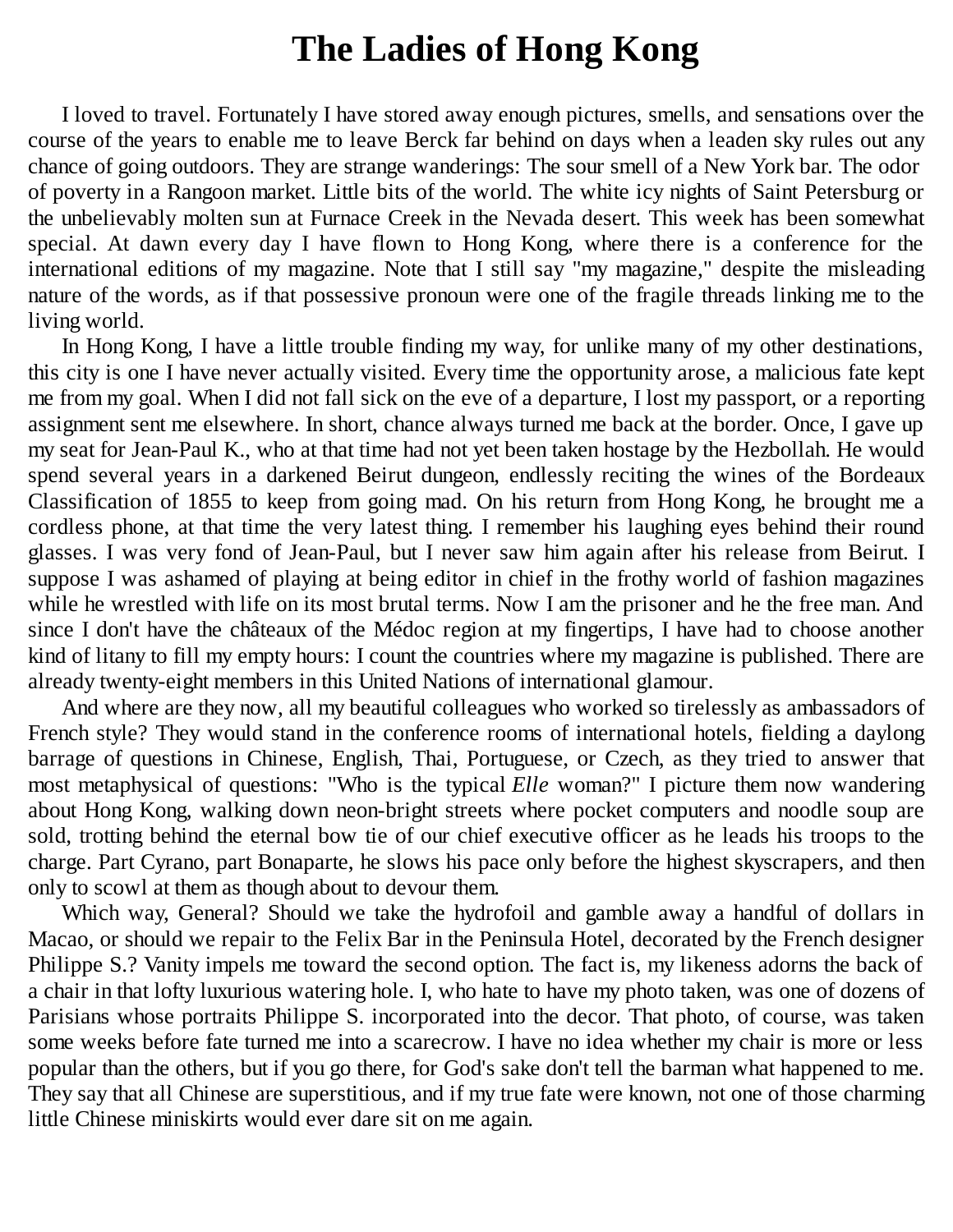## **The Message**

Although my own corner of the hospital has the look of an expensive private school, one would never mistake the cafeteria crowd for members of the Dead Poets Society. The girls have hard eyes, the boys tattoos and sometimes rings on their fingers. There they sit, chain-smoking and talking about fistfights and motorbikes. Their already stooped shoulders seem to bear a heavy cross. Cruel fate has cursed them, and their stay at Berck is just one more stage between an abused childhood and a jobless future. When I am wheeled through their smoke-filled lair, the silence becomes deafening; I see neither pity nor compassion in their eyes.

Through the open cafeteria window you can hear the beating of the hospital's bronze heart: the bell that makes the firmament vibrate four times an hour. On a table cluttered with empty cups stands a small typewriter with a sheet of pink paper stuck in the roller. Although at the moment the page is utterly blank, I am convinced that someday there will be a message for me there. I am waiting.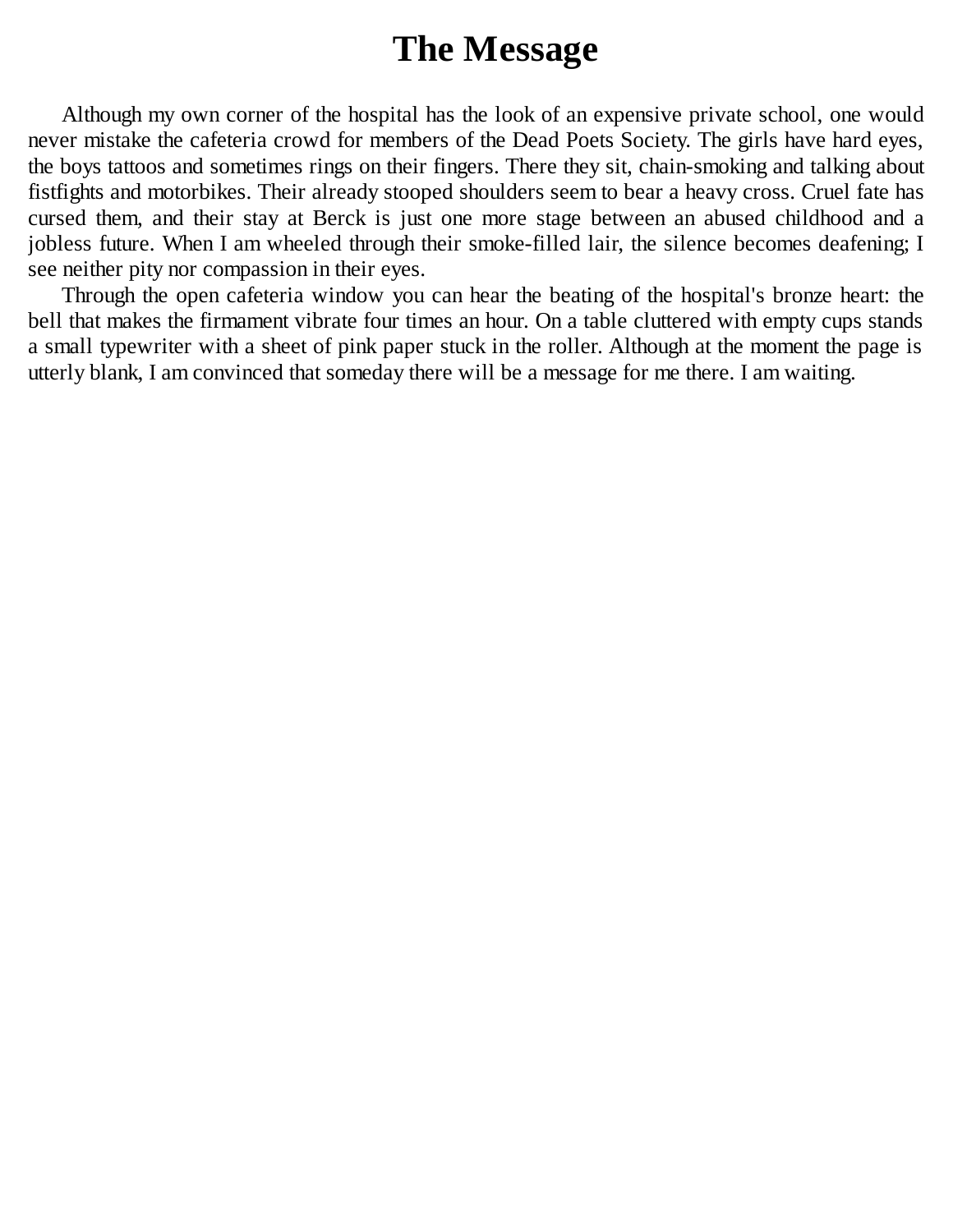#### **At the Wax Museum**

In a dream last night, I visited Paris's wax museum, the Musée Grévin. It had changed. There was the same entrance, in turn-of-the-century style, the same distorting mirrors, the same chamber of horrors, but the galleries displaying contemporary figures were gone. In the first rooms, the characters on exhibit were in street clothes, and I did not recognize them until I mentally put them in white hospital uniforms. Then I realized that these boys in T-shirts and girls in miniskirts, this housewife frozen with teapot in hand, this crash-helmeted youth, were all in fact the nurses and orderlies of both sexes who took turns appearing morning and night at my hospital bedside. They were all there, fixed in wax: gentle, rough, caring, indifferent, hardworking, lazy, the ones you can make contact with and those to whom you are just another patient.

At first some of the staff had terrified me. I saw them only as my jailers, as accomplices in some awful plot. Later I hated some of them, those who wrenched my arm while putting me in my wheelchair, or left me all night long with the TV on, or let me lie in a painful position despite my protests. For a few minutes or a few hours I would cheerfully have killed them. Later still, as time cooled my fiercest rages, I got to know them better. They carried out as best they could their delicate mission: to ease our burden a little when our crosses bruised our shoulders too painfully.

I gave them nicknames known only to me, so that when they entered my room I could hail them in my thunderous inner voice: "Hey, Blue Eyes! Morning, Big Bird!" They of course remained unaware. The one who dances around my bed and strikes an Elvis pose as he asks "How are you doing?" is "David Bowie." "Prof" makes me laugh, with his baby face and gray hair and the gravity with which he utters the unvarying judgment: "So far, so good." "Rambo" and "Terminator," as you might imagine, are not exactly models of gentleness. I prefer "Thermometer" her dedication would be beyond reproach if she did not regularly forget the implement she thrusts under my armpit.

In my dream, the museum sculptor was not altogether successful in capturing the smiles and scowls of Berck's hospital personnel, northerners whose ancestors have always lived on this strip of France between the Channel coast and the rich fields of Picardy. They readily lapse into their local patois as soon as they are alone together. To get them right you would need the talent of one of those medieval miniaturists whose magic brush brought to life the folk who once thronged the roads of Flanders. Our artist does not possess such skill. Yet he has managed to capture the youthful charm of the student nurses with their dimpled country-girl arms and full pink cheeks. As I left the room, I realized that I was fond of all these torturers of mine.

Entering the next exhibit, I was surprised to find myself back in Room 119, apparently reproduced down to the last detail. But as I got closer, the photos, drawings, and posters on my walls turned out to be a patchwork of ill-defined colors. Like an Impressionist painting, it was a pattern intended to create an illusion at a certain distance. There was no one on the bed, just a hollow in the middle of the yellow sheets bathed in pallid light. And here I had no problem identifying the watchers on either side of the bed: they were members of the personal bodyguard that spontaneously sprang up around me immediately after the disaster.

Michel, seated on a stool and conscientiously scribbling in the notebook where visitors set down all my remarks. Anne-Marie, arranging a bouquet of forty roses. Bernard, holding a memoir of diplomatic life in one hand and with the other executing a theatrical barrister's gesture that was pure Daumier. Perched on the end of his nose, his steel-rimmed glasses completed the picture of a distinguished courtroom orator. Florence, pinning children's drawings on a corkboard, her black hair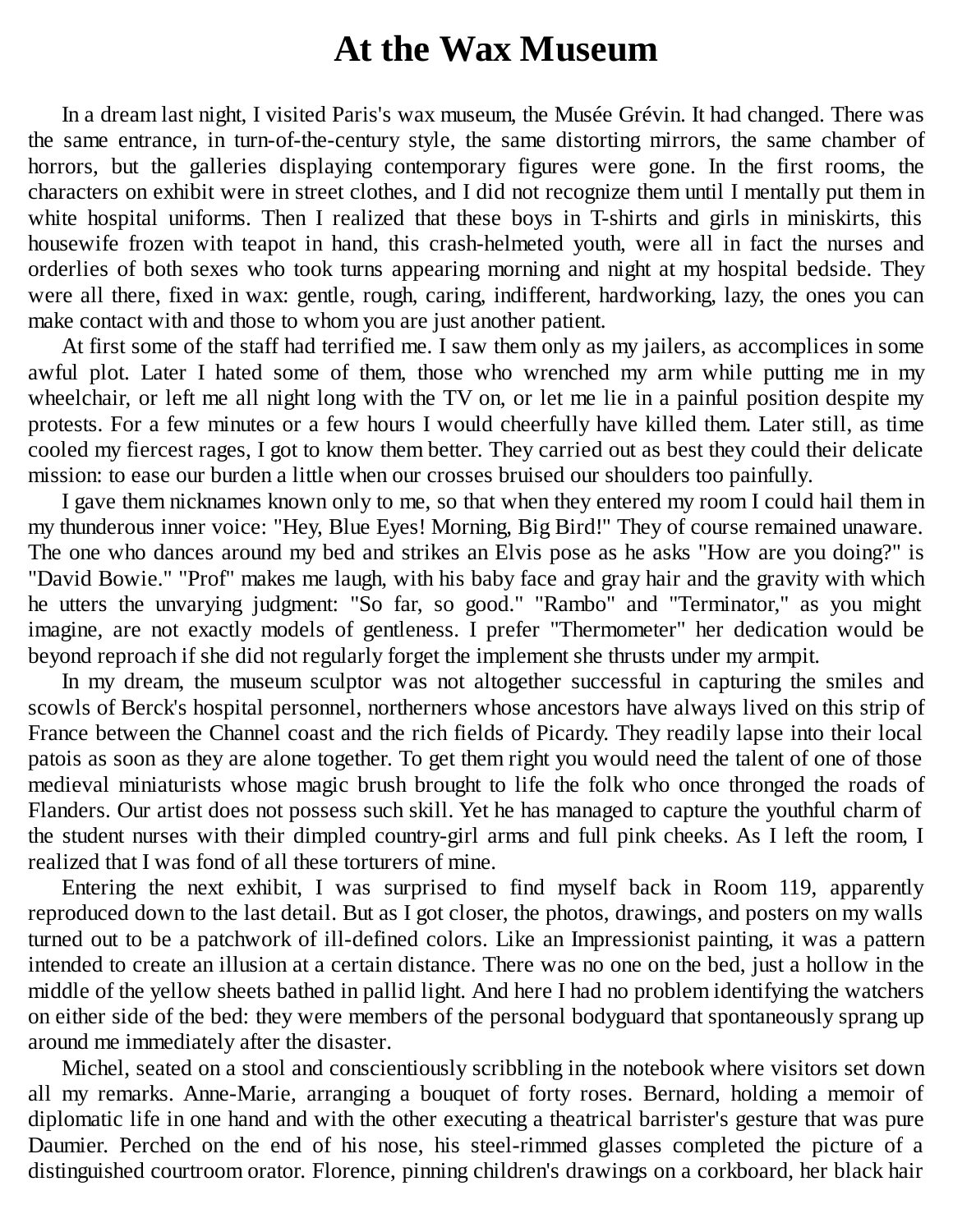framing a sad smile. And Patrick, leaning against a wall, apparently lost in thought. Looking almost ready to leap into life, the group projected great tenderness, a shared sorrow, an accumulation of the affectionate gravity I feel whenever these friends come to see me.

I tried to continue the tour and see what fresh surprises the museum had in store, but in a gloomy corridor a guard turned his flashlight full on my face. I had to shut my eyes tight. When I awoke, a real nurse with plump arms was leaning over me, her penlight in her hand: "Your sleeping pill. Do you want it now, or shall I come back in an hour?"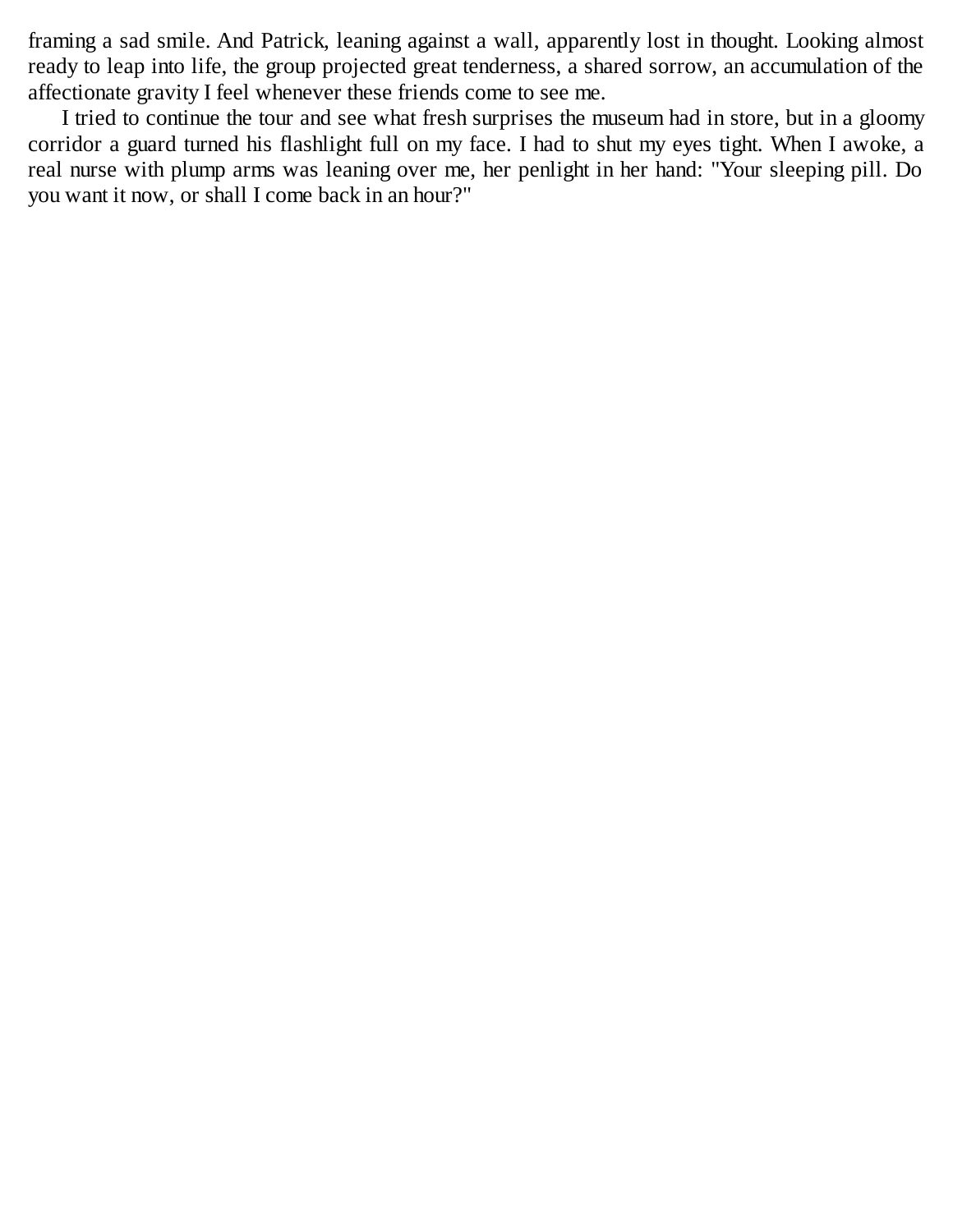#### **The Mythmaker**

On the benches of the Paris school where I wore out my first pair of jeans, I made friends with a skinny, red-faced boy named Olivier, whose runaway mythomania made his company irresistible. With him around, there was no need to go to the movies. Olivier's friends had the best seats in the house, and the film was a miracle of invention. On Monday he would amaze us with a weekend saga straight out of *A Thousand and One Nights*. If he had not spent Sunday with Johnny Hallyday, it was because he had gone to London to see the new James Bond, unless he had been driving the latest Honda. (Japanese motorbikes, just then arriving in France, were all the rage in schoolyard discussions.) From morning to night our friend fed us small lies and gross fabrications, brazenly inventing new stories even when they contradicted preceding ones. An orphan at 10:00 a.m., an only son at noon, he could dig up four sisters by midafternoon, one of them a figure-skating champion. As for his father—in reality a sober civil servant—he became, depending on the day, the inventor of the atom bomb, the Beatles' manager, or General de Gaulle's unacknowledged son. Since Olivier neglected to give coherence to the dishes he served up, we would have been the last to expect consistency of him. When he came out with some utterly outlandish fable we would voice tentative doubts, but he defended his good faith with such indignant protests of "I swear!" that we would swiftly back down.

When I last checked, Olivier was neither a fighter pilot nor a secret agent nor adviser to an emir (careers he once considered). Fairly predictably, it is in the advertising world that he wields his inexhaustible faculty for gilding every lily.

I should not feel morally superior to Olivier, for today I envy him his mastery of the storyteller's art. I am not sure I will ever acquire such a gift, although I, too, am beginning to forge glorious substitute destinies for myself. I am occasionally a Formula One driver, and you've certainly seen me burning up the track at Monza or Silverstone. That mysterious white racer without a brand name, a number, or commercial advertisements is me. Stretched out on my bed—I mean, in my cockpit—I hurl myself into the corners, my head, weighed down by my helmet, wrenched painfully sideways by gravitational pull. I have also been cast as a soldier in a TV series on history's great battles. I have fought alongside Vercingetorix against Caesar, turned back the invading Arabs at Poitiers, helped Napoléon to victory, and survived Verdun. Since I have just been wounded in the D-day landings, I cannot swear that I will join the airdrop into Dien Bien Phu. Under the physical therapist's gaze, I am a Tour de France long shot on the verge of pulling off a record-setting victory. Success soothes my aching muscles. I am a phenomenal downhill skier. I can still hear the roar of the crowd on the slope and the singing of the wind in my ears. I was miles ahead of the favorites. I swear!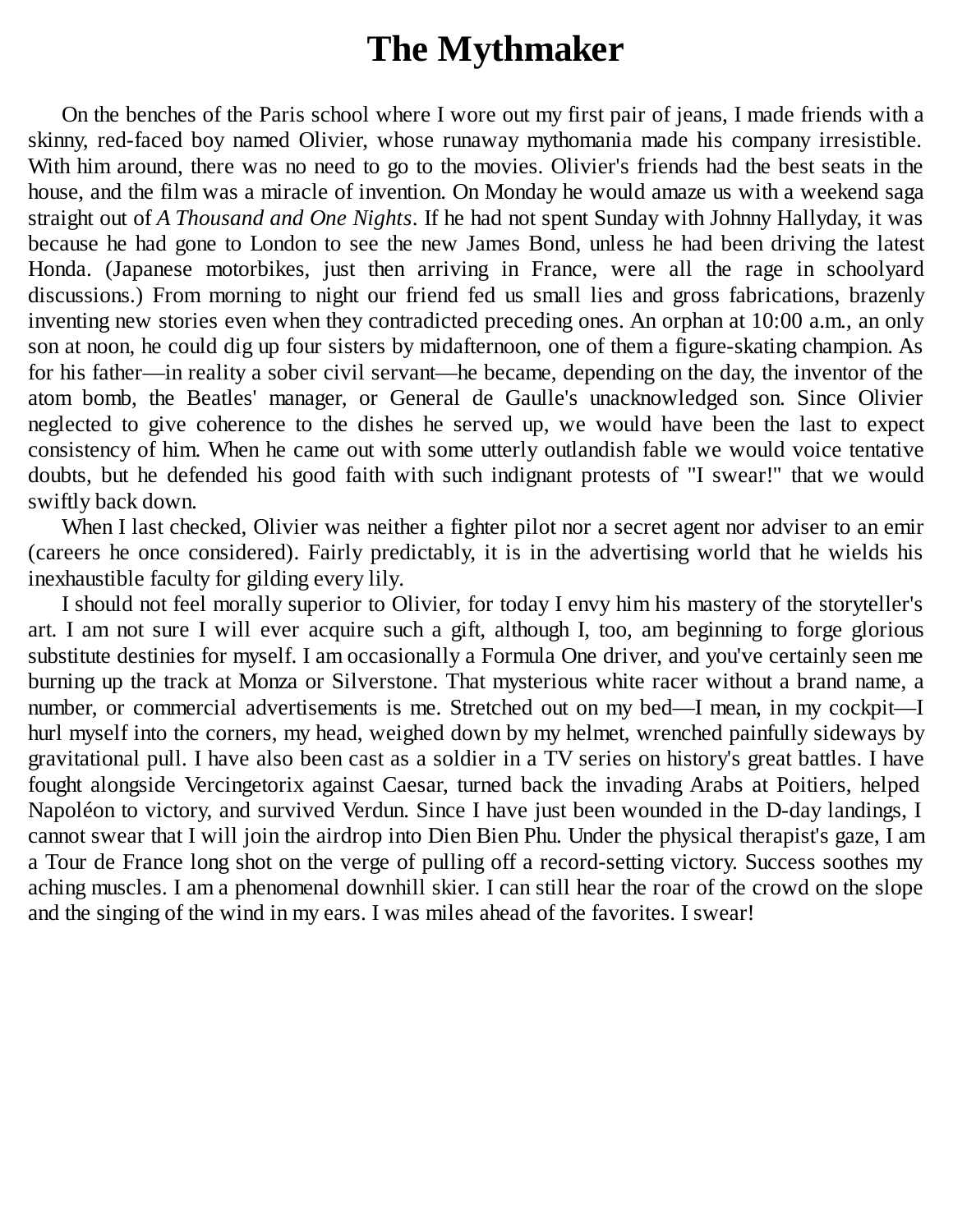#### **"A Day in the Life"**

Here we come to the end of the road—that disastrous Friday, December 8, 1995. Ever since beginning this book, I have intended to describe my last moments as a perfectly functioning earthling. But I have put it off so long that now, on the brink of this bungee jump into my past, I feel suddenly dizzy. How can I begin to recall those long futile hours, as elusive as drops of mercury from a broken thermometer? How can I describe waking for the last time, heedless, perhaps a little grumpy, beside the lithe, warm body of a tall, dark-haired woman? Everything that day was gray, muted, resigned: the sky, the people, the city, collective nerves on edge after several days of a transport strike. Like millions of Parisians, our eyes empty and our complexions dull, Florence and I embarked like zombies on a new day of punishment amid the indescribable chaos caused by the strike. I mechanically carried out all those simple acts that today seem miraculous to me: shaving, dressing, downing a hot chocolate. Weeks earlier, I had chosen this day to test the latest model of a German automobile: the importer had put a car and driver at my disposal for the whole day. At the appointed hour, a most businesslike young man was waiting outside, leaning against a gunmetal-gray BMW. Through the apartment window I eyed the big sedan, solid and sleek. I wondered how my old Levi's jacket would look in so sophisticated a vehicle. I pressed my forehead against the windowpane to gauge the temperature outside. Florence softly stroked the nape of my neck. Our farewells were brief, our lips scarcely brushing together. I am already running down stairs that smell of floor polish. It will be the last of the smells of my past.

*I read the news today, oh boy…*

Between crisis-fraught traffic reports, the radio plays a Beatles song, "A Day in the Life." Crossing the Bois de Boulogne, the BMW glides like a flying carpet, a private world of luxury and comfort. My driver is pleasant. I tell him of my plans for the afternoon: to pick up my son from his mother's place, twenty-five miles outside Paris, and bring him back to the city in early evening.

*He didn't notice that the lights had changed…*

Théophile and I have not had a heart-to-heart talk, a man-to-man exchange, since I moved out of the family home in July. I plan to take him to the theater to see the new Philippe Arias play, then to eat oysters at a restaurant on Place Clichy. It's all set: we are spending the weekend together. I only hope the strike will not frustrate our plans.

*I'd love to turn you on…*

I love the arrangement of this number, in which the whole orchestra reaches a crescendo and holds it until the explosion of the final note. Like a piano crashing down seven floors. We reach Levallois. The BMW stops outside my office, and I arrange to meet the driver at 3:00 p.m.

There is only one message on my desk, but what a message! I have to put in an immediate return call to Simone V., former minister for health, once the most popular woman in France, tenured for life at the top spot on the magazine's imaginary honor roll. Since this kind of call is rare, I first ask around to find what we might have said or done to provoke this quasi-divine personality. "I think she's unhappy with her photo in our last issue," my assistant tactfully suggests. I skim through the issue and reach the offending photo, a montage that ridicules rather than glorifies our idol. It is one of the mysteries of our trade. You work for weeks on a subject, it goes back and forth among the most skillful pairs of hands, and no one spots the glaring blunder that a neophyte would spot in a second. I am pitched into an authentic long-distance tornado. She is convinced that the magazine has been plotting against her for years, so I have the greatest difficulty persuading her that, on the contrary, she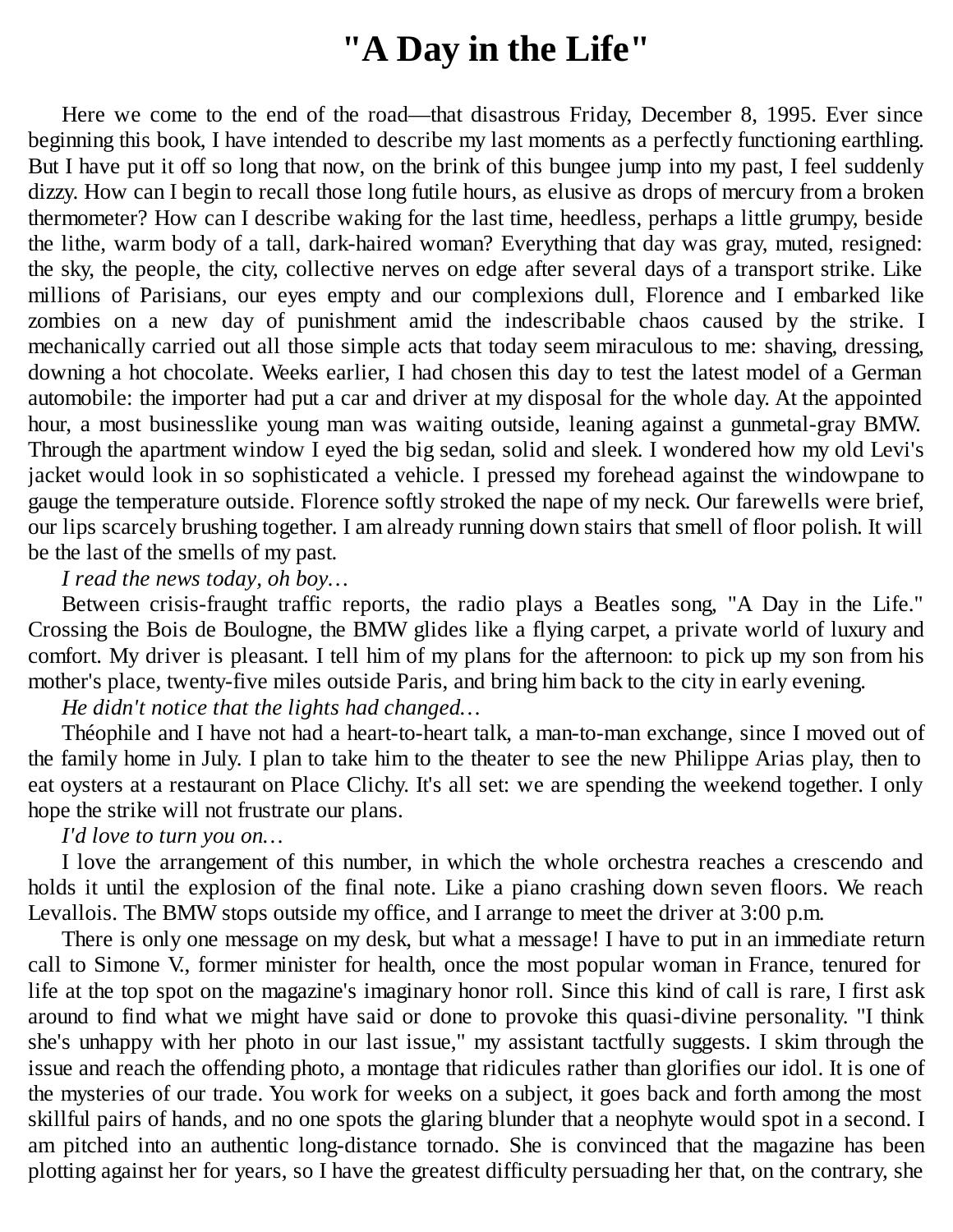is a cult figure at *Elle*. Normally such damage control is the job of production chief Anne-Marie, who handles all celebrities with kid gloves, whereas as a diplomat I am more akin to Tintin's friend Captain Haddock than to Henry Kissinger. When we hang up after a forty-five-minute exchange, I feel exactly like a trampled doormat.

Although the editorial staff likes to dismiss our chief's luncheons as "rather a bore," they wouldn't miss them for anything in the world. Our boss, known variously to his supporters as Geronimo, Louis XI, and the Ayatollah, regularly hosts luncheons in order to "take stock," as he puts it. It is here on the top floor of the magazine, in the biggest executive dining room, that our generalissimo offers his subjects clues about where they stand in his affections. His remarks range from praise couched in velvet tones to the most lacerating of rebukes, and he possesses a whole repertoire of gestures, scowls, and beard scratchings, which over the years we have learned to decipher. Of that final meal I remember very little, except that the condemned man's last drink was water. I think the main course was beef. Perhaps we all caught mad cow disease, which nobody at that time talked about. Since it incubates for fifteen years, we still have time left. The only illness reported that day was President Mitterrand's. The whole of Paris had been hanging on his medical reports, wondering whether he would last the weekend. As it turned out, he had another whole month to live. The worst thing about these lunches is that they go on forever. To save time, I sneaked out afterward through my office, without saying goodbye to anyone. When I met my driver, evening was already falling on the glass facades. It was well past four.

"We're going to be caught in this mess, sir."

"I'm truly sorry—"

"It's you I'm thinking about, sir."

For a second I feel like chucking the whole thing: canceling the theater, postponing my weekend with Théophile, retreating to my bed with a plate of cheese and the crossword puzzle. I decide to fight this sense of utter exhaustion that has come over me.

"We'll just have to avoid the freeway."

"Whatever you think…"

Despite its power, the BMW bogs down in the traffic milling on the Pont de Suresnes. We drive past the Saint-Cloud racecourse and then the Raymond-Poincaré Hospital at Garches. I cannot pass this spot without recalling a quite sinister childhood episode. When I was at the Lycée Condorcet, a gym teacher used to take us to the Marche Stadium at Vaucresson for outdoor sports of the kind I detested. One day our bus ran smack into a man who had dashed out of the hospital without looking where he was going. There was a strange noise, the sound of brakes, and the man died instantly, leaving a bloody streak along the bus windows. It was a winter afternoon, like today. By the time the police finished asking questions, it was evening. A different driver took us back to Paris. At the rear of the bus they were singing "Penny Lane" in shaky voices. Still the Beatles. What songs will Théophile remember when he is forty-four?

After an hour and a half of driving, we reach our goal, the house where I spent ten years of my life. Fog hangs over the garden, which once rang with so many yells and so much helpless, happy laughter. Théophile is waiting for us at the gate, sitting on his backpack, ready for the weekend. I would have liked to phone Florence, my new girlfriend, but it is Friday and she is at her parents' place for the Sabbath. I expect to speak to her after the play. Only once have I participated in that Jewish ritual—here at Montainville, in the house of the old Tunisian doctor who brought my children into the world.

From this point onward, everything becomes blurred. Nevertheless, I get behind the wheel of the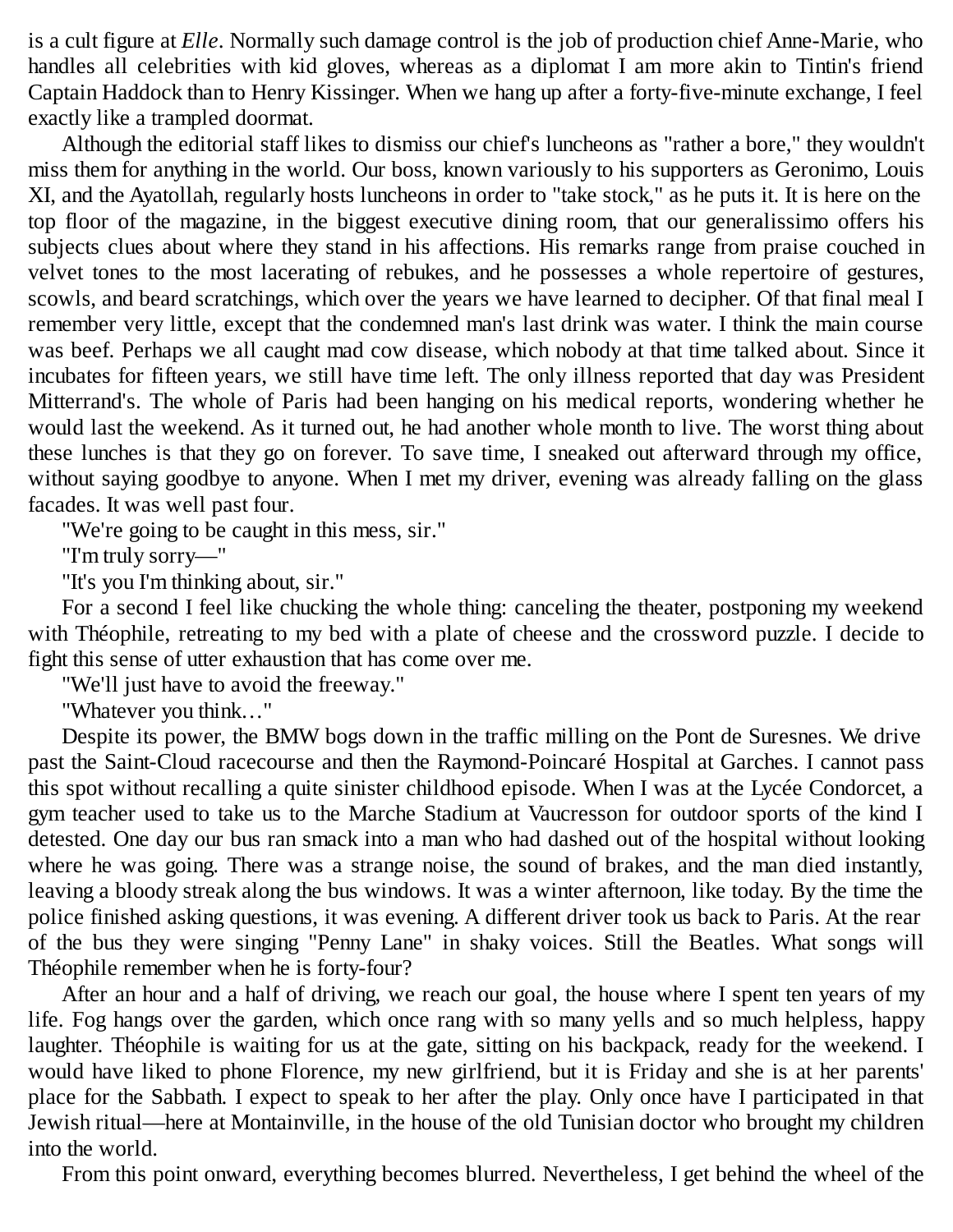BMW, focusing on the orange-tinted dash-board lights. I am functioning in slow motion, and in the beam of the headlights I barely recognize turns I have negotiated several thousand times. I feel sweat beading my forehead, and when I overtake a car I see it double. At the first intersection, I pull over. I stagger from the BMW, almost unable to stand upright, and collapse on the rear seat. I have one idea in my head: to get back to the village and to the home of my sister-in-law Diane, a nurse. Half conscious, I ask Théophile to run and get her as soon as we reach her house. A few seconds later, Diane is there. Her decision is swift. "We have to get to the clinic. As quickly as we can." It is ten miles away. This time, the driver tears off grand-prix style. I feel extremely strange, as if I had swallowed an LSD tablet, and I reflect that I am too old for such fantasies. Not for a second does it occur to me that I may be dying. On the road to Mantes, the BMW purrs along at top speed and we overtake a long line of cars, honking insistently to force our way through. I try to say something like "Slow down. I'll get better. It's not worth risking an accident." But no sound comes from my mouth, and my head, no longer under my control, wobbles on my neck. The Beatles and their song of this morning come back into my memory. *And though the news was rather sad… I saw the photograph*. In no time we are at the clinic. People are running frantically about. I am transferred, limp and sprawling, into a wheelchair. The BMW's doors click softly shut. Someone once told me that you can tell a good car by the quality of that click. I am dazzled by the neon lighting in the corridor. In the elevator, strangers heap encouragement upon me, and the Beatles launch into the finale of "A Day in the Life." The piano crashing down from the seventh floor. Before it hits the ground, I have time for one last thought: We'll have to cancel the play. We would have been late in any case. We'll go tomorrow night. Where could Théophile have got to? And then I sink into a coma.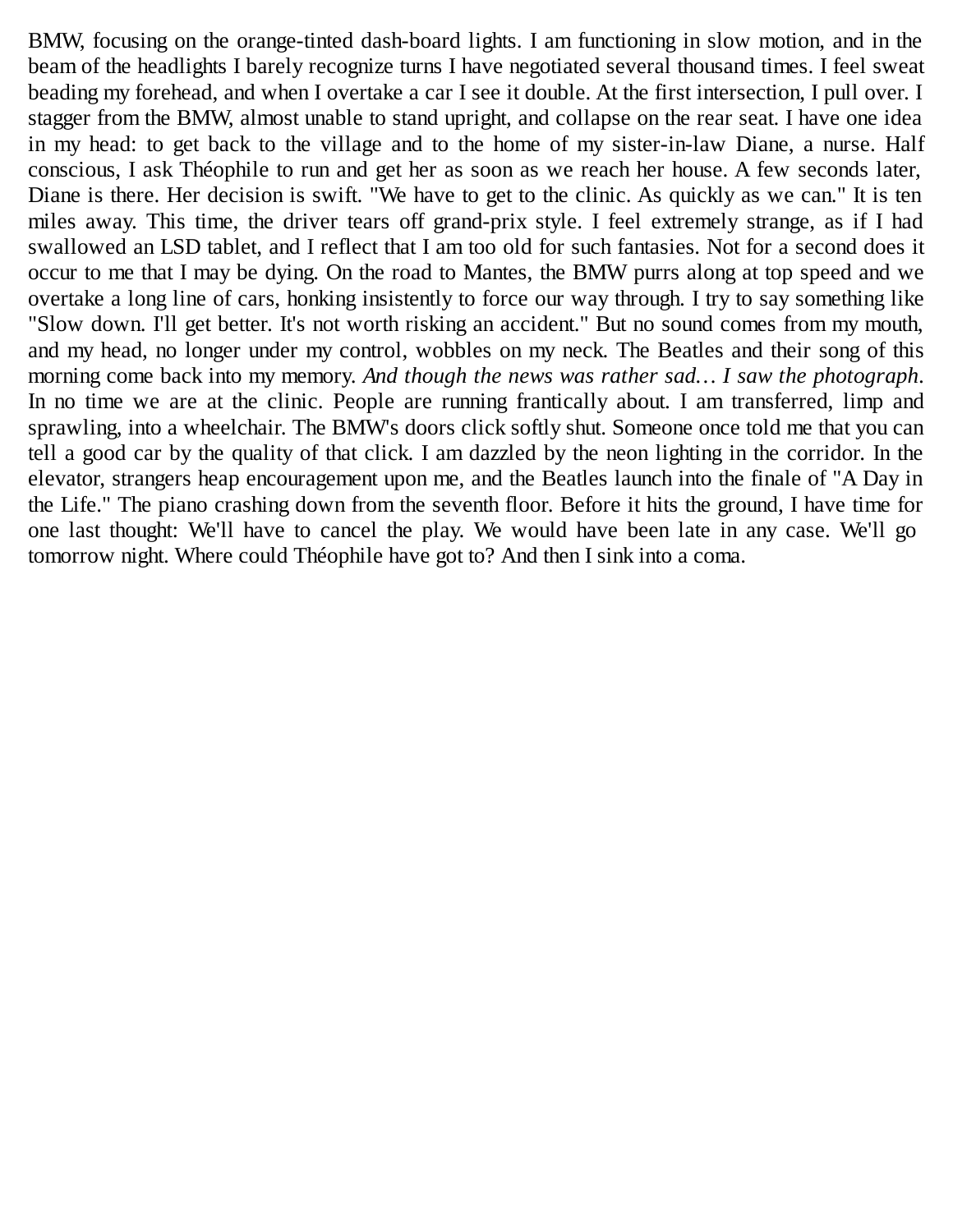#### **Season of Renewal**

Summer is nearly over. The nights grow chilly, and once again I am snuggled beneath thick blue blankets stamped "Paris Hospitals." Each day brings its assortment of familiar faces: linen maid, dentist, mailman, a nurse who has just had a grandson, and the man who last June broke his finger on a bed rail. I rediscover old landmarks, old habits; and this, the start of my first autumn season at the hospital, has made one thing very plain—I have indeed begun a new life, and that life is here, in this bed, that wheelchair, and those corridors. Nowhere else.

September means the end of vacations, it means back to school and to work, and here at the hospital it's time to start a new season. I've made some progress. I can now grunt the little song about the kangaroo, musical testimony to my progress in speech therapy:

The Kangaroo escaped the zoo.

"Goodbye zoo!" cried Kangaroo…

Cleared the wall with one clean jump,

Leaped across with a great big thump…

But here at Berck I hear only the faintest echoes of the outside world's collective return to work and responsibility…its return to the world of literature and journalism and school, to the workaday world of Paris. I shall hear more about it soon, when my friends start journeying back to Berck with their summer's worth of news. It seems that Théophile now goes around in sneakers whose heels light up every time he takes a step. You can follow him in the dark. Meanwhile, I am savoring this last week of August with a heart that is almost light, because for the first time in a long while I don't have that awful sense of a countdown—the feeling triggered at the beginning of a vacation that inevitably spoils a good part of it.

Her elbows on the small mobile Formica table that serves as her desk, Claude is reading out these pages we have patiently extracted from the void every afternoon for the last two months. Some pages I am pleased to see again. Others are disappointing. Do they add up to a book? As I listen to Claude, I study her dark hair, her very pale cheeks, which sun and wind have scarcely touched with pink, the long bluish veins on her hands, and the articles scattered about the room. I will put them in my mind's scrapbook as reminders of a summer of hard work. The big blue notebook whose pages she fills with her neat, formal handwriting; the pencil case like the ones schoolchildren use, full of spare ballpoints; the heap of paper napkins ready for my worst coughing-and-spitting fits; and the red raffia purse in which she periodically rummages for coins for the coffee machine. Her purse is half open, and I see a hotel room key, a metro ticket, and a hundred-franc note folded in four, like objects brought back by a space probe sent to earth to study how earthlings live, travel, and trade with one another. The sight leaves me pensive and confused. Does the cosmos contain keys for opening up my diving bell? A subway line with no terminus? A currency strong enough to buy my freedom back? We must keep looking. I'll be off now.

*Berck-Plage, July—August 1996*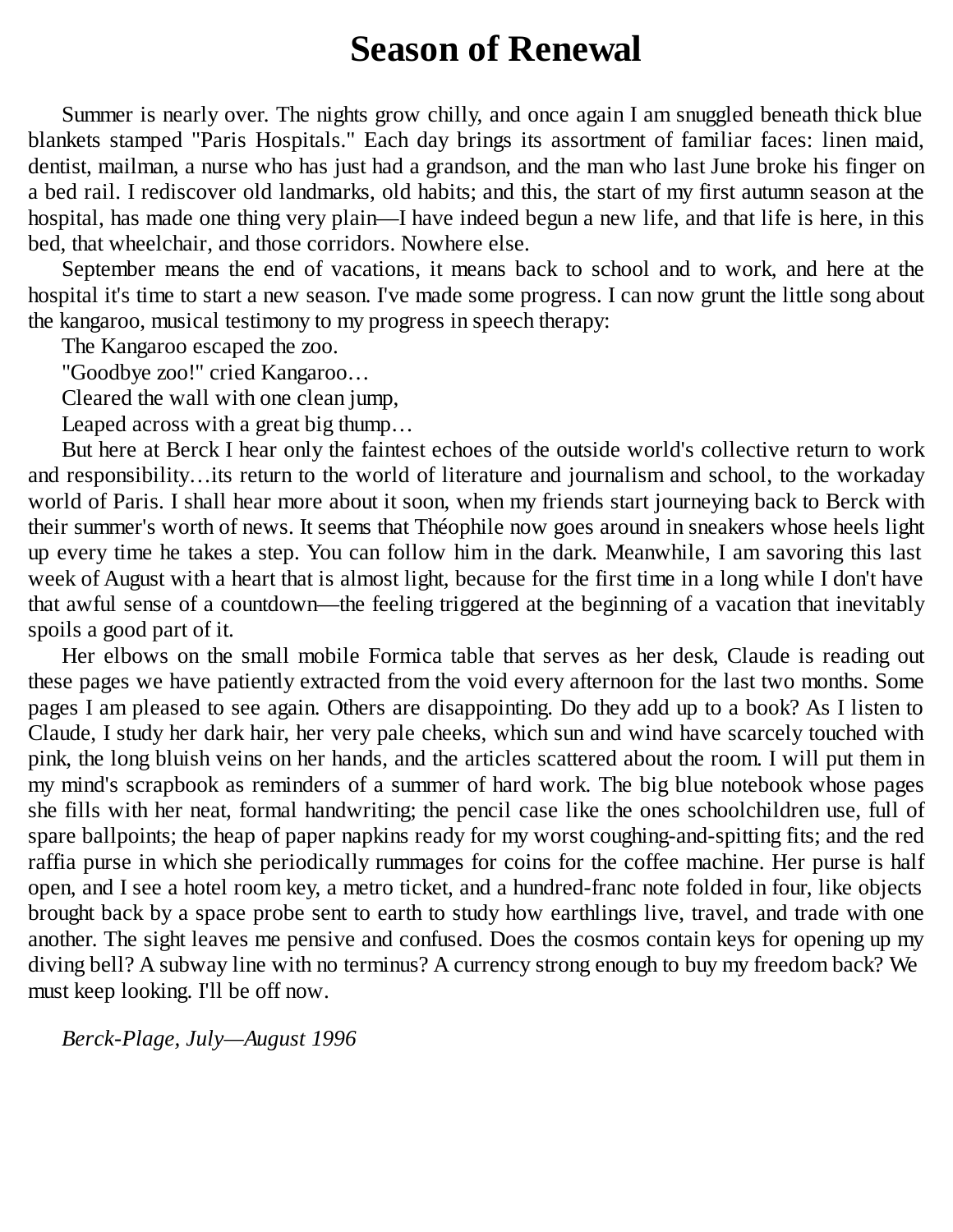#### **FB2 document info**

Document ID: 7fe0fbc4-c1e6-4bb9-b4dc-377455485521 Document version: 1.2 Document creation date: 01.08.2008 Created using: ExportToFB21, FB Editor v2.0 software

#### **Document authors :**

• soshial

#### **Document history:**

 $v1.0 - fb2$  version of the file made – soshial (02.08.2008)